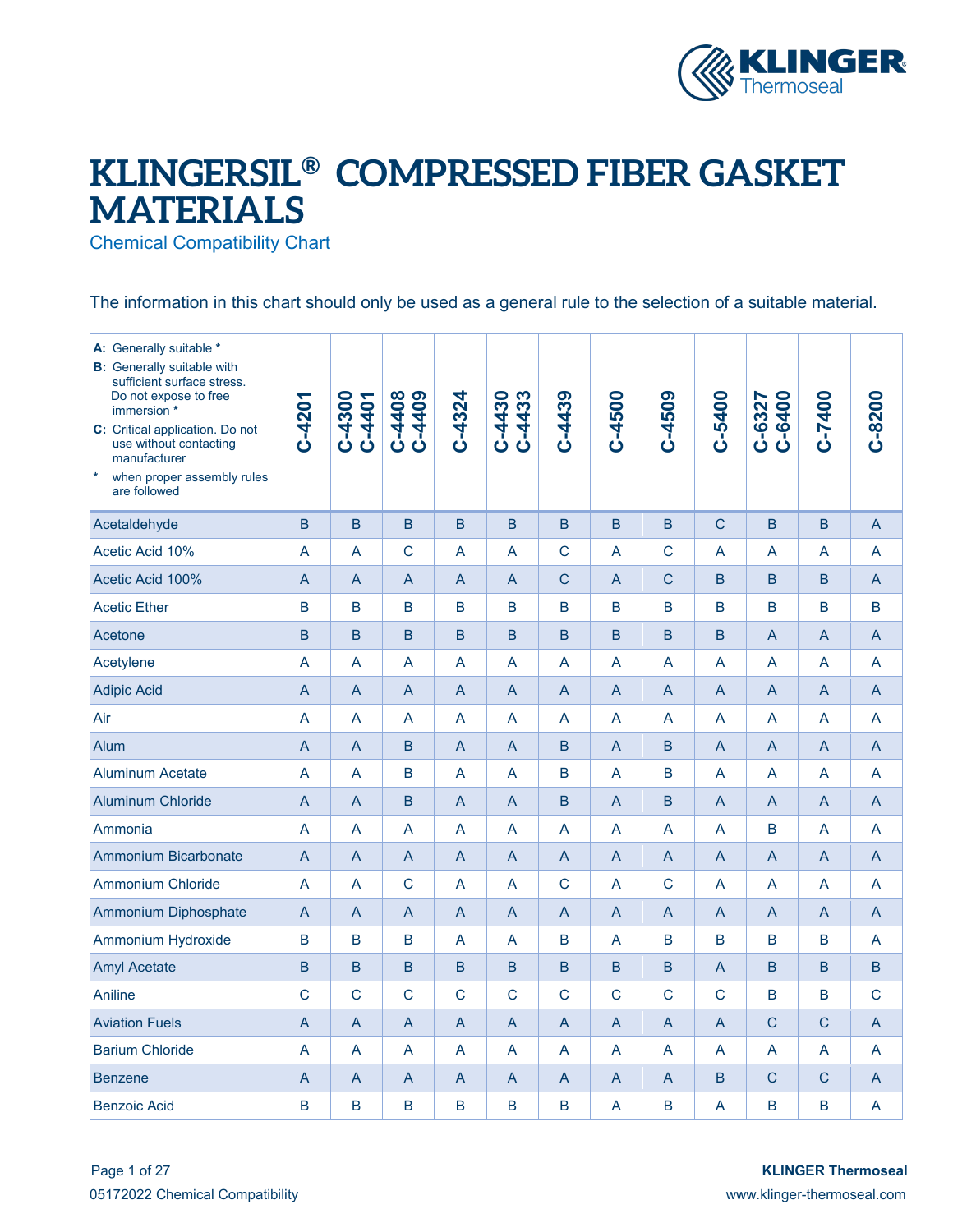

| A: Generally suitable *<br><b>B:</b> Generally suitable with<br>sufficient surface stress.<br>Do not expose to free<br>immersion *<br>C: Critical application. Do not<br>use without contacting<br>manufacturer<br>$\vert * \vert$<br>when proper assembly rules<br>are followed | $C-4201$       | C-4300<br>C-4401          | C-4408<br>C-4408                                                      | $C-4324$       | C-4433<br>C-4430 | $C-4439$       | C-4500                    | C-4509                    | C-5400         | C-6327<br>C-6400          | C-7400                    | $C-8200$                  |
|----------------------------------------------------------------------------------------------------------------------------------------------------------------------------------------------------------------------------------------------------------------------------------|----------------|---------------------------|-----------------------------------------------------------------------|----------------|------------------|----------------|---------------------------|---------------------------|----------------|---------------------------|---------------------------|---------------------------|
| <b>Boiler Feeder Water</b>                                                                                                                                                                                                                                                       | A              | $\mathsf{A}$              | $\overline{A}$                                                        | $\overline{A}$ | $\overline{A}$   | A              | $\overline{A}$            | $\overline{A}$            | $\overline{A}$ | $\mathsf{A}$              | $\overline{A}$            | $\mathsf{A}$              |
| <b>Boric Acid</b>                                                                                                                                                                                                                                                                | A              | A                         | A                                                                     | A              | A                | A              | A                         | A                         | $\overline{A}$ | $\overline{A}$            | A                         | A                         |
| <b>Butane</b>                                                                                                                                                                                                                                                                    | A              | $\mathsf{A}$              | B                                                                     | $\mathsf{A}$   | A                | B              | $\overline{A}$            | B                         | $\mathsf{A}$   | ${\bf C}$                 | $\mathsf{C}$              | $\overline{A}$            |
| <b>Butanone (MEK)</b>                                                                                                                                                                                                                                                            | B              | B                         | B                                                                     | B              | B                | B              | B                         | $\mathsf B$               | $\mathsf{C}$   | $\mathsf{C}$              | $\mathsf{C}$              | B                         |
| <b>Butyl Acetate</b>                                                                                                                                                                                                                                                             | $\mathsf B$    | $\sf B$                   | $\mathsf B$                                                           | $\mathsf B$    | $\mathsf B$      | B              | $\mathsf B$               | $\mathsf B$               | B              | B                         | B                         | $\sf{B}$                  |
| <b>Butyl Alcohol (Butanol)</b>                                                                                                                                                                                                                                                   | A              | A                         | A                                                                     | A              | A                | A              | A                         | $\overline{A}$            | A              | A                         | $\overline{A}$            | A                         |
| <b>Butyric Acid</b>                                                                                                                                                                                                                                                              | $\mathsf{A}$   | $\mathsf{A}$              | $\mathsf{A}$                                                          | $\mathsf{A}$   | $\mathsf{A}$     | $\overline{A}$ | $\overline{A}$            | $\overline{A}$            | $\mathsf{A}$   | $\mathsf{A}$              | $\mathsf{A}$              | A                         |
| <b>Calcium Chloride</b>                                                                                                                                                                                                                                                          | A              | A                         | B                                                                     | A              | A                | B              | $\overline{A}$            | B                         | A              | A                         | $\mathsf{A}$              | A                         |
| Calcium Hydroxide                                                                                                                                                                                                                                                                | $\overline{A}$ | $\overline{A}$            | $\overline{A}$                                                        | $\overline{A}$ | $\mathsf{A}$     | B              | $\overline{A}$            | $\mathsf B$               | $\overline{A}$ | $\mathsf{A}$              | $\overline{A}$            | $\overline{A}$            |
| <b>Calcium Hypochlorite</b>                                                                                                                                                                                                                                                      | A              | A                         | $\mathsf{C}$                                                          | A              | A                | $\mathsf{C}$   | $\overline{A}$            | $\mathsf{C}$              | B              | A                         | A                         | A                         |
| <b>Carbon Dioxide</b>                                                                                                                                                                                                                                                            | A              | $\mathsf{A}$              | $\overline{A}$                                                        | A              | A                | $\overline{A}$ | $\overline{A}$            | $\overline{A}$            | $\overline{A}$ | $\mathsf{A}$              | $\overline{A}$            | $\mathsf{A}$              |
| <b>Carbon Disulfide</b>                                                                                                                                                                                                                                                          | $\mathsf{C}$   | $\mathsf{C}$              | $\mathsf{C}$                                                          | $\mathsf{C}$   | $\mathsf{C}$     | $\mathsf{C}$   | B                         | $\mathsf{C}$              | B              | $\mathsf{C}$              | $\mathsf{C}$              | $\mathsf C$               |
| <b>Carbon Tetrachloride</b>                                                                                                                                                                                                                                                      | B              | $\mathsf B$               | $\mathsf B$                                                           | $\mathsf B$    | $\mathsf B$      | $\mathsf B$    | $\mathsf B$               | $\mathsf B$               | $\mathsf{C}$   | $\mathsf{C}$              | $\mathsf{C}$              | $\mathsf C$               |
| <b>Castor Oil</b>                                                                                                                                                                                                                                                                | A              | A                         | A                                                                     | A              | A                | A              | $\overline{A}$            | A                         | A              | B                         | B                         | A                         |
| Chlorine (Dry)                                                                                                                                                                                                                                                                   | A              | $\mathsf{A}$              | $\mathsf{C}$                                                          | A              | A                | $\mathsf{C}$   | $\overline{A}$            | $\mathsf{C}$              | $\overline{A}$ | B                         | B                         | $\mathsf{A}$              |
| Chlorine (Wet)                                                                                                                                                                                                                                                                   | $\mathsf C$    | B                         | $\mathsf{C}$                                                          | B              | B                | $\mathsf{C}$   | $\mathsf{C}$              | $\mathsf{C}$              | $\mathsf{C}$   | B                         | $\mathsf{C}$              | B                         |
| Chloroform                                                                                                                                                                                                                                                                       | B              | $\mathsf B$               | $\mathsf B$                                                           | B              | $\mathsf B$      | $\mathsf B$    | $\mathsf{C}$              | B                         | $\mathsf{C}$   | $\mathsf{C}$              | $\overline{C}$            | $\mathsf C$               |
| <b>Chromic Acid</b>                                                                                                                                                                                                                                                              | $\mathsf C$    | B                         | $\mathsf{C}$                                                          | $\mathsf{C}$   | $\mathsf{C}$     | $\mathsf{C}$   | B                         | $\mathsf{C}$              | $\mathsf{C}$   | $\mathsf{C}$              | $\mathsf{C}$              | B                         |
| <b>Citric Acid</b>                                                                                                                                                                                                                                                               | A              | $\overline{A}$            | $\mathsf{C}$                                                          | $\overline{A}$ | $\overline{A}$   | $\overline{C}$ | $\overline{A}$            | Ċ                         | $\overline{A}$ | $\overline{A}$            | $\overline{A}$            | A                         |
| Clophen T64                                                                                                                                                                                                                                                                      | $\sf B$        | $\sf{B}$                  | $\sf B$                                                               | $\sf{B}$       | $\sf{B}$         | $\sf B$        | $\sf{B}$                  | $\sf B$                   | $\overline{A}$ | $\mathbf C$               | $\mathsf C$               | $\sf B$                   |
| Condensate                                                                                                                                                                                                                                                                       | $\mathsf A$    | $\mathsf A$               | $\mathsf{A}% _{\mathsf{A}}^{\prime}=\mathsf{A}_{\mathsf{A}}^{\prime}$ | $\mathsf{A}$   | $\mathsf{A}$     | $\mathsf{A}$   | $\mathsf A$               | $\overline{A}$            | $\mathsf{A}$   | $\boldsymbol{\mathsf{A}}$ | $\boldsymbol{\mathsf{A}}$ | $\boldsymbol{\mathsf{A}}$ |
| <b>Copper Sulfate</b>                                                                                                                                                                                                                                                            | A              | A                         | $\mathsf{A}$                                                          | A              | A                | A              | $\mathsf{A}$              | $\overline{A}$            | A              | $\mathsf{A}$              | $\mathsf{A}$              | A                         |
| Creosote                                                                                                                                                                                                                                                                         | $\mathsf C$    | $\mathsf C$               | $\mathsf C$                                                           | $\mathsf C$    | $\mathsf C$      | $\mathsf C$    | $\mathsf C$               | $\mathsf{C}$              | $\, {\bf B}$   | $\sf B$                   | $\sf B$                   | $\mathsf C$               |
| Cresol                                                                                                                                                                                                                                                                           | $\sf{B}$       | $\sf{B}$                  | $\sf B$                                                               | $\sf B$        | $\overline{B}$   | $\sf B$        | $\sf B$                   | $\, {\bf B}$              | $\sf B$        | $\, {\bf B}$              | $\sf B$                   | $\sf B$                   |
| Cyclohexanol                                                                                                                                                                                                                                                                     | $\mathsf A$    | $\boldsymbol{\mathsf{A}}$ | $\mathsf{A}% _{\mathsf{A}}^{\prime}=\mathsf{A}_{\mathsf{A}}^{\prime}$ | $\mathsf A$    | $\mathsf{A}$     | $\mathsf A$    | $\boldsymbol{\mathsf{A}}$ | $\boldsymbol{\mathsf{A}}$ | $\mathsf{A}$   | $\, {\bf B}$              | $\sf B$                   | $\boldsymbol{\mathsf{A}}$ |
| Decalin                                                                                                                                                                                                                                                                          | A              | $\mathsf{A}$              | A                                                                     | A              | A                | A              | $\boldsymbol{\mathsf{A}}$ | $\overline{A}$            | $\, {\bf B}$   | $\mathbf C$               | $\mathbf C$               | $\mathsf{A}$              |
| Dibenzylether                                                                                                                                                                                                                                                                    | $\mathsf C$    | $\mathsf C$               | $\mathsf C$                                                           | ${\bf C}$      | $\mathsf C$      | $\mathsf C$    | ${\bf C}$                 | $\mathbf C$               | ${\bf C}$      | $\mathbf C$               | $\mathsf C$               | $\mathsf C$               |
| Dibutylphthalate                                                                                                                                                                                                                                                                 | A              | $\mathsf{A}$              | A                                                                     | A              | A                | A              | $\mathsf{A}$              | $\mathsf{A}$              | $\sf B$        | $\mathbf C$               | ${\bf C}$                 | $\mathsf{A}$              |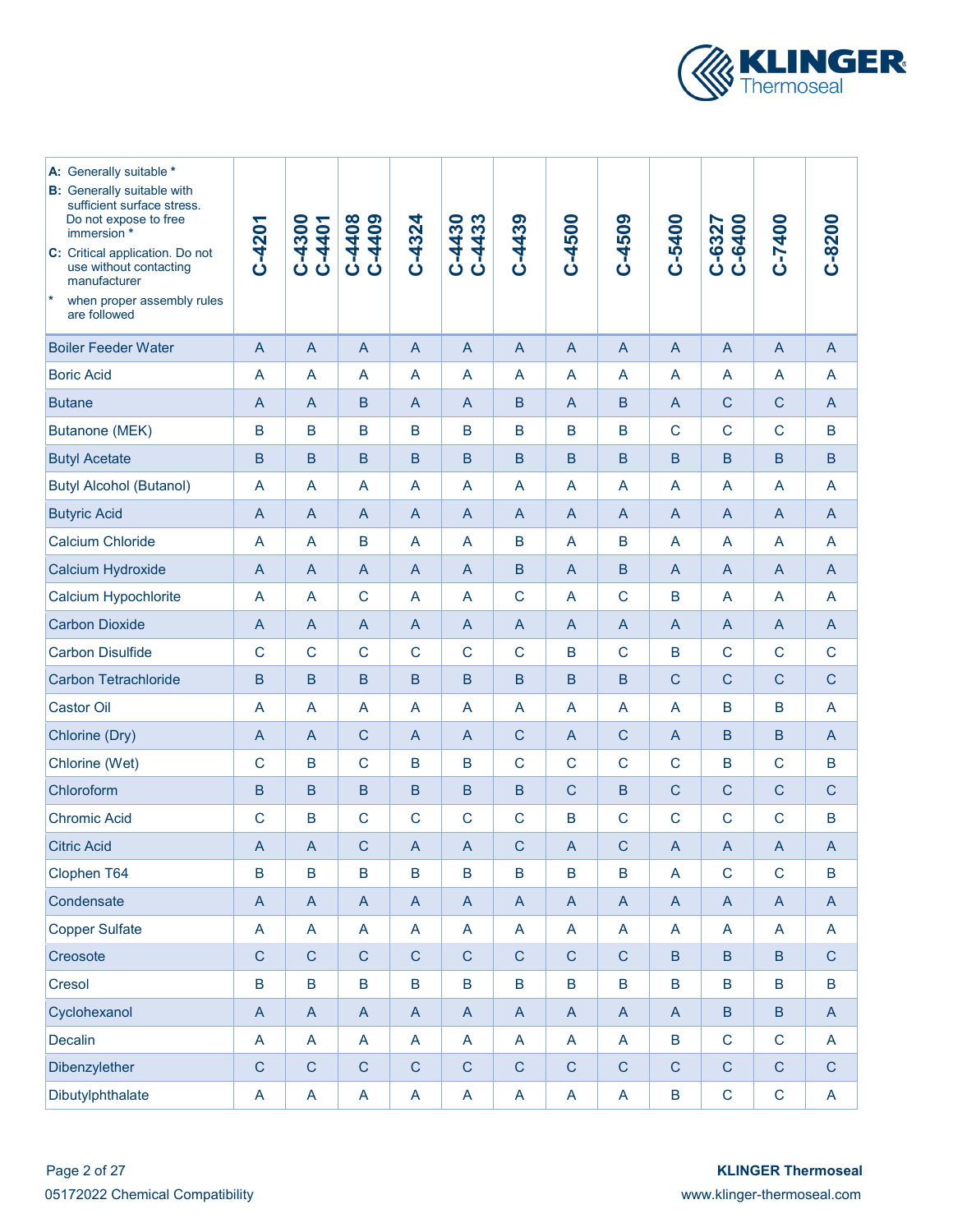

| A: Generally suitable *<br><b>B:</b> Generally suitable with<br>sufficient surface stress.<br>Do not expose to free<br>immersion *<br>C: Critical application. Do not<br>use without contacting<br>manufacturer<br> ∗<br>when proper assembly rules<br>are followed | $C - 4201$     | C-4300<br>C-4401          | C-4408<br>C-4409          | $C-4324$       | C-4433<br>C-4430          | $C-4439$       | C-4500                    | C-4509         | C-5400         | C-6327<br>C-6400 | C-7400                    | $C-8200$                  |
|---------------------------------------------------------------------------------------------------------------------------------------------------------------------------------------------------------------------------------------------------------------------|----------------|---------------------------|---------------------------|----------------|---------------------------|----------------|---------------------------|----------------|----------------|------------------|---------------------------|---------------------------|
| <b>Diesel Oil</b>                                                                                                                                                                                                                                                   | $\overline{A}$ | $\overline{A}$            | $\overline{A}$            | $\mathsf{A}$   | $\mathsf{A}$              | $\overline{A}$ | $\mathsf{A}$              | $\mathsf{A}$   | B              | $\mathsf{C}$     | $\mathsf{C}$              | $\mathsf{A}$              |
| Dimethylformamide                                                                                                                                                                                                                                                   | $\mathsf{C}$   | $\mathsf{C}$              | $\mathsf{C}$              | $\mathsf C$    | $\mathsf C$               | $\mathsf{C}$   | $\mathsf{C}$              | $\mathsf{C}$   | $\mathsf{C}$   | $\mathsf{C}$     | $\mathsf{C}$              | $\mathsf{C}$              |
| Diphyl (Dowtherm A)                                                                                                                                                                                                                                                 | $\mathsf{A}$   | A                         | $\mathsf{A}$              | $\mathsf{A}$   | $\mathsf{A}$              | $\overline{A}$ | A                         | $\mathsf{A}$   | B              | $\mathsf{C}$     | $\mathsf{C}$              | $\mathsf{A}$              |
| <b>Dye Liquors</b><br>(Alkaline, Neutral, Acid)                                                                                                                                                                                                                     | B              | A                         | A                         | B              | A                         | $\mathsf{C}$   | A                         | $\mathsf C$    | A              | A                | $\overline{A}$            | A                         |
| <b>Ethane</b>                                                                                                                                                                                                                                                       | $\mathsf{A}$   | $\overline{A}$            | $\mathsf{C}$              | $\mathsf{A}$   | $\mathsf B$               | $\mathsf{C}$   | $\mathsf{A}$              | $\mathsf{C}$   | $\overline{A}$ | $\mathsf{A}$     | $\overline{A}$            | $\mathsf{A}$              |
| <b>Ethyl Acetate</b>                                                                                                                                                                                                                                                | B              | $\mathsf B$               | B                         | $\mathsf B$    | $\mathsf B$               | B              | $\mathsf B$               | B              | B              | B                | B                         | B                         |
| <b>Ethyl Alcohol (Ethanol)</b>                                                                                                                                                                                                                                      | $\mathsf{A}$   | A                         | $\overline{A}$            | A              | A                         | $\overline{A}$ | $\mathsf{A}$              | $\overline{A}$ | $\mathsf{A}$   | $\mathsf{A}$     | $\overline{A}$            | $\overline{A}$            |
| <b>Ethyl Chloride</b>                                                                                                                                                                                                                                               | B              | $\mathsf B$               | B                         | B              | $\mathsf B$               | $\mathsf B$    | $\mathsf B$               | B              | $\mathsf B$    | $\mathsf{C}$     | $\mathsf{C}$              | B                         |
| Ethylene                                                                                                                                                                                                                                                            | A              | $\mathsf{A}$              | $\mathsf{C}$              | A              | $\mathsf{A}$              | $\mathsf{C}$   | $\mathsf{A}$              | $\mathsf{C}$   | $\mathsf{A}$   | $\mathsf{A}$     | $\overline{A}$            | $\mathsf{A}$              |
| <b>Ethylene Chloride</b>                                                                                                                                                                                                                                            | $\mathsf{C}$   | $\mathsf C$               | $\mathsf{C}$              | $\mathsf C$    | $\mathsf{C}$              | $\mathsf{C}$   | $\mathsf{C}$              | $\mathsf{C}$   | B              | B                | $\overline{A}$            | A                         |
| <b>Ethylene Glycol</b>                                                                                                                                                                                                                                              | A              | $\overline{A}$            | $\mathsf{A}$              | $\mathsf{A}$   | $\mathsf{A}$              | $\overline{A}$ | $\mathsf{A}$              | $\mathsf{A}$   | $\overline{A}$ | $\overline{A}$   | $\overline{A}$            | $\mathsf{A}$              |
| <b>Ethyl Ether</b>                                                                                                                                                                                                                                                  | B              | A                         | $\mathsf{C}$              | A              | B                         | $\mathsf{C}$   | A                         | $\mathsf{C}$   | A              | B                | B                         | $\mathsf{A}$              |
| Formaldehyde                                                                                                                                                                                                                                                        | A              | $\overline{A}$            | $\mathsf{A}$              | $\mathsf{A}$   | $\mathsf{A}$              | $\overline{A}$ | $\mathsf{A}$              | $\mathsf{A}$   | A              | $\overline{A}$   | $\overline{A}$            | $\mathsf{A}$              |
| Formic Acid 10%                                                                                                                                                                                                                                                     | A              | A                         | $\mathsf{C}$              | A              | A                         | $\mathsf{C}$   | A                         | $\mathsf C$    | A              | A                | $\overline{A}$            | A                         |
| Formic Acid 85%                                                                                                                                                                                                                                                     | $\mathsf{C}$   | B                         | $\mathsf{C}$              | $\mathsf B$    | $\mathsf B$               | $\mathsf{C}$   | $\mathsf B$               | $\mathsf{C}$   | B              | B                | B                         | $\mathsf{A}$              |
| Freon 12                                                                                                                                                                                                                                                            | A              | A                         | A                         | A              | A                         | $\mathsf{C}$   | A                         | $\mathsf C$    | A              | $\mathsf{C}$     | $\mathsf{C}$              | A                         |
| Freon 22                                                                                                                                                                                                                                                            | B              | $\overline{A}$            | $\mathsf{C}$              | A              | B                         | $\mathsf{C}$   | $\mathsf{A}$              | $\mathsf C$    | $\overline{A}$ | $\mathsf{C}$     | $\mathsf{C}$              | $\mathsf{A}$              |
| Glycerine                                                                                                                                                                                                                                                           | A              | A                         | A                         | A              | A                         | A              | A                         | A              | A              | $\overline{A}$   | $\overline{A}$            | A                         |
| <b>Heating Oil</b>                                                                                                                                                                                                                                                  | $\overline{A}$ | $\overline{A}$            | $\boldsymbol{\mathsf{A}}$ | $\overline{A}$ | $\overline{A}$            | $\mathsf{A}$   | $\boldsymbol{\mathsf{A}}$ | $\overline{A}$ | $\sf B$        | $\mathsf{C}$     | $\mathsf{C}$              | $\boldsymbol{\mathsf{A}}$ |
| Heptane                                                                                                                                                                                                                                                             | A              | A                         | A                         | A              | $\mathsf{A}$              | $\mathsf A$    | A                         | A              | A              | $\mathsf{C}$     | $\mathbf C$               | A                         |
| Hydraulic Oil (Glycol Base)                                                                                                                                                                                                                                         | $\mathsf A$    | $\boldsymbol{\mathsf{A}}$ | $\mathsf A$               | $\mathsf{A}$   | $\boldsymbol{\mathsf{A}}$ | $\mathsf{A}$   | $\boldsymbol{\mathsf{A}}$ | $\mathsf{A}$   | A              | $\mathsf{A}$     | $\boldsymbol{\mathsf{A}}$ | $\mathsf{A}$              |
| Hydraulic Oil (Mineral)                                                                                                                                                                                                                                             | A              | A                         | A                         | A              | A                         | A              | $\mathsf{A}$              | A              | A              | $\mathsf C$      | $\mathbf C$               | $\mathsf{A}$              |
| <b>Hydraulic Oil</b><br>(Phosphate Ester Based)                                                                                                                                                                                                                     | B              | B                         | B                         | B              | $\sf B$                   | B              | $\sf B$                   | $\sf B$        | B              | B                | B                         | $\, {\bf B}$              |
| Hydrochloric Acid 20%                                                                                                                                                                                                                                               | $\mathsf{C}$   | $\sf B$                   | $\mathsf{C}$              | $\sf{B}$       | $\sf{B}$                  | $\mathsf C$    | $\sf{B}$                  | $\mathsf{C}$   | B              | $\mathsf C$      | $\mathsf{C}$              | A                         |
| Hydrochloric Acid 37%                                                                                                                                                                                                                                               | $\mathsf{C}$   | $\mathsf C$               | $\mathsf{C}$              | $\mathsf{C}$   | $\mathsf{C}$              | $\mathsf{C}$   | $\mathsf{C}$              | $\mathsf C$    | $\mathsf C$    | $\mathsf{C}$     | $\mathsf C$               | $\mathsf{A}$              |
| Hydrofluoric Acid 10%                                                                                                                                                                                                                                               | $\mathsf C$    | $\mathsf C$               | $\mathsf{C}$              | $\mathbf C$    | $\mathsf C$               | $\mathsf C$    | $\mathsf C$               | $\mathsf C$    | B              | $\mathbf C$      | $\mathbf C$               | $\mathsf{A}$              |
| Hydrofluoric Acid 40%                                                                                                                                                                                                                                               | $\mathsf C$    | $\mathsf C$               | $\mathsf C$               | $\mathsf C$    | $\mathsf C$               | $\mathsf C$    | ${\bf C}$                 | $\mathsf C$    | ${\bf C}$      | $\mathsf C$      | $\mathsf C$               | $\mathsf C$               |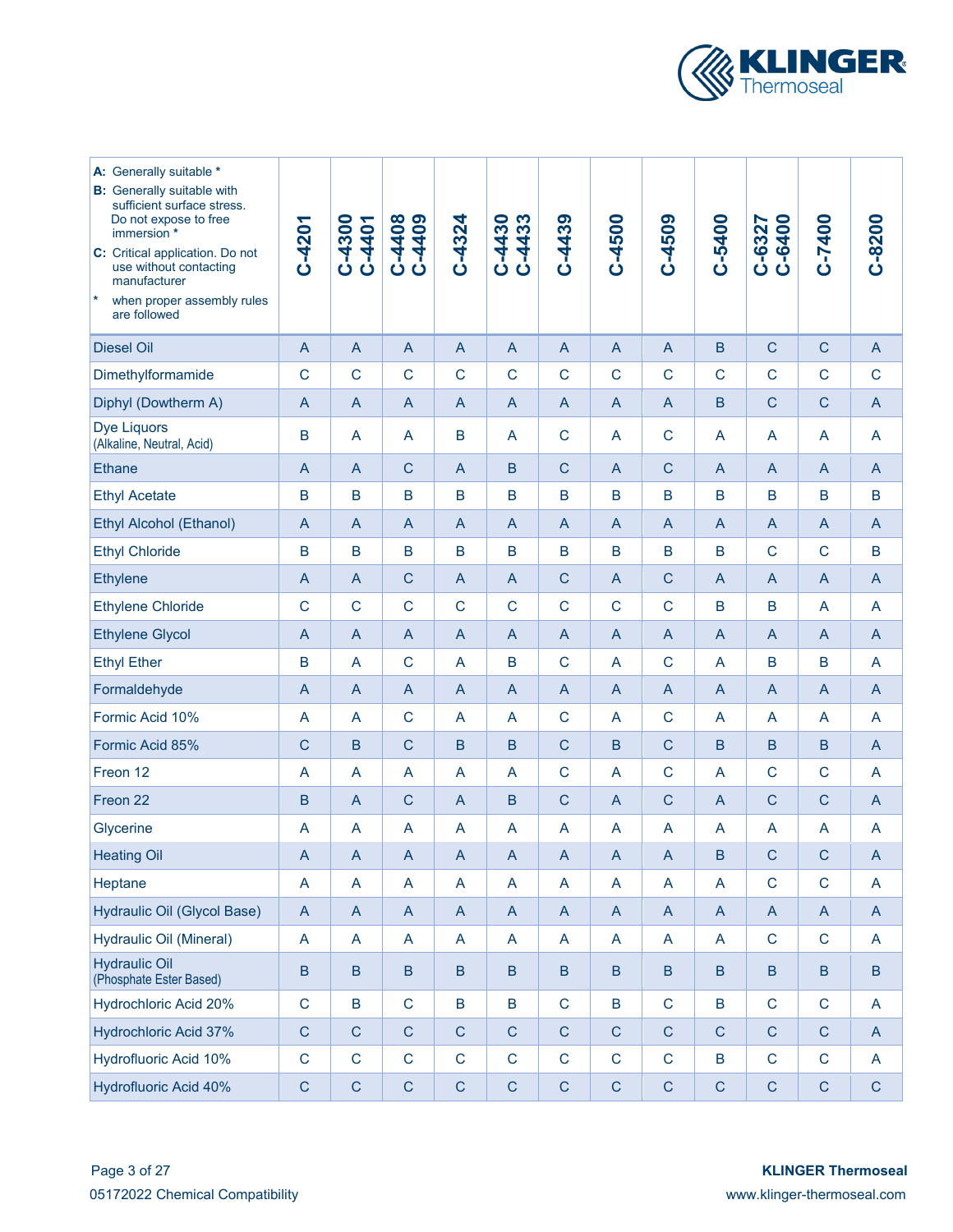

| A: Generally suitable *<br><b>B:</b> Generally suitable with<br>sufficient surface stress.<br>Do not expose to free<br>immersion *<br>C: Critical application. Do not<br>use without contacting<br>manufacturer<br>$\vert *$<br>when proper assembly rules<br>are followed | C-4201         | C-4300<br>C-4401 | C-4408<br>C-4408          | $C-4324$                  | $C-4433$<br>C-4430        | C-4439                    | $C - 4500$     | C-4509         | C-5400          | C-6327<br>C-6400 | C-7400         | $C-8200$       |
|----------------------------------------------------------------------------------------------------------------------------------------------------------------------------------------------------------------------------------------------------------------------------|----------------|------------------|---------------------------|---------------------------|---------------------------|---------------------------|----------------|----------------|-----------------|------------------|----------------|----------------|
| Hydrogen                                                                                                                                                                                                                                                                   | A              | A                | $\mathsf{C}$              | A                         | $\overline{A}$            | $\mathsf{C}$              | A              | $\mathsf{C}$   | A               | A                | $\overline{A}$ | A              |
| Hydrogen Chloride (Dry)                                                                                                                                                                                                                                                    | $\mathsf{A}$   | $\mathsf{A}$     | $\mathsf{C}$              | A                         | $\mathsf{A}$              | $\mathsf{C}$              | $\overline{A}$ | $\mathsf{C}$   | $\mathsf{A}$    | $\mathsf{A}$     | $\overline{A}$ | A              |
| <b>Hydrogen Peroxide</b><br>(Up to 6% W.W.)                                                                                                                                                                                                                                | A              | A                | $\mathsf{C}$              | A                         | A                         | $\mathsf{C}$              | A              | $\mathsf{C}$   | A               | A                | A              | A              |
| Iso-octane                                                                                                                                                                                                                                                                 | $\mathsf{A}$   | $\mathsf{A}$     | A                         | A                         | $\mathsf{A}$              | $\mathsf{A}$              | $\overline{A}$ | $\overline{A}$ | $\mathsf{A}$    | $\mathsf B$      | $\mathsf B$    | $\mathsf{A}$   |
| <b>Isopropyl Alcohol</b>                                                                                                                                                                                                                                                   | A              | A                | A                         | A                         | A                         | A                         | A              | $\overline{A}$ | A               | A                | A              | A              |
| Kerosene                                                                                                                                                                                                                                                                   | A              | $\mathsf{A}$     | A                         | $\mathsf{A}$              | $\mathsf{A}$              | $\mathsf{A}$              | $\overline{A}$ | $\overline{A}$ | $\mathsf{A}$    | $\mathsf{C}$     | $\mathsf{C}$   | $\mathsf{A}$   |
| Lactic Acid 50%                                                                                                                                                                                                                                                            | A              | A                | $\mathsf{C}$              | A                         | A                         | $\mathsf{C}$              | A              | $\mathsf{C}$   | A               | A                | A              | A              |
| <b>Linseed Oil</b>                                                                                                                                                                                                                                                         | A              | A                | $\overline{A}$            | $\mathsf{A}$              | $\mathsf{A}$              | $\mathsf{A}$              | A              | $\overline{A}$ | A               | B                | B              | $\mathsf{A}$   |
| <b>Magnesium Sulfate</b>                                                                                                                                                                                                                                                   | A              | A                | A                         | A                         | A                         | A                         | A              | A              | A               | A                | A              | A              |
| <b>Malic Acid</b>                                                                                                                                                                                                                                                          | $\mathsf{A}$   | $\mathsf{A}$     | A                         | $\mathsf{A}$              | $\mathsf{A}$              | $\overline{A}$            | $\overline{A}$ | $\mathsf{A}$   | $\overline{A}$  | $\overline{A}$   | $\overline{A}$ | $\mathsf{A}$   |
| Methane                                                                                                                                                                                                                                                                    | A              | A                | $\mathsf C$               | A                         | A                         | $\mathbf C$               | A              | $\mathsf{C}$   | A               | A                | A              | A              |
| <b>Methyl Alcohol</b>                                                                                                                                                                                                                                                      | $\mathsf{A}$   | $\mathsf{A}$     | $\overline{A}$            | $\mathsf{A}$              | $\mathsf{A}$              | $\overline{A}$            | A              | $\overline{A}$ | $\overline{A}$  | $\overline{A}$   | $\overline{A}$ | $\overline{A}$ |
| <b>Methyl Chloride</b>                                                                                                                                                                                                                                                     | B              | B                | B                         | B                         | B                         | $\mathsf{C}$              | B              | $\mathsf{C}$   | B               | $\mathsf{C}$     | C              | B              |
| Methylene Chloride                                                                                                                                                                                                                                                         | $\mathsf{C}$   | $\mathsf{C}$     | $\overline{C}$            | $\mathsf{C}$              | $\mathsf{C}$              | $\mathsf{C}$              | $\mathsf{C}$   | $\overline{C}$ | $\mathsf{C}$    | B                | $\mathsf{C}$   | $\mathsf B$    |
| Methyl Ethyl Ketone                                                                                                                                                                                                                                                        | B              | B                | B                         | B                         | B                         | B                         | B              | B              | B               | $\mathsf{C}$     | $\mathsf{C}$   | B              |
| <b>Mineral Oil</b>                                                                                                                                                                                                                                                         | $\overline{A}$ | $\mathsf{A}$     | $\overline{A}$            | A                         | $\mathsf{A}$              | $\overline{A}$            | $\overline{A}$ | $\overline{A}$ | $\overline{A}$  | $\mathsf{C}$     | B              | A              |
| Mineral Oil, ASTM 1                                                                                                                                                                                                                                                        | A              | A                | A                         | A                         | A                         | A                         | A              | A              | $\overline{A}$  | B                | B              | A              |
| Monochloromethane                                                                                                                                                                                                                                                          | B              | B                | $\overline{C}$            | $\mathsf B$               | $\mathsf B$               | $\mathsf{C}$              | $\mathsf B$    | $\overline{C}$ | B               | $\mathsf{C}$     | $\mathsf{C}$   | B              |
| Naphtha                                                                                                                                                                                                                                                                    | A              | A                | $\mathsf{A}$              | $\mathsf{A}$              | $\boldsymbol{\mathsf{A}}$ | A                         | A              | A              | B               | $\mathsf{C}$     | $\mathsf C$    | $\mathsf{A}$   |
| Nitric Acid 20%                                                                                                                                                                                                                                                            | $\mathsf C$    | $\mathsf C$      | $\mathsf C$               | $\mathsf C$               | $\mathsf C$               | $\mathsf C$               | $\mathsf C$    | $\mathsf{C}$   | $\mathsf C$     | $\mathsf C$      | $\mathsf C$    | $\overline{A}$ |
| Nitric Acid 40%                                                                                                                                                                                                                                                            | $\mathsf{C}$   | $\mathbf C$      | $\mathsf C$               | $\mathbf C$               | $\mathsf C$               | $\mathsf C$               | $\mathbf C$    | $\mathsf C$    | $\mathsf C$     | $\mathsf C$      | $\mathsf C$    | $\mathsf{A}$   |
| Nitric Acid 96%                                                                                                                                                                                                                                                            | $\mathsf{C}$   | $\mathsf C$      | $\mathsf C$               | $\mathsf C$               | $\mathsf C$               | $\mathsf C$               | $\mathsf C$    | $\mathsf{C}$   | $\mathsf C$     | $\mathsf C$      | $\mathsf C$    | $\mathsf C$    |
| Nitrogen                                                                                                                                                                                                                                                                   | A              | $\mathsf{A}$     | $\boldsymbol{\mathsf{A}}$ | $\boldsymbol{\mathsf{A}}$ | A                         | $\boldsymbol{\mathsf{A}}$ | A              | A              | A               | A                | A              | $\mathsf{A}$   |
| Octane                                                                                                                                                                                                                                                                     | $\mathsf A$    | $\mathsf{A}$     | $\boldsymbol{\mathsf{A}}$ | $\mathsf{A}$              | $\boldsymbol{\mathsf{A}}$ | $\mathsf{A}$              | $\mathsf{A}$   | $\mathsf{A}$   | $\sf B$         | $\mathbf C$      | $\, {\bf B}$   | $\mathsf{A}$   |
| Oleic Acid                                                                                                                                                                                                                                                                 | A              | $\mathsf{A}$     | A                         | A                         | A                         | A                         | A              | A              | A               | A                | A              | $\mathsf{A}$   |
| <b>Oxalic Acid</b>                                                                                                                                                                                                                                                         | $\sf B$        | $\sf B$          | $\sf{B}$                  | $\sf B$                   | $\sf B$                   | $\sf B$                   | $\sf B$        | $\sf B$        | $\, {\bf B} \,$ | $\mathbf C$      | ${\bf C}$      | $\mathsf{A}$   |
| <b>Palmitic Acid</b>                                                                                                                                                                                                                                                       | A              | $\mathsf{A}$     | $\mathsf{A}$              | A                         | A                         | A                         | A              | A              | A               | A                | A              | $\mathsf{A}$   |
| Pentane                                                                                                                                                                                                                                                                    | A              | $\mathsf{A}$     | $\mathsf{A}$              | $\mathsf{A}$              | $\mathsf{A}$              | $\mathsf{A}$              | $\mathsf{A}$   | $\mathsf{A}$   | $\mathsf{A}$    | $\mathbf C$      | ${\bf C}$      | $\mathsf{A}$   |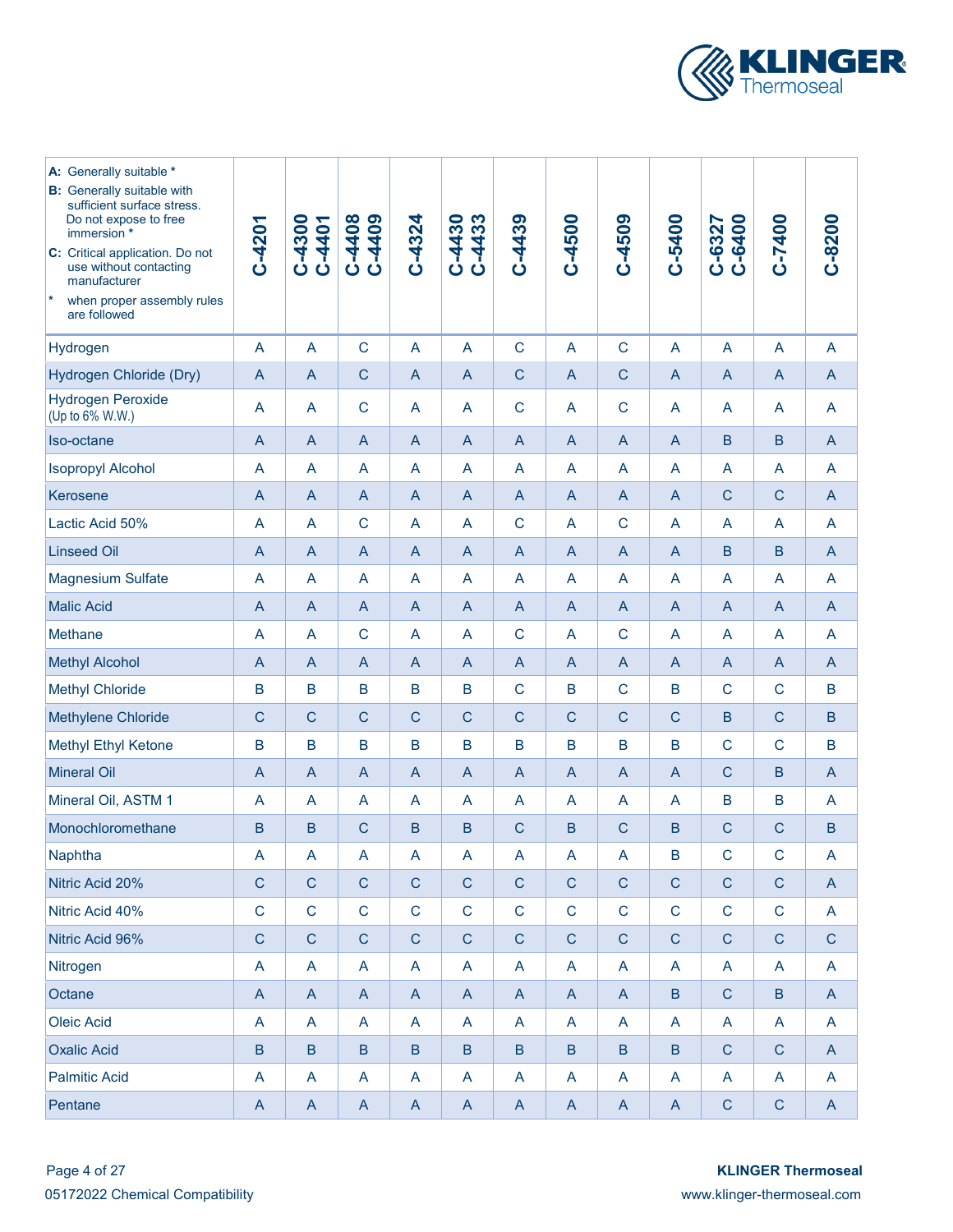

| A: Generally suitable *<br><b>B:</b> Generally suitable with<br>sufficient surface stress.<br>Do not expose to free<br>immersion *<br>C: Critical application. Do not<br>use without contacting<br>manufacturer<br> ∗<br>when proper assembly rules<br>are followed | C-4201                    | C-4300<br>C-4401          | C-4408<br>C-4408 | $C - 4324$     | C-4430<br>C-4433 | $C-4439$       | C-4500         | C-4509         | C-5400                    | C-6327<br>C-6400                                                      | C-7400                    | $C - 8200$                |
|---------------------------------------------------------------------------------------------------------------------------------------------------------------------------------------------------------------------------------------------------------------------|---------------------------|---------------------------|------------------|----------------|------------------|----------------|----------------|----------------|---------------------------|-----------------------------------------------------------------------|---------------------------|---------------------------|
| Perchlorethylene                                                                                                                                                                                                                                                    | B                         | $\mathsf B$               | B                | B              | B                | B              | $\mathsf B$    | $\sf B$        | B                         | $\mathsf{C}$                                                          | $\mathsf{C}$              | B                         |
| Petroleum                                                                                                                                                                                                                                                           | $\mathsf{A}$              | $\mathsf{A}$              | $\mathsf{A}$     | $\mathsf{A}$   | $\mathsf{A}$     | $\overline{A}$ | $\mathsf{A}$   | $\overline{A}$ | $\overline{A}$            | B                                                                     | B                         | $\mathsf{A}$              |
| <b>Petroleum Ether</b>                                                                                                                                                                                                                                              | A                         | A                         | A                | A              | A                | A              | A              | A              | A                         | B                                                                     | B                         | $\overline{A}$            |
| Phenol                                                                                                                                                                                                                                                              | $\mathsf{C}$              | $\mathsf{C}$              | $\mathsf{C}$     | $\mathsf{C}$   | $\mathsf C$      | $\mathsf{C}$   | $\mathsf{C}$   | $\mathsf{C}$   | $\mathsf B$               | B                                                                     | B                         | B                         |
| <b>Phosphoric Acid</b>                                                                                                                                                                                                                                              | A                         | A                         | A                | A              | A                | A              | A              | A              | A                         | A                                                                     | B                         | $\overline{A}$            |
| <b>Phthalic Acid</b>                                                                                                                                                                                                                                                | $\mathsf{A}$              | $\mathsf{A}$              | $\overline{A}$   | $\mathsf{A}$   | $\mathsf{A}$     | $\overline{A}$ | $\mathsf{A}$   | $\overline{A}$ | $\mathsf{A}$              | $\mathsf{A}$                                                          | $\overline{A}$            | $\mathsf{A}$              |
| <b>Potassium Acetate</b>                                                                                                                                                                                                                                            | A                         | A                         | A                | A              | A                | A              | A              | A              | A                         | A                                                                     | $\overline{A}$            | $\overline{A}$            |
| <b>Potassium Carbonate</b>                                                                                                                                                                                                                                          | A                         | A                         | $\overline{A}$   | $\overline{A}$ | A                | A              | A              | $\overline{A}$ | $\overline{A}$            | $\mathsf{A}$                                                          | $\overline{A}$            | $\overline{A}$            |
| Potassium Chlorate                                                                                                                                                                                                                                                  | A                         | A                         | A                | A              | A                | A              | A              | A              | A                         | A                                                                     | $\overline{A}$            | A                         |
| Potassium Chloride                                                                                                                                                                                                                                                  | A                         | A                         | $\mathsf{A}$     | A              | A                | A              | $\mathsf{A}$   | $\mathsf{A}$   | $\mathsf{A}$              | $\mathsf{A}$                                                          | $\mathsf{A}$              | $\mathsf{A}$              |
| Potassium Cyanide                                                                                                                                                                                                                                                   | A                         | A                         | A                | A              | A                | A              | A              | A              | A                         | $\overline{A}$                                                        | $\overline{A}$            | A                         |
| Potassium Dichromate                                                                                                                                                                                                                                                | A                         | A                         | $\mathsf{A}$     | $\mathsf{A}$   | A                | $\overline{A}$ | $\mathsf{A}$   | $\mathsf{A}$   | $\overline{A}$            | $\overline{A}$                                                        | $\overline{A}$            | $\mathsf{A}$              |
| Potassium Hydroxide                                                                                                                                                                                                                                                 | $\mathsf{C}$              | B                         | B                | $\mathsf{C}$   | B                | B              | A              | A              | B                         | B                                                                     | B                         | A                         |
| Potassium Hypochlorite                                                                                                                                                                                                                                              | $\overline{A}$            | $\overline{A}$            | $\mathsf{A}$     | $\mathsf{A}$   | $\mathsf{A}$     | $\overline{A}$ | $\mathsf{A}$   | $\mathsf{A}$   | $\overline{A}$            | $\overline{A}$                                                        | $\overline{A}$            | $\overline{A}$            |
| <b>Potassium Nitrate</b>                                                                                                                                                                                                                                            | A                         | A                         | A                | A              | A                | A              | A              | A              | A                         | $\overline{A}$                                                        | A                         | A                         |
| Potassium Permanganate                                                                                                                                                                                                                                              | $\overline{A}$            | $\overline{A}$            | $\mathsf{A}$     | $\mathsf{A}$   | A                | $\overline{A}$ | $\mathsf{A}$   | $\mathsf{A}$   | $\overline{A}$            | $\overline{A}$                                                        | $\overline{A}$            | $\mathsf{A}$              |
| <b>Producer Gas</b>                                                                                                                                                                                                                                                 | A                         | A                         | $\mathsf C$      | A              | B                | $\mathsf{C}$   | A              | $\mathsf C$    | A                         | B                                                                     | A                         | A                         |
| Propane                                                                                                                                                                                                                                                             | A                         | $\overline{A}$            | $\mathsf{C}$     | $\mathsf{A}$   | B                | $\mathsf{C}$   | $\mathsf{A}$   | $\mathsf C$    | $\overline{A}$            | B                                                                     | B                         | $\mathsf{A}$              |
| Pydrol                                                                                                                                                                                                                                                              | A                         | A                         | A                | A              | A                | A              | A              | A              | A                         | $\mathsf{C}$                                                          | $\mathsf{C}$              | В                         |
| Pyridine                                                                                                                                                                                                                                                            | $\mathbf C$               | $\mathbf C$               | $\mathsf{C}$     | $\mathsf{C}$   | $\mathsf{C}$     | $\mathsf{C}$   | $\mathsf{C}$   | $\mathsf{C}$   | $\mathsf{C}$              | $\mathsf B$                                                           | $\overline{B}$            | $\mathsf{C}$              |
| Rape Seed Oil                                                                                                                                                                                                                                                       | A                         | $\boldsymbol{\mathsf{A}}$ | A                | A              | $\mathsf A$      | $\mathsf{A}$   | $\overline{A}$ | A              | $\mathsf{A}$              | $\mathsf B$                                                           | $\mathsf B$               | $\mathsf B$               |
| Sea Water                                                                                                                                                                                                                                                           | $\boldsymbol{\mathsf{A}}$ | $\boldsymbol{\mathsf{A}}$ | $\sf B$          | $\mathsf{A}$   | $\mathsf{A}$     | $\sf B$        | $\overline{A}$ | $\sf B$        | $\boldsymbol{\mathsf{A}}$ | $\overline{A}$                                                        | $\overline{A}$            | $\overline{A}$            |
| Silicone Oil                                                                                                                                                                                                                                                        | A                         | A                         | A                | A              | A                | A              | $\mathsf A$    | A              | A                         | $\mathsf{A}$                                                          | $\overline{\mathsf{A}}$   | A                         |
| Sodium Aluminate                                                                                                                                                                                                                                                    | $\mathsf A$               | $\boldsymbol{\mathsf{A}}$ | $\mathsf{A}$     | $\mathsf{A}$   | $\mathsf{A}$     | $\mathsf{A}$   | $\mathsf A$    | $\overline{A}$ | $\boldsymbol{\mathsf{A}}$ | $\boldsymbol{\mathsf{A}}$                                             | $\overline{A}$            | $\mathsf{A}$              |
| Sodium Bicarbonate                                                                                                                                                                                                                                                  | A                         | A                         | A                | A              | A                | A              | A              | A              | A                         | $\mathsf{A}$                                                          | $\mathsf{A}$              | $\mathsf{A}$              |
| Sodium Bisulphite                                                                                                                                                                                                                                                   | $\mathsf A$               | $\mathsf A$               | $\sf B$          | $\mathsf{A}$   | $\mathsf A$      | $\sf B$        | $\mathsf A$    | $\sf B$        | $\mathsf A$               | $\mathsf{A}% _{\mathsf{A}}^{\prime}=\mathsf{A}_{\mathsf{A}}^{\prime}$ | $\boldsymbol{\mathsf{A}}$ | $\boldsymbol{\mathsf{A}}$ |
| Sodium Chloride                                                                                                                                                                                                                                                     | A                         | A                         | A                | A              | A                | A              | $\mathsf A$    | A              | A                         | $\mathsf{A}$                                                          | $\mathsf{A}$              | $\mathsf{A}$              |
| Sodium Hydroxide                                                                                                                                                                                                                                                    | $\mathsf C$               | $\sf B$                   | $\sf B$          | $\mathsf C$    | $\sf B$          | $\sf B$        | $\mathsf A$    | $\mathsf{A}$   | $\sf B$                   | $\sf B$                                                               | $\boldsymbol{\mathsf{A}}$ | $\boldsymbol{\mathsf{A}}$ |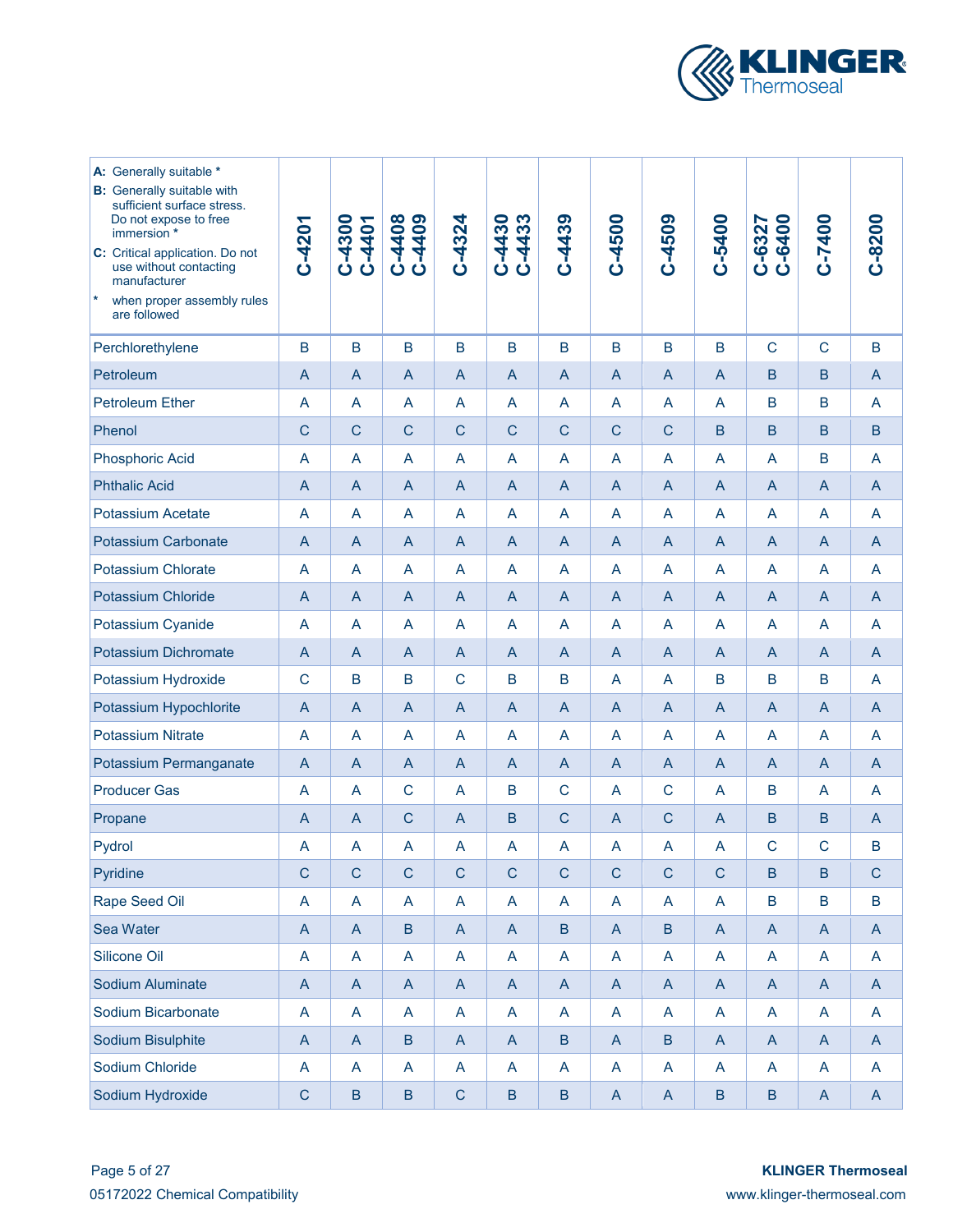

| A: Generally suitable *<br><b>B:</b> Generally suitable with<br>sufficient surface stress.<br>Do not expose to free<br>immersion *<br>C: Critical application. Do not<br>use without contacting<br>manufacturer<br>$\ast$<br>when proper assembly rules<br>are followed | C-4201       | C-4300<br>C-4401 | C-4408<br>C-4409 | $C-4324$       | C-4433<br>C-4430 | $C-4439$       | C-4500         | C-4509         | C-5400         | C-6327<br>C-6400 | C-7400         | $C-8200$ |
|-------------------------------------------------------------------------------------------------------------------------------------------------------------------------------------------------------------------------------------------------------------------------|--------------|------------------|------------------|----------------|------------------|----------------|----------------|----------------|----------------|------------------|----------------|----------|
| Sodium Silicate                                                                                                                                                                                                                                                         | A            | A                | A                | A              | A                | A              | A              | A              | A              | A                | A              | A        |
| Sodium Sulphate                                                                                                                                                                                                                                                         | A            | A                | A                | A              | A                | $\overline{A}$ | $\overline{A}$ | $\overline{A}$ | A              | A                | $\mathsf{A}$   | A        |
| Sodium Sulphide                                                                                                                                                                                                                                                         | A            | A                | A                | A              | A                | A              | A              | A              | A              | A                | $\overline{A}$ | A        |
| <b>Steam</b>                                                                                                                                                                                                                                                            | $\mathsf{C}$ | B                | A                | B              | A                | $\mathsf{A}$   | $\overline{A}$ | $\overline{A}$ | B              | B                | B              | B        |
| <b>Stearic Acid</b>                                                                                                                                                                                                                                                     | A            | A                | A                | A              | A                | A              | A              | A              | A              | A                | A              | A        |
| <b>Sulphur Dioxide</b>                                                                                                                                                                                                                                                  | $\mathsf{C}$ | $\mathsf C$      | $\mathsf{C}$     | $\mathsf C$    | $\mathsf{C}$     | $\mathsf{C}$   | $\mathsf B$    | $\mathsf{C}$   | B              | $\mathsf B$      | B              | A        |
| Sulphuric Acid 20%                                                                                                                                                                                                                                                      | $\mathsf{C}$ | $\mathsf{C}$     | $\overline{C}$   | $\mathsf{C}$   | $\mathsf{C}$     | $\mathsf{C}$   | $\mathsf{C}$   | $\overline{C}$ | B              | $\mathsf{C}$     | $\mathsf{C}$   | A        |
| Sulphuric Acid 50%                                                                                                                                                                                                                                                      | $\mathsf{C}$ | $\mathsf{C}$     | $\mathsf{C}$     | $\mathsf C$    | $\mathsf{C}$     | $\mathsf{C}$   | $\mathsf{C}$   | $\mathsf{C}$   | $\mathsf C$    | $\mathsf C$      | С              | A        |
| Sulphuric Acid 96%                                                                                                                                                                                                                                                      | $\mathsf{C}$ | $\mathsf{C}$     | C                | $\mathsf{C}$   | $\mathsf{C}$     | $\mathbf C$    | C              | C              | $\mathsf{C}$   | $\mathbf C$      | $\mathsf{C}$   | A        |
| <b>Sulphurous Acid</b>                                                                                                                                                                                                                                                  | C            | B                | C                | C              | C                | C              | B              | C              | B.             | B                | B              | B        |
| <b>Tannic Acid</b>                                                                                                                                                                                                                                                      | A            | A                | A                | A              | A                | A              | A              | A              | A              | A                | A              | A        |
| <b>Tartaric Acid</b>                                                                                                                                                                                                                                                    | A            | A                | A                | A              | A                | $\overline{A}$ | $\mathsf{A}$   | $\overline{A}$ | A              | A                | $\mathsf{A}$   | A        |
| <b>Tetrachlorethane</b>                                                                                                                                                                                                                                                 | B            | B                | B                | B              | B                | B              | B              | B              | B              | C                | $\mathbf C$    | B        |
| <b>Tetralin</b>                                                                                                                                                                                                                                                         | A            | A                | A                | $\mathsf A$    | A                | $\overline{A}$ | $\overline{A}$ | $\overline{A}$ | B              | $\mathbf C$      | $\mathsf{C}$   | A        |
| <b>Toluene</b>                                                                                                                                                                                                                                                          | A            | A                | A                | A              | A                | A              | A              | A              | В              | $\mathsf{C}$     | $\mathsf{C}$   | A        |
| <b>Town's Gas</b>                                                                                                                                                                                                                                                       | A            | A                | C                | $\overline{A}$ | A                | $\mathsf{C}$   | $\overline{A}$ | $\mathsf{C}$   | $\overline{A}$ | B                | B              | A        |
| <b>Transformer Oil</b>                                                                                                                                                                                                                                                  | A            | A                | A                | A              | A                | A              | A              | A              | A              | B                | B              | B        |
| Trichlorethylene                                                                                                                                                                                                                                                        | B            | $\sf B$          | B                | B              | $\mathsf B$      | B              | B              | B              | B              | $\mathsf C$      | $\mathsf C$    | $\sf{B}$ |
| <b>Turpentine</b>                                                                                                                                                                                                                                                       | A            | A                | A                | A              | A                | A              | A              | A              | В              | $\mathsf C$      | $\mathsf{C}$   | B        |
| <b>Vinyl Acetate</b>                                                                                                                                                                                                                                                    | A            | A                | A                | A              | A                | $\mathsf{A}$   | $\overline{A}$ | $\overline{A}$ | B              | $\mathsf{C}$     | $\mathsf{C}$   | A        |
| Water                                                                                                                                                                                                                                                                   | A            | A                | A                | A              | A                | A              | A              | A              | A              | A                | $\overline{A}$ | A        |
| <b>White Spirit</b>                                                                                                                                                                                                                                                     | A            | A                | A                | A              | A                | $\mathsf{A}$   | A              | $\overline{A}$ | A              | $\mathsf C$      | $\mathsf C$    | A        |
| <b>Xylene</b>                                                                                                                                                                                                                                                           | A            | A                | A                | A              | A                | A              | A              | A              | B              | $\mathsf{C}$     | $\mathsf{C}$   | A        |

The ability of a gasket to make and maintain a seal depends not only on the style and quality of the gasket material, but also on temperature, pressure, medium being sealed, the flange design, the amount of pressure applied to the gasket by the bolts and how the gasket is assembled onto the flanges and tightened. These factors are beyond the manufacturer's control.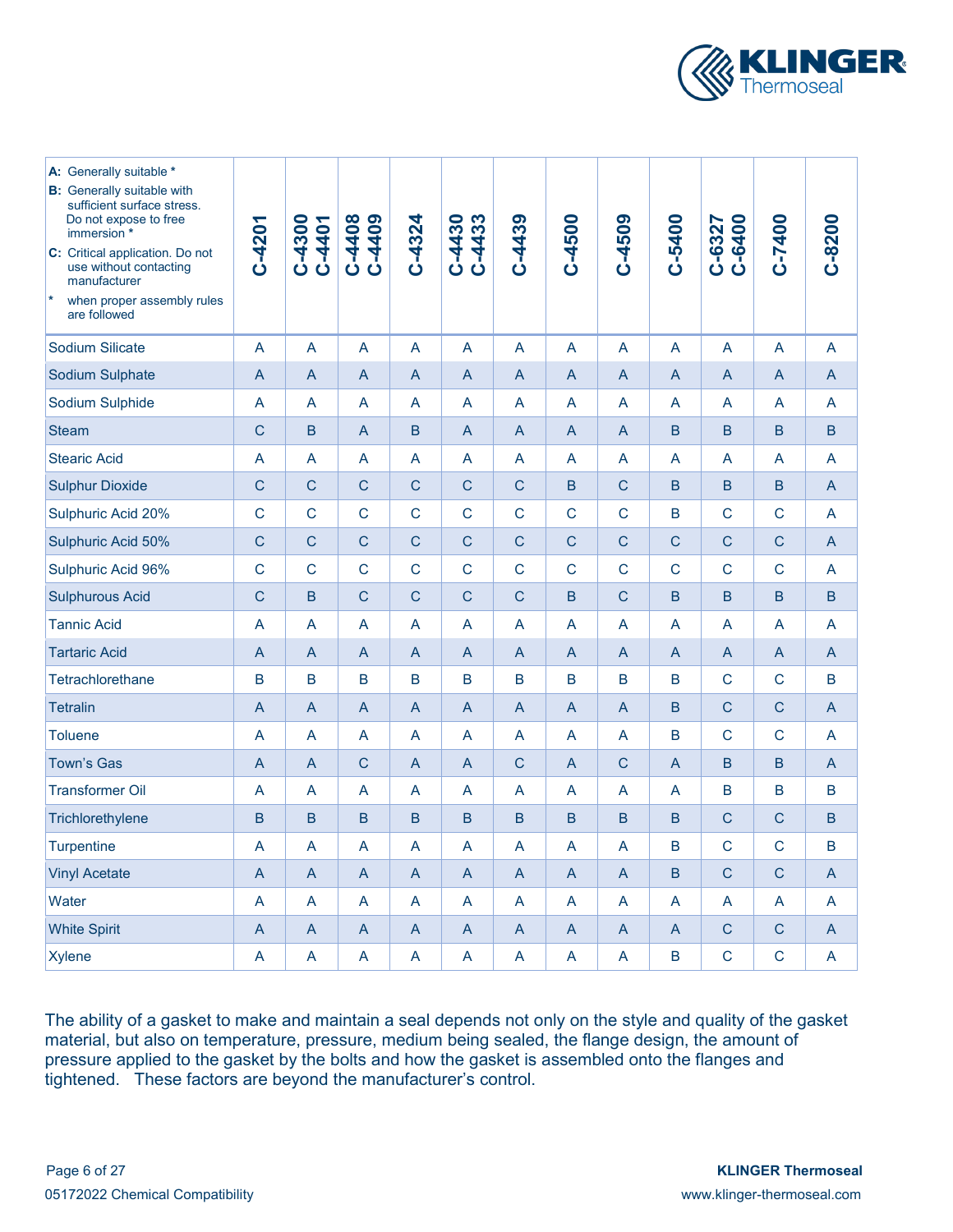

## **KLINGER® FLEXIBLE GRAPHITE LAMINATE GASKET MATERIALS**

Chemical Compatibility Chart

Flexible graphite exhibits a high resistance to most agents including inorganic and organic acids and bases, solvents, hot wax, and oils. Exceptions are strong oxidizing compounds such as concentrated nitric acids, highly concentrated sulfuric acid, chromium (VI) and permanganate solutions, chloric acids, and molten alkaline and alkaline earth metals.

The information in this chart should only be used as a general rule to the selection of a suitable material.

| <b>MEDIUM</b>              | <b>CONCENTRATION</b> | <b>MAXIMUM SAFE OPERATING</b><br><b>TEMPERATURE</b> |
|----------------------------|----------------------|-----------------------------------------------------|
| <b>Inorganic Acids</b>     |                      |                                                     |
| <b>Hydrochloric Acid</b>   | all                  | boiling point                                       |
| <b>Hydrofluoric Acid</b>   | all                  | boiling point                                       |
| <b>Phosphoric Acid</b>     | all                  | boiling point                                       |
| <b>Sulphuric Acid</b>      | $0 - 70%$            | boiling point                                       |
| <b>Chromic Acid</b>        | $0 - 10%$            | 392°F (200°C)                                       |
| <b>Nitric Acid</b>         | $0 - 10%$            | 185°F (85°C)                                        |
| <b>Nitric Acid</b>         | 10-20%               | 140°F (60°C)                                        |
| <b>Nitric Acid</b>         | over 20%             | 104°F (0°C)                                         |
|                            |                      |                                                     |
| <b>Organic Acids</b>       |                      |                                                     |
| <b>Phenylsulfonic Acid</b> | 60%                  | boiling point                                       |
| <b>Acetic Acid</b>         | all                  | boiling point                                       |
| <b>Acetic Anhydride</b>    | 100%                 | boiling point                                       |
| <b>Chloracetic Acid</b>    | all                  | boiling point                                       |
| <b>Amino Acid</b>          | all                  | boiling point                                       |
|                            |                      |                                                     |
| <b>Alkalis</b>             |                      |                                                     |
| <b>Caustic Soda</b>        | all                  | boiling point                                       |
| Sodium Hydroxide           | solid                | melting point                                       |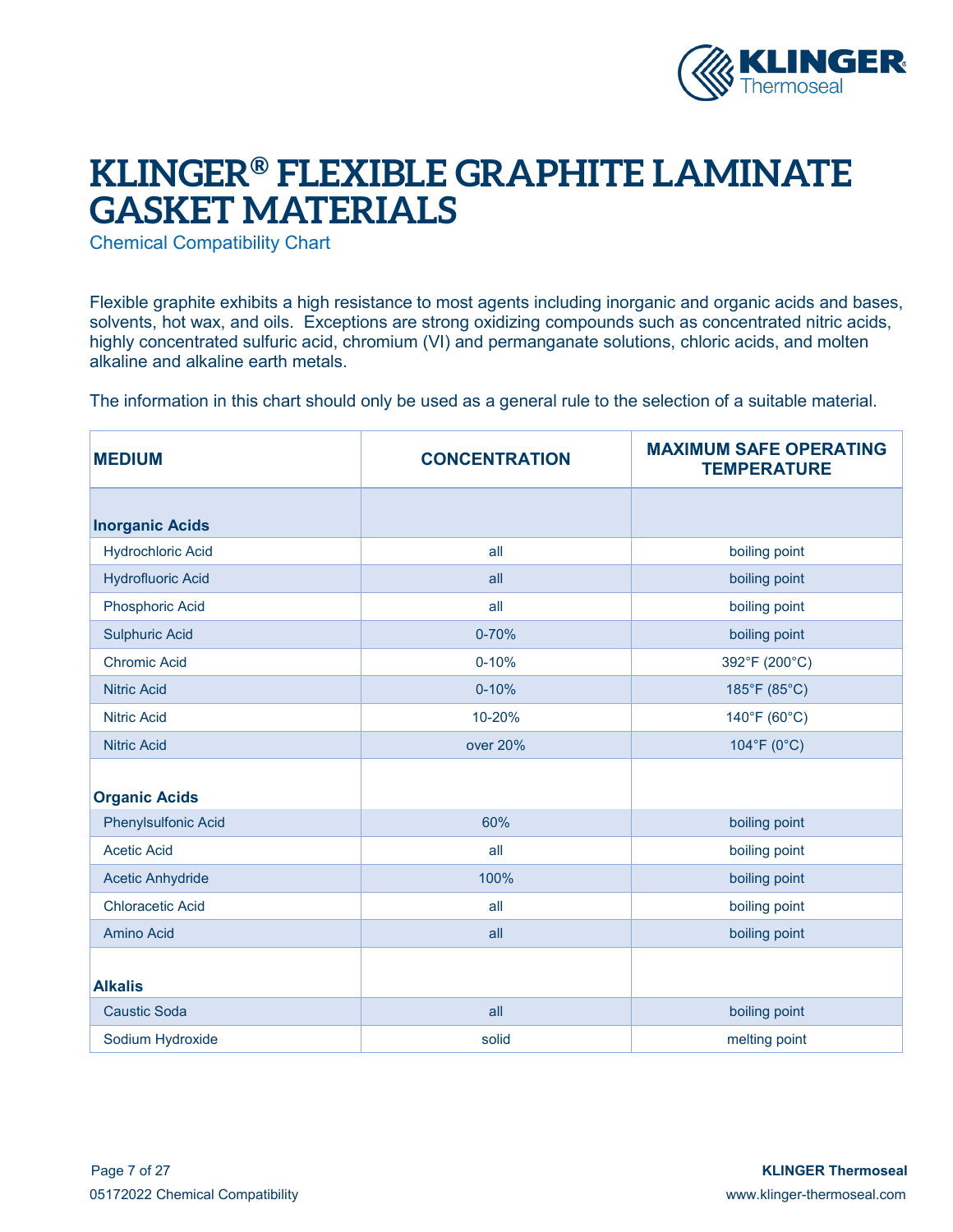

| <b>MEDIUM</b>                   | <b>CONCENTRATION</b> | <b>MAXIMUM SAFE OPERATING</b><br><b>TEMPERATURE</b> |
|---------------------------------|----------------------|-----------------------------------------------------|
| <b>Solvents</b>                 |                      |                                                     |
| <b>Benzene &amp; Homologues</b> | $0 - 100%$           | boiling point                                       |
| <b>Ethers</b>                   | $0 - 100%$           | boiling point                                       |
| <b>Alcohols</b>                 | $0 - 100%$           | boiling point                                       |
| <b>Esters</b>                   | $0 - 100%$           | boiling point                                       |
| <b>Ketones</b>                  | $0 - 100%$           | boiling point                                       |
| <b>Halogenated Hydrocarbons</b> | $0 - 100%$           | boiling point                                       |
| <b>Vinyl Chloride</b>           | $0 - 100%$           | boiling point                                       |
| <b>Mineral Oils</b>             | $0 - 100%$           | boiling point                                       |

The ability of a gasket to make and maintain a seal depends not only on the style and quality of the gasket material, but also on temperature, pressure, medium being sealed, the flange design, the amount of pressure applied to the gasket by the bolts and how the gasket is assembled onto the flanges and tightened. These factors are beyond the manufacturer's control.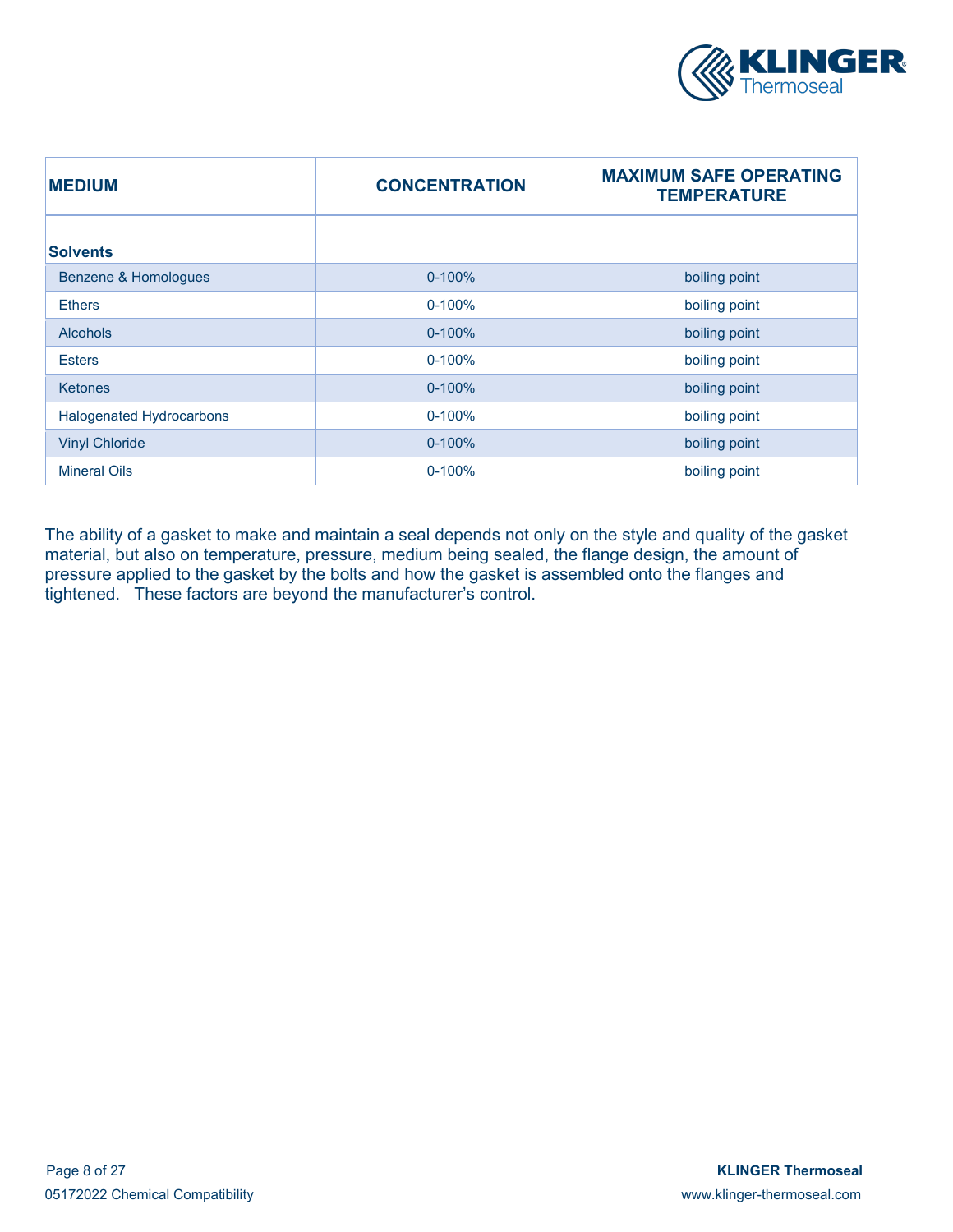

## **KLINGER® MILAM MICA LAMINATE MATERIALS**

Chemical Compatibility Chart

KLINGER Milam gaskets are designed specifically for hot, dry gas applications. The information in this chart should only be used as a general rule to the selection of a suitable material.

| A: Resistant *<br><b>B:</b> Conditionally resistant<br>C: Not resistant<br>when proper assembly<br>rules are followed | <b>Milam H</b> | <b>Milam PSS</b> | A: Resistant *<br><b>B:</b> Conditionally resistant<br>C: Not resistant<br>when proper assembly<br>rules are followed | <b>Milam H</b> | <b>Milam PSS</b> |
|-----------------------------------------------------------------------------------------------------------------------|----------------|------------------|-----------------------------------------------------------------------------------------------------------------------|----------------|------------------|
| Acetaldehyde                                                                                                          | B              | B                | Ammonium chloride                                                                                                     | $\overline{A}$ | B.               |
| Acetamide                                                                                                             | B              | B                | Ammonium dihydrogen phosphate                                                                                         | A              | A                |
| Acetic acid                                                                                                           | $\overline{A}$ | $\overline{A}$   | Ammonium hydroxide                                                                                                    | A              | A                |
| Acetic acid amylester                                                                                                 | A              | A                | Ammonium nitrate                                                                                                      | A              | B                |
| Acetic acid anhydride                                                                                                 | $\overline{A}$ | $\overline{A}$   | Ammonium persulfate                                                                                                   | $\overline{A}$ | Ċ                |
| Acetic acid butylester                                                                                                | A              | A                | Ammonium phosphate                                                                                                    | A              | A                |
| Acetone                                                                                                               | B              | B                | <b>Ammonium sulfate</b>                                                                                               | A              | A                |
| Acetylene                                                                                                             | B              | B                | Ammonium thiocyanate                                                                                                  | A              | A                |
| Acrylic acid                                                                                                          | $\overline{A}$ | $\overline{A}$   | Amyl acetate                                                                                                          | $\overline{A}$ | $\overline{A}$   |
| Acrylic acid esters                                                                                                   | A              | $\overline{A}$   | Aniline                                                                                                               | A              | A                |
| Acrylonitril                                                                                                          | $\overline{A}$ | $\overline{A}$   | Aniline hydrochloride                                                                                                 | A              | $\mathsf{C}$     |
| Adipic acid                                                                                                           | A              | A                | Aqua regia                                                                                                            | C              | C                |
| Air (< 400 °C)                                                                                                        | A              | $\overline{A}$   | Arsenic acid                                                                                                          | A              | B.               |
| Aluminum acetate                                                                                                      | $\overline{A}$ | A                | Arsenic trichloride                                                                                                   | A              | $\mathsf C$      |
| Aluminum chloride                                                                                                     | A              | C                | Ammonium chloride                                                                                                     | $\overline{A}$ | B.               |
| Aluminum fluoride                                                                                                     | A              | $\mathsf{C}$     | Barium chloride                                                                                                       | A              | A                |
| <b>Aluminum sulfate</b>                                                                                               | $\overline{A}$ | $\overline{B}$   | <b>Beer</b>                                                                                                           | $\overline{A}$ | A                |
| Amino acids                                                                                                           | A              | B                | Benzaldehyde                                                                                                          | A              | A                |
| Ammonium bifluoride                                                                                                   | $\overline{A}$ | $\overline{B}$   | <b>Benzene</b>                                                                                                        | $\overline{B}$ | $\overline{B}$   |
| Ammonia (anhydrous)                                                                                                   | A              | A                | Benzenesulfonic acid                                                                                                  | A              | C                |
| Ammonia (gaseous)                                                                                                     | $\overline{A}$ | $\overline{A}$   | <b>Benzoic acid</b>                                                                                                   | A              | A                |
| Ammonium bifluoride                                                                                                   | A              | B                | <b>Benzyl chloride</b>                                                                                                | A              | A                |
| Ammonium bisulfate                                                                                                    | A              | $\overline{A}$   | <b>Boric acid</b>                                                                                                     | A              | A                |
| Ammonium carbonate                                                                                                    | A              | A                | <b>Bromic acid</b>                                                                                                    | B              | $\mathsf C$      |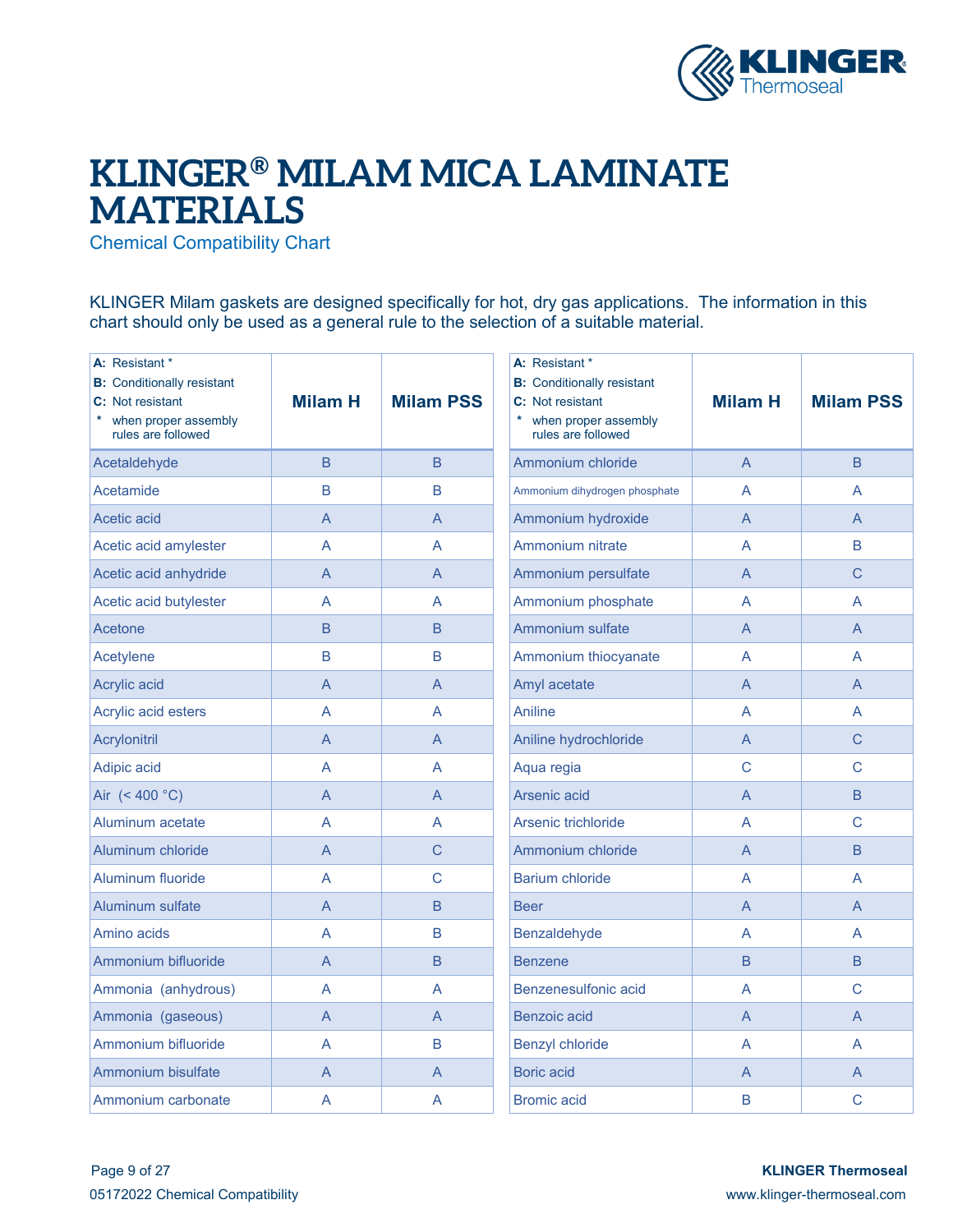

| A: Resistant *<br><b>B:</b> Conditionally resistant<br>C: Not resistant<br>when proper assembly<br>rules are followed | <b>Milam H</b> | <b>Milam PSS</b> | A: Res<br><b>B:</b> Cor<br>C: Not<br>$\star$<br>$w$ he<br>rule |
|-----------------------------------------------------------------------------------------------------------------------|----------------|------------------|----------------------------------------------------------------|
| Bromine (dry)                                                                                                         | A              | A                | Chloro                                                         |
| Bromine (wet)                                                                                                         | B              | C                | Chrom                                                          |
| <b>Bromine trifluoride</b>                                                                                            | C              | C                | Chromi                                                         |
| <b>Butadiene</b>                                                                                                      | B              | B                | Chrom                                                          |
| <b>Butane</b>                                                                                                         | A              | A                | Citric a                                                       |
| <b>Butanol</b>                                                                                                        | B              | B                | Coppe                                                          |
| <b>Butyl acetate</b>                                                                                                  | B              | B                | Coppe                                                          |
| <b>Butyl amine</b>                                                                                                    | B              | B                | Coppe                                                          |
| <b>Butyl cellosolve</b>                                                                                               | A              | A                | Cresol                                                         |
| <b>Butyl phenol</b>                                                                                                   | A              | A                | Cyclor                                                         |
| <b>Butyric acid</b>                                                                                                   | A              | A                | Cyclor                                                         |
| Calcium carbonate                                                                                                     | A              | A                | Cyclor                                                         |
| Calcium chloride                                                                                                      | A              | B                | <b>Decali</b>                                                  |
| Calcium hydroxide                                                                                                     | A              | A                | <b>Dibenz</b>                                                  |
| Calcium hypochlorite                                                                                                  | A              | C                | <b>Dibuty</b>                                                  |
| Calcium oxide                                                                                                         | A              | A                | <b>Dichlo</b>                                                  |
| Calcium sulfate                                                                                                       | A              | A                | <b>Dichlo</b>                                                  |
| Carbolineum                                                                                                           | A              | A                | <b>Dietha</b>                                                  |
| Carbon dioxide                                                                                                        | A              | A                | <b>Diethy</b>                                                  |
| Carbon disulfide                                                                                                      | A              | A                | <b>Diethy</b>                                                  |
| Carbon monoxide                                                                                                       | A              | A                | <b>Dimeth</b>                                                  |
| Carbon tetrachloride                                                                                                  | В              | B                | <b>Dimeth</b>                                                  |
| <b>Chloral hydrate</b>                                                                                                | $\overline{A}$ | $\overline{A}$   | <b>Dioxar</b>                                                  |
| Chlorine (dry)                                                                                                        | B              | B                | <b>Dipher</b>                                                  |
| Chlorine (wet)                                                                                                        | B              | $\mathsf C$      | <b>Disulfu</b>                                                 |
| <b>Chlorine dioxide</b>                                                                                               | B              | B                | <b>Dowth</b>                                                   |
| <b>Chlorine trifluoride</b>                                                                                           | C              | $\mathsf C$      | Epichl                                                         |
| Chloro ethyl benzene                                                                                                  | A              | A                | <b>Ethane</b>                                                  |
| Chloroacetic acid                                                                                                     | $\overline{A}$ | $\mathsf C$      | Ethand                                                         |
| Chlorobenzene                                                                                                         | A              | A                | Ethand                                                         |
| Chloroform                                                                                                            | B              | B                | Ethyl a                                                        |

| A: Resistant *<br><b>B:</b> Conditionally resistant<br>C: Not resistant<br>$\ast$<br>when proper assembly<br>rules are followed | <b>Milam H</b> | <b>Milam PSS</b> |
|---------------------------------------------------------------------------------------------------------------------------------|----------------|------------------|
| Chloropropionic acid                                                                                                            | A              | A                |
| Chromic acid                                                                                                                    | B              | B                |
| Chromium trioxide (aqueous)                                                                                                     | B              | B                |
| Chromosulfuric acid                                                                                                             | B              | С                |
| Citric acid                                                                                                                     | A              | A                |
| Copper acetate                                                                                                                  | A              | A                |
| <b>Copper chloride</b>                                                                                                          | A              | A                |
| <b>Copper sulfate</b>                                                                                                           | A              | A                |
| <b>Cresol</b>                                                                                                                   | A              | A                |
| Cyclohexane                                                                                                                     | A              | A                |
| Cyclohexanol                                                                                                                    | A              | A                |
| Cyclohexanone                                                                                                                   | B              | B                |
| <b>Decaline</b>                                                                                                                 | A              | A                |
| Dibenzylether                                                                                                                   | B              | B                |
| Dibutyl phthalate                                                                                                               | A              | A                |
| Dichlorobenzene                                                                                                                 | A              | A                |
| Dichloromethane                                                                                                                 | B              | B                |
| Diethanolamine                                                                                                                  | B              | B                |
| Diethyl ether                                                                                                                   | B              | B                |
| Diethylamine                                                                                                                    | B              | B                |
| Dimethyl formamide                                                                                                              | B              | B                |
| Dimethyl sulfoxide                                                                                                              | B              | B                |
| <b>Dioxane</b>                                                                                                                  | A              | A                |
| Diphenyl ether                                                                                                                  | B              | B                |
| Disulfur dichloride                                                                                                             | A              | A                |
| Dowtherm (all types)                                                                                                            | A              | $\mathsf{A}$     |
| Epichlorohydrin                                                                                                                 | A              | A                |
| <b>Ethane</b>                                                                                                                   | A              | $\mathsf{A}$     |
| <b>Ethanol</b>                                                                                                                  | B              | B                |
| Ethanolamine                                                                                                                    | A              | A                |
| <b>Ethyl acetate</b>                                                                                                            | B              | B                |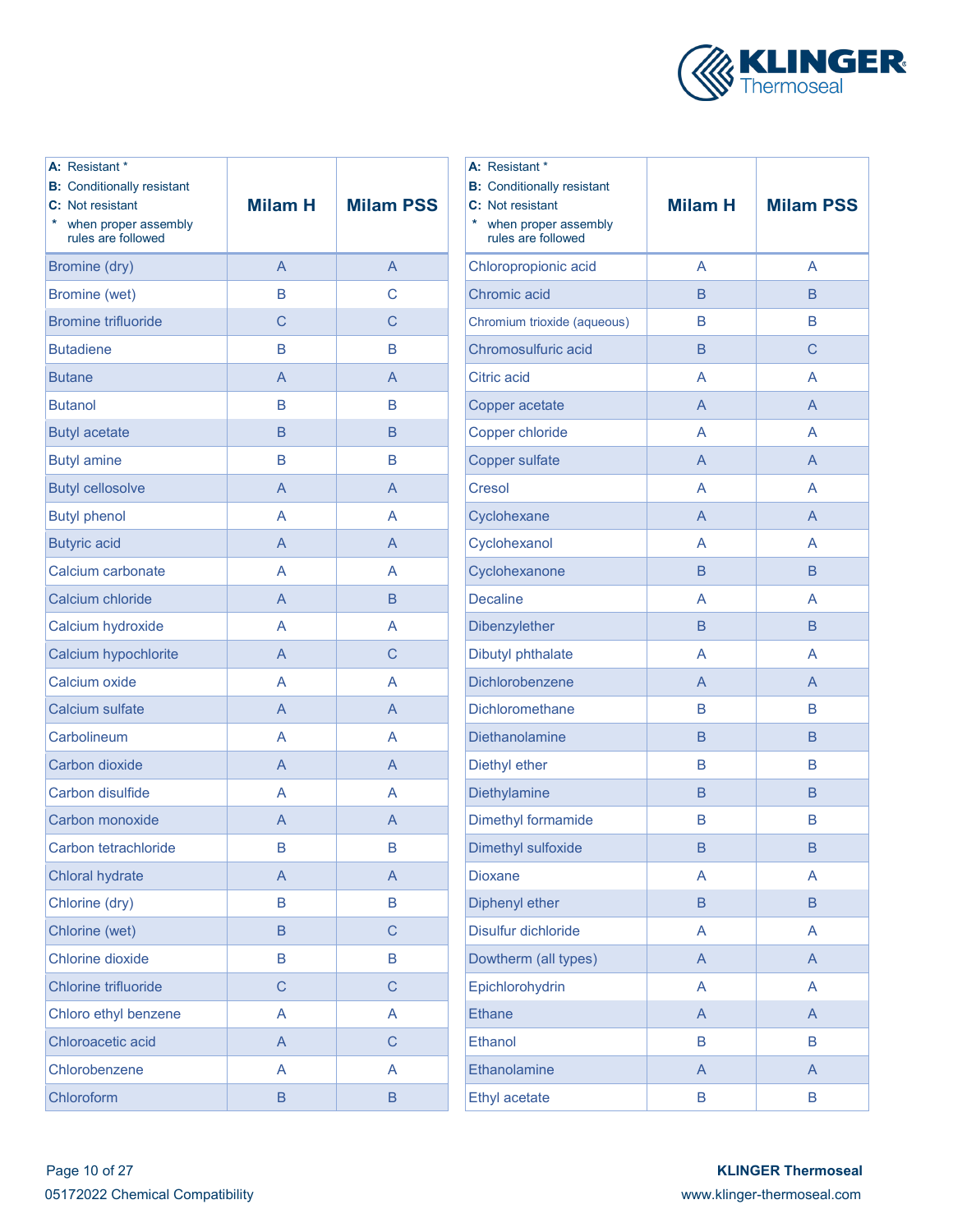

| A: Resistant *<br><b>B:</b> Conditionally resistant<br>C: Not resistant<br>when proper assembly<br>*<br>rules are followed | <b>Milam H</b>            | <b>Milam PSS</b>          | A: Resistant *<br><b>B:</b> Conditionally resistant<br>C: Not resistant<br>when proper assembly<br>rules are followed | <b>Milam H</b>          | <b>Milam PSS</b> |
|----------------------------------------------------------------------------------------------------------------------------|---------------------------|---------------------------|-----------------------------------------------------------------------------------------------------------------------|-------------------------|------------------|
| <b>Ethyl amine</b>                                                                                                         | $\mathsf B$               | $\mathsf B$               | Hydrogen bromide                                                                                                      | $\overline{\mathsf{A}}$ | $\mathsf C$      |
| Ethyl butyl ester                                                                                                          | B                         | B                         | Hydrogen cyanide                                                                                                      | $\mathsf{A}$            | $\mathsf{A}$     |
| <b>Ethyl chloride</b>                                                                                                      | B                         | B                         | Hydrogen peroxide                                                                                                     | A                       | $\mathsf B$      |
| Ethyl mercaptane                                                                                                           | В                         | В                         | Hydrogen sulfide (aqueous)                                                                                            | $\overline{A}$          | $\overline{A}$   |
| Ethylenchlorohydrin                                                                                                        | B                         | B                         | lodine                                                                                                                | A                       | $\mathsf B$      |
| Ethylendiamine                                                                                                             | B                         | B                         | Iron(II) chloride                                                                                                     | B                       | $\mathsf{C}$     |
| Ethylendibromide                                                                                                           | B                         | B                         | Iron(II) sulfate                                                                                                      | A                       | A                |
| Ethylendichloride                                                                                                          | B                         | B                         | Iron(III) chloride                                                                                                    | $\overline{A}$          | $\mathsf{C}$     |
| <b>Ethylene</b>                                                                                                            | B                         | B                         | Iron(III) sulfate                                                                                                     | A                       | $\overline{A}$   |
| Ethylene glycol                                                                                                            | A                         | A                         | Isooctane                                                                                                             | $\overline{A}$          | $\overline{A}$   |
| Ethylene oxide                                                                                                             | B                         | $\mathsf B$               | Isopropyl acetate                                                                                                     | A                       | A                |
| <b>Fatty acids</b>                                                                                                         | A                         | A                         | Isopropyl alcohol                                                                                                     | $\sf B$                 | $\sf B$          |
| <b>Fatty alcohols</b>                                                                                                      | $\mathsf B$               | $\mathsf B$               | Isopropyl ether                                                                                                       | $\overline{B}$          | $\mathsf B$      |
| <b>Fluorine</b>                                                                                                            | $\mathsf C$               | $\mathsf C$               | Lactic acid                                                                                                           | $\overline{A}$          | $\sf B$          |
| Fluorobenzene                                                                                                              | $\mathsf A$               | $\overline{A}$            | Lauryl alcohol                                                                                                        | A                       | A                |
| <b>Folic acid</b>                                                                                                          | A                         | A                         | Lead acetate                                                                                                          | $\overline{A}$          | $\overline{A}$   |
| Formaldehyde                                                                                                               | $\mathsf B$               | $\mathsf B$               | <b>Linseed oil</b>                                                                                                    | A                       | $\overline{A}$   |
| Formamide                                                                                                                  | A                         | A                         | Magnesium carbonate                                                                                                   | $\mathsf{A}$            | $\mathsf{A}$     |
| Formic acid                                                                                                                | A                         | B                         | Magnesium chloride                                                                                                    | $\overline{A}$          | $\mathsf{C}$     |
| <b>Furfural</b>                                                                                                            | В                         | $\mathsf B$               | Magnesium hydroxide                                                                                                   | $\mathsf{A}$            | $\mathsf{A}$     |
| Gasoline                                                                                                                   | $\mathsf{A}$              | A                         | Magnesium nitrate                                                                                                     | A                       | A                |
| Glycerine                                                                                                                  | A                         | A                         | Magnesium sulfate                                                                                                     | A                       | A                |
| Glycols                                                                                                                    | A                         | A                         | Maleic acid                                                                                                           | A                       | A                |
| Heat transfer oil                                                                                                          | A                         | A                         | Maleic acid anhydride                                                                                                 | $\mathsf{A}$            | $\mathsf{A}$     |
| <b>Heating oil</b>                                                                                                         | $\sf B$                   | $\sf B$                   | Manganese carbonate                                                                                                   | A                       | $\mathsf{A}$     |
| Heptane                                                                                                                    | A                         | A                         | Manganese chloride                                                                                                    | $\mathsf{A}$            | B                |
| Hexachloro benzene                                                                                                         | $\boldsymbol{\mathsf{A}}$ | $\boldsymbol{\mathsf{A}}$ | Manganese sulfate                                                                                                     | A                       | A                |
| <b>Hydraulic oils</b>                                                                                                      | A                         | A                         | Mannitol                                                                                                              | $\mathsf{A}$            | $\mathsf{A}$     |
| Hydrazine                                                                                                                  | B                         | B                         | <b>Mercaptanes</b>                                                                                                    | A                       | A                |
| Hydrochloric acid                                                                                                          | B                         | $\mathsf C$               | Mercuric chloride                                                                                                     | $\mathsf{A}$            | $\mathsf{C}$     |
| Hydrofluoric acid                                                                                                          | $\sf B$                   | $\mathsf C$               | <b>Mercury</b>                                                                                                        | A                       | A                |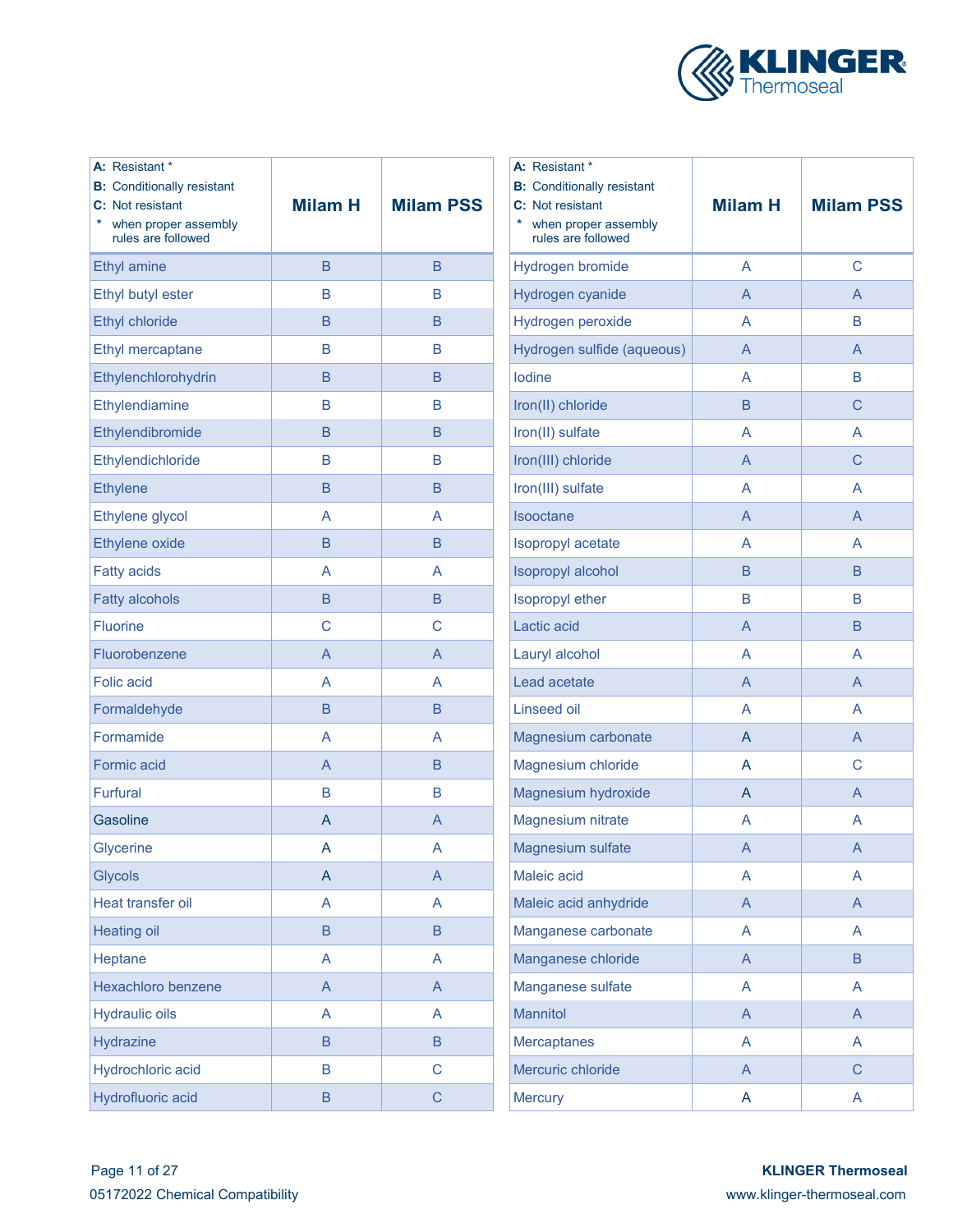

| A: Resistant *<br><b>B:</b> Conditionally resistant<br>C: Not resistant<br>$\ast$<br>when proper assembly<br>rules are followed | <b>Milam H</b> | <b>Milam PSS</b> | А:<br><b>B:</b><br>C:<br>¥. |
|---------------------------------------------------------------------------------------------------------------------------------|----------------|------------------|-----------------------------|
| Methane                                                                                                                         | B              | B                | Ph                          |
| Methanol                                                                                                                        | B              | B                | Ph                          |
| Methyl chloride                                                                                                                 | B              | B                | Ph                          |
| Methyl ethyl ether                                                                                                              | B              | B                | Ph                          |
| Methyl ethyl ketone (MEK)                                                                                                       | B              | B                | Pi                          |
| Methyl isobutyl ketone (MIBK)                                                                                                   | B              | B                | Pc                          |
| <b>Mineral oil</b>                                                                                                              | A              | A                | Pc                          |
| Morpholine                                                                                                                      | A              | A                | Pc                          |
| Motor oil                                                                                                                       | A              | A                | Po                          |
| Nickel chloride                                                                                                                 | A              | A                | Pc                          |
| <b>Nickel sulfate</b>                                                                                                           | A              | B                | Pc                          |
| Nitric acid                                                                                                                     | B              | B                | Pc                          |
| Nitrobenzene                                                                                                                    | A              | A                | Pc                          |
| Nitrogen                                                                                                                        | A              | A                | Pc                          |
| Nitrosulphuric acid                                                                                                             | C              | C                | Pc                          |
| Nitrous acid                                                                                                                    | A              | B                | Pc                          |
| Octane                                                                                                                          | A              | A                | P <sub>C</sub>              |
| Octanol                                                                                                                         | A              | A                | Pc                          |
| Oleic acid                                                                                                                      | A              | $\overline{A}$   | Pc                          |
| Oxalic acid                                                                                                                     | A              | B                | Pc                          |
| Oxygen (< 300 °C)                                                                                                               | A              | A                | Pc                          |
| <b>Palmitic acid</b>                                                                                                            | A              | A                | Pr                          |
| Paraffin oil                                                                                                                    | A              | $\mathsf{A}$     | Pr                          |
| Paraldehyde                                                                                                                     | A              | A                | Py                          |
| Pentane                                                                                                                         | A              | $\overline{A}$   | $S\epsilon$                 |
| Pentanol                                                                                                                        | A              | A                | Sil                         |
| Perchloric acid                                                                                                                 | $\mathsf C$    | C                | Sil                         |
| Petroleum                                                                                                                       | A              | A                | Sil                         |
| Petroleum ether                                                                                                                 | $\sf B$        | $\sf B$          | Sc                          |
| Phenol                                                                                                                          | A              | A                | Sc                          |
| Phenyl acetic acid                                                                                                              | $\mathsf A$    | $\mathsf{A}$     | Sc                          |

| A: Resistant *<br><b>B:</b> Conditionally resistant<br>C: Not resistant<br>$\ast$<br>when proper assembly<br>rules are followed | <b>Milam H</b> | <b>Milam PSS</b> |  |
|---------------------------------------------------------------------------------------------------------------------------------|----------------|------------------|--|
| Phosgene                                                                                                                        | A              | A                |  |
| Phosphoric acid                                                                                                                 | A              | B                |  |
| Phosphorous trichloride                                                                                                         | A              | B                |  |
| <b>Phthalic acid</b>                                                                                                            | A              | A                |  |
| <b>Picric Acid</b>                                                                                                              | B              | С                |  |
| Potassium (< 350 °C)                                                                                                            | A              | A                |  |
| Potassium acetate                                                                                                               | A              | A                |  |
| Potassium bromide                                                                                                               | A              | A                |  |
| Potassium carbonate                                                                                                             | A              | A                |  |
| Potassium chlorate                                                                                                              | A              | B                |  |
| Potassium chloride                                                                                                              | A              | C                |  |
| Potassium chromate                                                                                                              | A              | <sub>B</sub>     |  |
| Potassium cyanide                                                                                                               | A              | A                |  |
| Potassium hydrogensulfate                                                                                                       | A              | A                |  |
| Potassium hydroxide                                                                                                             | A              | A                |  |
| Potassium hypochlorite                                                                                                          | A              | C                |  |
| Potassium iodide                                                                                                                | A              | A                |  |
| Potassium nitrate (melt)                                                                                                        | A              | B                |  |
| Potassium permanganate                                                                                                          | A              | B                |  |
| Potassium silicate                                                                                                              | A              | A                |  |
| Potassium sulfate                                                                                                               | A              | A                |  |
| Propane                                                                                                                         | A              | Α                |  |
| Propene                                                                                                                         | A              | A                |  |
| Pyridine                                                                                                                        | B              | B                |  |
| Sea water                                                                                                                       | A              | B                |  |
| <b>Silicones</b>                                                                                                                | A              | A                |  |
| <b>Siloxanes</b>                                                                                                                | A              | A                |  |
| <b>Silver nitrate</b>                                                                                                           | A              | $\overline{A}$   |  |
| Soap                                                                                                                            | A              | A                |  |
| Sodium bicarbonate                                                                                                              | A              | $\overline{A}$   |  |
| Sodium bisulfate                                                                                                                | A              | A                |  |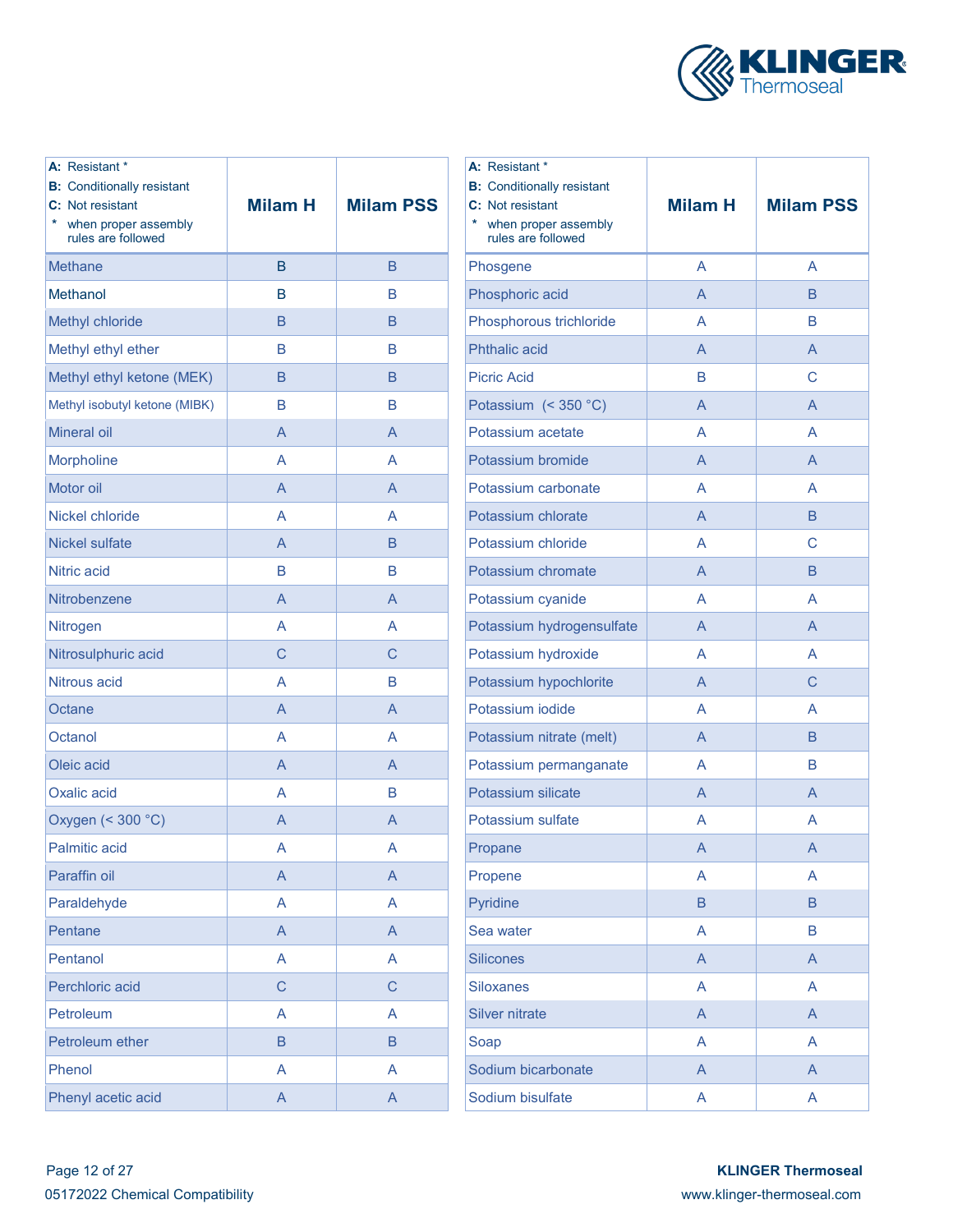

| A: Resistant *<br><b>B:</b> Conditionally resistant<br>C: Not resistant<br>when proper assembly<br>rules are followed | <b>Milam H</b> | <b>Milam PSS</b> | A: Resistant *<br><b>B:</b> Conditionally resistant<br>C: Not resistant<br>when proper assembly<br>rules are followed | <b>Milam H</b> | <b>Milam PSS</b> |
|-----------------------------------------------------------------------------------------------------------------------|----------------|------------------|-----------------------------------------------------------------------------------------------------------------------|----------------|------------------|
| Sodium borate (aqueous)                                                                                               | $\overline{A}$ | $\overline{A}$   | Sulfuric acid < 70 %                                                                                                  | $\overline{B}$ | $\mathsf{C}$     |
| Sodium bromide                                                                                                        | A              | A                | Sulfuric acid > 70%                                                                                                   | $\overline{C}$ | $\overline{C}$   |
| Sodium carbonate                                                                                                      | $\overline{A}$ | $\overline{A}$   | Sulfuric acid fuming                                                                                                  | $\mathsf{C}$   | $\mathsf{C}$     |
| Sodium chloride                                                                                                       | A              | A                | Sulfurous acid                                                                                                        | $\overline{A}$ | $\overline{A}$   |
| Sodium hydroxide                                                                                                      | $\overline{A}$ | $\overline{B}$   | <b>Tannin</b>                                                                                                         | A              | A                |
| Sodium hypochlorite                                                                                                   | A              | $\overline{C}$   | <b>Tartaric acid</b>                                                                                                  | $\overline{A}$ | $\overline{A}$   |
| Sodium nitrate                                                                                                        | $\overline{A}$ | $\mathsf{A}$     | Tetrachlorethylene                                                                                                    | $\mathsf B$    | B                |
| Sodium peroxide                                                                                                       | A              | B                | Tetrachloroethane                                                                                                     | $\overline{B}$ | $\mathsf B$      |
| Sodium phosphate                                                                                                      | $\overline{A}$ | $\overline{A}$   | <b>Tetralin</b>                                                                                                       | A              | A                |
| Sodium silicate                                                                                                       | A              | A                | Thionylchloride                                                                                                       | $\overline{A}$ | B                |
| Sodium sulfate                                                                                                        | $\overline{A}$ | $\overline{A}$   | <b>Toluene</b>                                                                                                        | $\overline{A}$ | A                |
| Sodium sulfide                                                                                                        | A              | A                | <b>Tricalcium phosphate</b>                                                                                           | $\overline{A}$ | $\overline{A}$   |
| Soy bean oil                                                                                                          | $\overline{A}$ | A                | Trichloro acetic acid                                                                                                 | A              | $\mathsf{C}$     |
| Stannic chloride                                                                                                      | A              | B                | Trichloroethylene                                                                                                     | $\overline{B}$ | $\overline{B}$   |
| <b>Starch solution</b>                                                                                                | $\overline{A}$ | $\overline{A}$   | Triethanolamine                                                                                                       | A              | A                |
| <b>Stearic acid</b>                                                                                                   | A              | A                | Urea                                                                                                                  | A              | A                |
| <b>Styrene</b>                                                                                                        | A              | A                | Vapour                                                                                                                | A              | A                |
| Sulfonic acids                                                                                                        | A              | A                | <b>Vinyl vinegar</b>                                                                                                  | $\overline{A}$ | $\overline{A}$   |
| Sulfur (molten)                                                                                                       | $\overline{A}$ | $\overline{A}$   | Wine vinegar                                                                                                          | A              | A                |
| Sulfur chloride                                                                                                       | $\overline{A}$ | A                | <b>Xylene</b>                                                                                                         | $\overline{A}$ | $\overline{A}$   |
| Sulfur dioxide                                                                                                        | $\overline{A}$ | $\overline{B}$   | Zinc chloride                                                                                                         | A              | B                |
| Sulfur hexafluoride                                                                                                   | A              | A                | <b>Zinc sulfate</b>                                                                                                   | A              | A                |
| Sulfur trioxide                                                                                                       | B              | B                |                                                                                                                       |                |                  |

The ability of a gasket to make and maintain a seal depends not only on the style and quality of the gasket material, but also on temperature, pressure, medium being sealed, the flange design, the amount of pressure applied to the gasket by the bolts and how the gasket is assembled onto the flanges and tightened. These factors are beyond the manufacturer's control.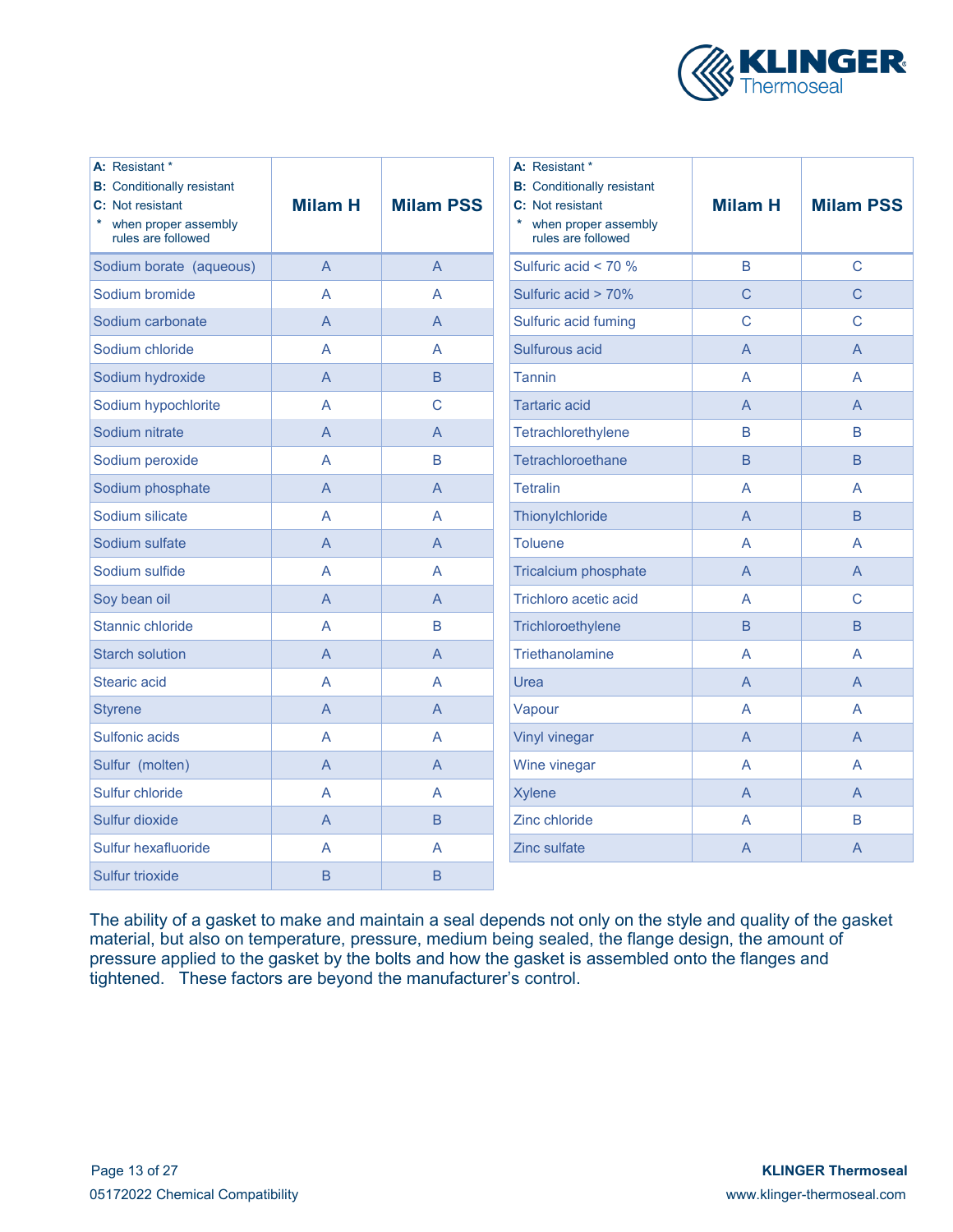

## **KLINGER® PTFE GASKET MATERIALS**

Chemical Compatibility Chart

The information in this chart should only be used as a general rule to the selection of a suitable material.

| A: Suitable *<br><b>B:</b> Minor-moderate effect *<br>C: Unsuitable<br>when proper assembly rules<br>are followed<br>No data; effect unknown | top-chem 2000<br><b>KLINGER®</b> | KLINGER <sup>®t</sup> c-1003<br>top-chem 2003<br><b>KLINGER®</b><br>න් | ິ &<br>KLINGER <sup>®</sup> tc-1005<br>top-chem 2005<br><b>KLINGER®</b> | &<br>KLINGER®tc-1006<br>top-chem 2006<br><b>KLINGER®</b> | Soft-chem<br><b>Sealex</b><br>oð |
|----------------------------------------------------------------------------------------------------------------------------------------------|----------------------------------|------------------------------------------------------------------------|-------------------------------------------------------------------------|----------------------------------------------------------|----------------------------------|
| <b>Abietic Acid</b>                                                                                                                          | $\overline{A}$                   | $\mathsf{A}$                                                           | $\mathsf{A}$                                                            | $\boldsymbol{\mathsf{A}}$                                | $\overline{A}$                   |
| Acetaldehyde                                                                                                                                 | $\overline{A}$                   | A                                                                      | $\overline{A}$                                                          | $\overline{\mathsf{A}}$                                  | A                                |
| Acetamide                                                                                                                                    | $\overline{A}$                   | $\mathsf{A}$                                                           | $\overline{A}$                                                          | $\boldsymbol{\mathsf{A}}$                                | $\overline{A}$                   |
| <b>Acetic Acid</b>                                                                                                                           | $\overline{A}$                   | $\overline{\mathsf{A}}$                                                | $\overline{A}$                                                          | $\overline{\mathsf{A}}$                                  | A                                |
| <b>Acetic Acid Ester</b>                                                                                                                     | $\overline{A}$                   | $\mathsf{A}$                                                           | $\mathsf{A}$                                                            | $\boldsymbol{\mathsf{A}}$                                | $\overline{A}$                   |
| <b>Acetic Anhydride</b>                                                                                                                      | $\overline{A}$                   | A                                                                      | $\overline{A}$                                                          | A                                                        | $\overline{\mathsf{A}}$          |
| Acetone                                                                                                                                      | $\overline{A}$                   | $\mathsf{A}$                                                           | $\boldsymbol{\mathsf{A}}$                                               | $\boldsymbol{\mathsf{A}}$                                | $\overline{A}$                   |
| Acetrophenone                                                                                                                                | $\overline{A}$                   | A                                                                      | $\overline{A}$                                                          | A                                                        | $\overline{\mathsf{A}}$          |
| Acetylene                                                                                                                                    | $\overline{A}$                   | $\mathsf{A}$                                                           | $\mathsf{A}$                                                            | $\boldsymbol{\mathsf{A}}$                                | $\mathsf{A}$                     |
| <b>Acrylic Anhydride</b>                                                                                                                     | $\mathsf A$                      | A                                                                      | $\mathsf{A}$                                                            | A                                                        | A                                |
| <b>Adipic Acid</b>                                                                                                                           | $\overline{A}$                   | $\mathsf{A}$                                                           | $\mathsf{A}$                                                            | $\boldsymbol{\mathsf{A}}$                                | $\boldsymbol{\mathsf{A}}$        |
| Air                                                                                                                                          | $\mathsf A$                      | A                                                                      | $\mathsf{A}$                                                            | A                                                        | A                                |
| <b>Allyl Acetate</b>                                                                                                                         | $\overline{A}$                   | $\boldsymbol{\mathsf{A}}$                                              | $\mathsf{A}$                                                            | $\mathsf{A}$                                             | $\mathsf{A}$                     |
| <b>Allyl Methacrylate</b>                                                                                                                    | $\mathsf A$                      | A                                                                      | $\overline{A}$                                                          | A                                                        | A                                |
| Alum                                                                                                                                         | $\overline{A}$                   | $\mathsf{A}$                                                           | $\overline{A}$                                                          | $\mathsf{A}$                                             | $\mathsf{A}$                     |
| <b>Aluminum Acetate</b>                                                                                                                      | $\overline{A}$                   | $\overline{A}$                                                         | $\overline{A}$                                                          | A                                                        | A                                |
| <b>Aluminum Chlorate</b>                                                                                                                     | $\overline{A}$                   | $\mathsf{A}$                                                           | $\overline{A}$                                                          | $\mathsf{A}$                                             | $\mathsf{A}$                     |
| <b>Aluminum Chloride</b>                                                                                                                     | $\overline{A}$                   | A                                                                      | $\overline{A}$                                                          | $\mathsf A$                                              | A                                |
| <b>Aluminum Fluoride</b>                                                                                                                     | $\mathsf{A}$                     | ٠                                                                      | C                                                                       | $\boldsymbol{\mathsf{A}}$                                | $\boldsymbol{\mathsf{A}}$        |
| Aluminum Hydroxide                                                                                                                           | A                                | A                                                                      | $\mathsf{A}$                                                            | A                                                        | A                                |
| <b>Aluminum Nitrate</b>                                                                                                                      | $\mathsf A$                      | $\mathsf{A}$                                                           | $\mathsf{A}$                                                            | $\boldsymbol{\mathsf{A}}$                                | $\mathsf{A}$                     |
| <b>Aluminum Sulfate</b>                                                                                                                      | $\mathsf A$                      | A                                                                      | $\mathsf{A}$                                                            | A                                                        | A                                |
| <b>Alums</b>                                                                                                                                 | $\mathsf A$                      | $\mathsf{A}$                                                           | $\mathsf{A}$                                                            | $\boldsymbol{\mathsf{A}}$                                | $\mathsf{A}$                     |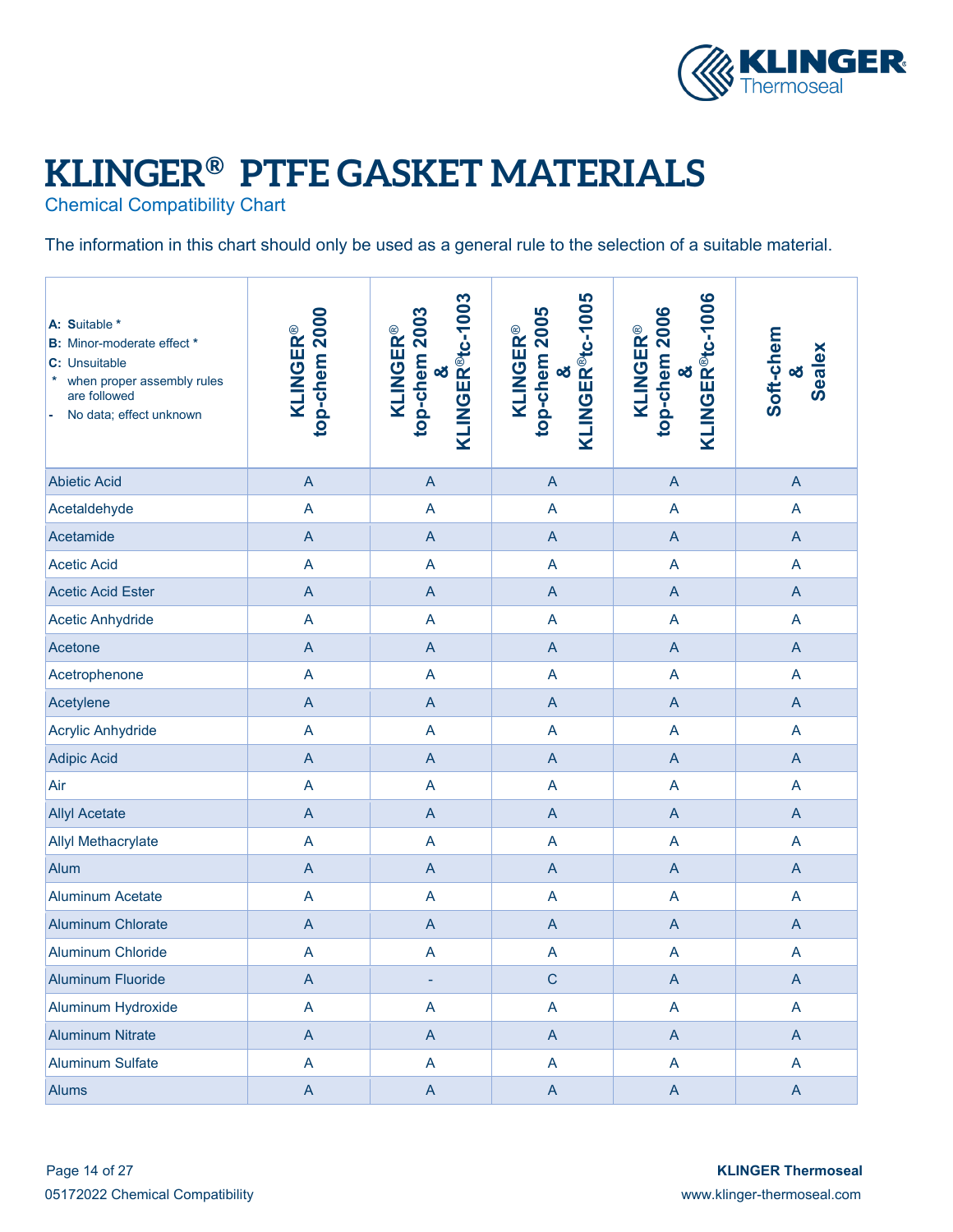

| A: Suitable *<br><b>B:</b> Minor-moderate effect *<br>C: Unsuitable<br>when proper assembly rules<br>are followed<br>No data; effect unknown | top-chem 2000<br><b>KLINGER®</b> | KLINGER <sup>®</sup> tc-1003<br>top-chem 2003<br><b>KLINGER®</b><br>න් | KLINGER <sup>®</sup> tc-1005<br>top-chem 2005<br><b>KLINGER®</b><br>න් | KLINGER <sup>®tc-1006</sup><br>top-chem 2006<br><b>KLINGER®</b><br>න් | Soft-chem<br><b>Sealex</b><br>œ |
|----------------------------------------------------------------------------------------------------------------------------------------------|----------------------------------|------------------------------------------------------------------------|------------------------------------------------------------------------|-----------------------------------------------------------------------|---------------------------------|
| Ammonia                                                                                                                                      | $\overline{\mathsf{A}}$          | $\overline{A}$                                                         | B (< 212°F)                                                            | A                                                                     | $\overline{A}$                  |
| <b>Ammonium Carbonate</b>                                                                                                                    | $\mathsf A$                      | $\mathsf{A}$                                                           | $\overline{A}$                                                         | $\overline{A}$                                                        | $\overline{A}$                  |
| <b>Ammonium Chloride</b>                                                                                                                     | A                                | A                                                                      | A                                                                      | A                                                                     | $\overline{A}$                  |
| Ammonium Disphosphate                                                                                                                        | $\mathsf A$                      | $\mathsf{A}$                                                           | $\overline{A}$                                                         | $\overline{A}$                                                        | $\overline{A}$                  |
| Ammonium Hydroxide                                                                                                                           | A                                | A                                                                      | A                                                                      | A                                                                     | $\overline{A}$                  |
| <b>Ammonium Nitrate</b>                                                                                                                      | $\mathsf A$                      | $\overline{A}$                                                         | $\overline{A}$                                                         | $\overline{A}$                                                        | $\overline{A}$                  |
| <b>Ammonium Phosphate</b>                                                                                                                    | $\overline{A}$                   | A                                                                      | $\overline{A}$                                                         | $\overline{A}$                                                        | $\mathsf{A}$                    |
| <b>Ammonium Sulfate</b>                                                                                                                      | $\overline{A}$                   | $\overline{A}$                                                         | $\overline{A}$                                                         | $\overline{A}$                                                        | $\mathsf{A}$                    |
| <b>Amyl Acetate</b>                                                                                                                          | $\overline{\mathsf{A}}$          | A                                                                      | $\overline{A}$                                                         | A                                                                     | A                               |
| <b>Amyl Alcohol</b>                                                                                                                          | $\overline{A}$                   | $\mathsf{A}$                                                           | $\overline{A}$                                                         | $\overline{A}$                                                        | $\mathsf{A}$                    |
| Aniline                                                                                                                                      | $\overline{A}$                   | A                                                                      | $\overline{A}$                                                         | A                                                                     | A                               |
| Anon Cyclohexanone                                                                                                                           | $\mathsf A$                      | $\mathsf{A}$                                                           | $\overline{A}$                                                         | $\mathsf{A}$                                                          | $\overline{A}$                  |
| Aqua Regia                                                                                                                                   | $\overline{A}$                   | A                                                                      | A                                                                      | $\overline{A}$                                                        | $\overline{A}$                  |
| Arcton 12                                                                                                                                    | $\overline{A}$                   | $\mathsf{A}$                                                           | $\overline{A}$                                                         | $\mathsf{A}$                                                          | $\overline{A}$                  |
| Arcton 22                                                                                                                                    | $\overline{\mathsf{A}}$          | A                                                                      | A                                                                      | A                                                                     | A                               |
| Asphalt                                                                                                                                      | $\overline{A}$                   | $\mathsf{A}$                                                           | $\overline{A}$                                                         | $\overline{A}$                                                        | $\overline{A}$                  |
| <b>Aviation Fuel</b>                                                                                                                         | $\overline{\mathsf{A}}$          | A                                                                      | A                                                                      | A                                                                     | $\mathsf{A}$                    |
| <b>Barium Chloride</b>                                                                                                                       | $\mathsf{A}$                     | $\mathsf{A}$                                                           | $\overline{A}$                                                         | $\mathsf{A}$                                                          | $\overline{A}$                  |
| <b>Barium Hydroxide</b>                                                                                                                      | A                                | $\boldsymbol{\mathsf{A}}$                                              | A                                                                      | A                                                                     | A                               |
| <b>Barium Sulfide</b>                                                                                                                        | $\mathsf A$                      | $\mathsf{A}$                                                           | $\mathsf A$                                                            | $\boldsymbol{\mathsf{A}}$                                             | $\mathsf{A}$                    |
| <b>Beer</b>                                                                                                                                  | A                                | $\mathsf{A}$                                                           | A                                                                      | A                                                                     | $\mathsf{A}$                    |
| Benzaldehyde                                                                                                                                 | $\boldsymbol{\mathsf{A}}$        | $\mathsf{A}$                                                           | $\boldsymbol{\mathsf{A}}$                                              | $\mathsf{A}$                                                          | $\mathsf{A}$                    |
| <b>Benzene</b>                                                                                                                               | A                                | $\mathsf{A}$                                                           | A                                                                      | $\mathsf{A}$                                                          | $\mathsf{A}$                    |
| <b>Benzoic Acid</b>                                                                                                                          | $\boldsymbol{\mathsf{A}}$        | $\mathsf{A}$                                                           | $\boldsymbol{\mathsf{A}}$                                              | $\mathsf{A}$                                                          | $\mathsf{A}$                    |
| <b>Benzonitrile</b>                                                                                                                          | A                                | $\mathsf{A}$                                                           | A                                                                      | $\overline{A}$                                                        | $\mathsf{A}$                    |
| <b>Benzoyl Alcohol</b>                                                                                                                       | $\boldsymbol{\mathsf{A}}$        | $\mathsf{A}$                                                           | $\boldsymbol{\mathsf{A}}$                                              | $\mathsf{A}$                                                          | $\mathsf{A}$                    |
| <b>Benzoyl Chloride</b>                                                                                                                      | A                                | $\mathsf{A}$                                                           | A                                                                      | A                                                                     | $\mathsf{A}$                    |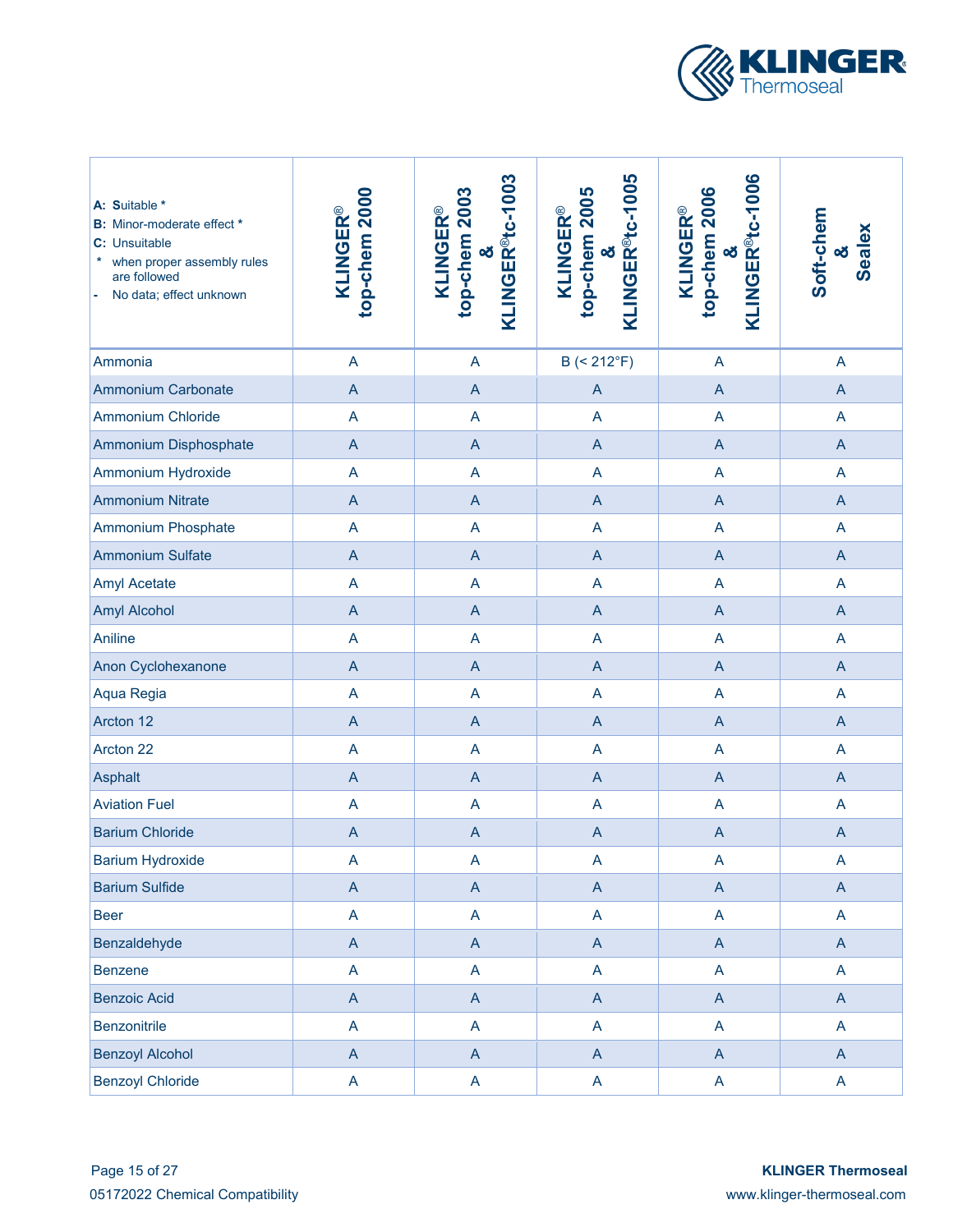

| A: Suitable *<br><b>B:</b> Minor-moderate effect *<br>C: Unsuitable<br>*<br>when proper assembly rules<br>are followed<br>No data; effect unknown | top-chem 2000<br><b>KLINGER®</b> | KLINGER <sup>®tc-1003</sup><br>top-chem 2003<br><b>KLINGER®</b><br>න් | KLINGER <sup>®</sup> tc-1005<br>top-chem 2005<br><b>KLINGER®</b><br>න් | KLINGER <sup>®</sup> tc-1006<br>top-chem 2006<br><b>KLINGER®</b><br>න් | Soft-chem<br><b>Sealex</b><br>οð |
|---------------------------------------------------------------------------------------------------------------------------------------------------|----------------------------------|-----------------------------------------------------------------------|------------------------------------------------------------------------|------------------------------------------------------------------------|----------------------------------|
| <b>Black Sulfate Liquor</b>                                                                                                                       | $\overline{A}$                   | $\mathsf{C}$                                                          | $\sf B$                                                                | $\boldsymbol{\mathsf{A}}$                                              | $\overline{A}$                   |
| <b>Blast Furnace Gas</b>                                                                                                                          | $\overline{\mathsf{A}}$          | A                                                                     | $\overline{\mathsf{A}}$                                                | A                                                                      | $\overline{A}$                   |
| <b>Bleach</b>                                                                                                                                     | $\overline{A}$                   | $\overline{A}$                                                        | A                                                                      | $\overline{A}$                                                         | $\overline{A}$                   |
| <b>Bleaching Solution</b>                                                                                                                         | $\overline{\mathsf{A}}$          | A                                                                     | $\overline{\mathsf{A}}$                                                | A                                                                      | $\overline{A}$                   |
| <b>Boiler Feed Water</b>                                                                                                                          | $\overline{A}$                   | $\overline{A}$                                                        | $\mathsf A$                                                            | $\overline{A}$                                                         | $\overline{A}$                   |
| <b>Borax</b>                                                                                                                                      | A                                | A                                                                     | A                                                                      | A                                                                      | A                                |
| <b>Boric Acid</b>                                                                                                                                 | $\overline{A}$                   | $\overline{A}$                                                        | $\mathsf A$                                                            | $\overline{A}$                                                         | $\overline{A}$                   |
| <b>Brine</b>                                                                                                                                      | $\overline{\mathsf{A}}$          | A                                                                     | A                                                                      | A                                                                      | A                                |
| <b>Bromine</b>                                                                                                                                    | $\overline{A}$                   | $\overline{A}$                                                        | A                                                                      | $\overline{A}$                                                         | $\overline{A}$                   |
| <b>Bromine Trifluoride</b>                                                                                                                        | $\mathsf{C}$                     | $\mathbf C$                                                           | $\mathsf{C}$                                                           | $\mathbf C$                                                            | $\mathsf C$                      |
| <b>Butadiene</b>                                                                                                                                  | $\overline{A}$                   | $\overline{A}$                                                        | A                                                                      | $\boldsymbol{\mathsf{A}}$                                              | $\overline{A}$                   |
| <b>Butane</b>                                                                                                                                     | $\overline{A}$                   | A                                                                     | A                                                                      | A                                                                      | A                                |
| <b>Butanol</b>                                                                                                                                    | $\overline{A}$                   | $\overline{A}$                                                        | A                                                                      | $\boldsymbol{\mathsf{A}}$                                              | $\mathsf{A}$                     |
| <b>Butanone</b>                                                                                                                                   | A                                | A                                                                     | A                                                                      | $\overline{A}$                                                         | A                                |
| <b>Butanone (MEK)</b>                                                                                                                             | $\overline{A}$                   | $\overline{A}$                                                        | $\mathsf{A}$                                                           | $\mathsf{A}$                                                           | $\overline{A}$                   |
| <b>Butyl Acetate</b>                                                                                                                              | A                                | A                                                                     | A                                                                      | A                                                                      | $\overline{A}$                   |
| <b>Butyl Acetate</b>                                                                                                                              | $\mathsf A$                      | $\mathsf{A}$                                                          | $\mathsf A$                                                            | $\mathsf{A}$                                                           | $\mathsf{A}$                     |
| <b>Butyl Alcohol</b>                                                                                                                              | A                                | $\boldsymbol{\mathsf{A}}$                                             | A                                                                      | A                                                                      | $\overline{A}$                   |
| <b>Butyl Methacrylate</b>                                                                                                                         | A                                | A                                                                     | A                                                                      | A                                                                      | $\mathsf{A}$                     |
| <b>Butylamine</b>                                                                                                                                 | A                                | A                                                                     | $\boldsymbol{\mathsf{A}}$                                              | A                                                                      | $\mathsf{A}$                     |
| <b>Butyric Acid</b>                                                                                                                               | $\mathsf{A}$                     | $\mathsf{A}$                                                          | $\boldsymbol{\mathsf{A}}$                                              | $\mathsf{A}$                                                           | $\mathsf{A}$                     |
| Caesium Melt                                                                                                                                      | $\mathsf C$                      | $\mathbf C$                                                           | $\mathsf C$                                                            | $\mathbf C$                                                            | $\mathbf C$                      |
| <b>Calcium Bisulfite</b>                                                                                                                          | $\mathsf{A}$                     | $\overline{A}$                                                        | $\boldsymbol{\mathsf{A}}$                                              | $\mathsf{A}$                                                           | $\mathsf{A}$                     |
| <b>Calcium Chloride</b>                                                                                                                           | A                                | A                                                                     | $\mathsf{A}$                                                           | A                                                                      | $\mathsf{A}$                     |
| Calcium Hydroxide                                                                                                                                 | $\overline{A}$                   | $\overline{A}$                                                        | $\boldsymbol{\mathsf{A}}$                                              | $\mathsf{A}$                                                           | $\mathsf{A}$                     |
| Calcium Hypochlorite                                                                                                                              | A                                | A                                                                     | A                                                                      | A                                                                      | A                                |
| <b>Calcium Sulphate</b>                                                                                                                           | $\boldsymbol{\mathsf{A}}$        | $\mathsf{A}$                                                          | $\boldsymbol{\mathsf{A}}$                                              | $\mathsf{A}$                                                           | $\mathsf{A}$                     |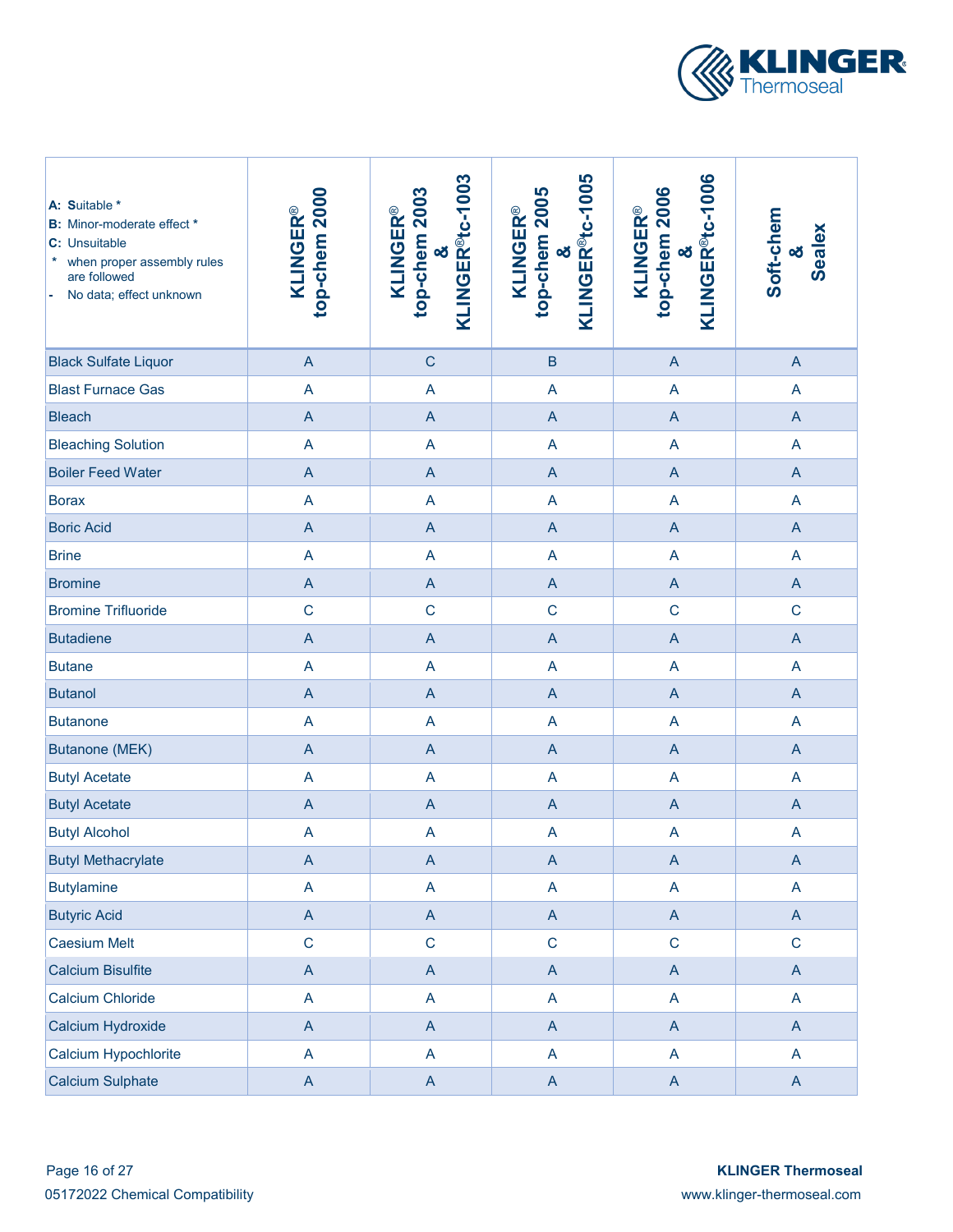

| A: Suitable *<br><b>B:</b> Minor-moderate effect *<br>C: Unsuitable<br>when proper assembly rules<br>are followed<br>No data; effect unknown<br>$\blacksquare$ | top-chem 2000<br><b>KLINGER®</b> | KLINGER <sup>®</sup> tc-1003<br>top-chem 2003<br><b>KLINGER®</b><br>න් | KLINGER <sup>®</sup> tc-1005<br>top-chem 2005<br><b>KLINGER®</b><br>න් | KLINGER <sup>®</sup> tc-1006<br>top-chem 2006<br><b>KLINGER®</b><br>න් | Soft-chem<br><b>Sealex</b><br>οð |
|----------------------------------------------------------------------------------------------------------------------------------------------------------------|----------------------------------|------------------------------------------------------------------------|------------------------------------------------------------------------|------------------------------------------------------------------------|----------------------------------|
| Caprolactam                                                                                                                                                    | $\overline{\mathsf{A}}$          | $\overline{A}$                                                         | A                                                                      | A                                                                      | $\overline{A}$                   |
| <b>Carbolic Acid</b>                                                                                                                                           | $\mathsf A$                      | $\mathsf{A}$                                                           | $\overline{A}$                                                         | $\mathsf{A}$                                                           | $\overline{A}$                   |
| <b>Carbon Dioxide</b>                                                                                                                                          | A                                | A                                                                      | A                                                                      | A                                                                      | $\mathsf{A}$                     |
| <b>Carbon Disulphide</b>                                                                                                                                       | $\mathsf A$                      | $\mathsf{A}$                                                           | $\overline{A}$                                                         | $\overline{A}$                                                         | $\overline{A}$                   |
| <b>Carbon Monoxide</b>                                                                                                                                         | A                                | A                                                                      | A                                                                      | A                                                                      | $\overline{A}$                   |
| <b>Carbon Tetrachloride</b>                                                                                                                                    | $\overline{A}$                   | $\overline{A}$                                                         | $\overline{A}$                                                         | $\overline{A}$                                                         | $\overline{A}$                   |
| <b>Carbonic Acid</b>                                                                                                                                           | $\overline{A}$                   | A                                                                      | $\overline{A}$                                                         | $\overline{\mathsf{A}}$                                                | $\mathsf{A}$                     |
| <b>Castor Oil</b>                                                                                                                                              | $\overline{A}$                   | $\overline{A}$                                                         | $\overline{A}$                                                         | $\overline{A}$                                                         | $\overline{A}$                   |
| Cetane (Hexadecane)                                                                                                                                            | $\overline{\mathsf{A}}$          | A                                                                      | $\overline{A}$                                                         | A                                                                      | A                                |
| <b>Chlorazotic Acid</b>                                                                                                                                        | $\overline{A}$                   | $\mathsf{A}$                                                           | $\overline{A}$                                                         | $\overline{A}$                                                         | $\overline{A}$                   |
| <b>Chlorinated Solvents</b>                                                                                                                                    | A                                | A                                                                      | $\overline{A}$                                                         | A                                                                      | A                                |
| Chlorine (Dry)                                                                                                                                                 | $\mathsf A$                      | $\mathsf{A}$                                                           | $\overline{A}$                                                         | $\mathsf{A}$                                                           | $\overline{A}$                   |
| Chlorine (Wet)                                                                                                                                                 | $\overline{A}$                   | A                                                                      | A                                                                      | $\overline{\mathsf{A}}$                                                | $\overline{A}$                   |
| <b>Chlorine Dioxide</b>                                                                                                                                        | $\overline{A}$                   | $\mathsf{A}$                                                           | $\overline{A}$                                                         | $\mathsf{A}$                                                           | $\overline{A}$                   |
| <b>Chlorine Trifluoride</b>                                                                                                                                    | $\mathsf{C}$                     | $\mathbf C$                                                            | $\mathsf{C}$                                                           | $\mathbf C$                                                            | $\mathbf C$                      |
| <b>Chlorine Water</b>                                                                                                                                          | $\overline{A}$                   | $\mathsf{A}$                                                           | $\overline{A}$                                                         | $\overline{A}$                                                         | $\overline{A}$                   |
| <b>Chloroacetic Acid</b>                                                                                                                                       | A                                | A                                                                      | A                                                                      | A                                                                      | $\mathsf{A}$                     |
| <b>Chloroazotic Acid</b>                                                                                                                                       | $\mathsf{A}$                     | $\mathsf{A}$                                                           | $\overline{A}$                                                         | $\mathsf{A}$                                                           | $\overline{A}$                   |
| Chloroethylene                                                                                                                                                 | A                                | $\boldsymbol{\mathsf{A}}$                                              | A                                                                      | A                                                                      | A                                |
| Chloroform                                                                                                                                                     | $\mathsf A$                      | $\mathsf{A}$                                                           | $\mathsf A$                                                            | $\boldsymbol{\mathsf{A}}$                                              | $\mathsf{A}$                     |
| <b>Chloronitrous Acid</b>                                                                                                                                      | A                                | $\mathsf{A}$                                                           | A                                                                      | A                                                                      | $\mathsf{A}$                     |
| <b>Chlorosulfonic Acid</b>                                                                                                                                     | $\boldsymbol{\mathsf{A}}$        | $\mathsf{A}$                                                           | $\boldsymbol{\mathsf{A}}$                                              | $\mathsf{A}$                                                           | $\mathsf{A}$                     |
| <b>Chromic Acid</b>                                                                                                                                            | A                                | $\mathsf{A}$                                                           | A                                                                      | A                                                                      | $\mathsf{A}$                     |
| <b>Chromic Anhydride</b>                                                                                                                                       | $\boldsymbol{\mathsf{A}}$        | $\mathsf{A}$                                                           | $\boldsymbol{\mathsf{A}}$                                              | $\mathsf{A}$                                                           | $\mathsf{A}$                     |
| <b>Chromium Trioxide</b>                                                                                                                                       | A                                | $\overline{A}$                                                         | A                                                                      | $\overline{A}$                                                         | $\mathsf{A}$                     |
| <b>Citric Acid</b>                                                                                                                                             | $\mathsf A$                      | $\mathsf{A}$                                                           | $\boldsymbol{\mathsf{A}}$                                              | $\mathsf{A}$                                                           | $\mathsf{A}$                     |
| Clorotrifluoride                                                                                                                                               | $\mathsf C$                      | $\mathsf C$                                                            | $\mathsf C$                                                            | $\mathbf C$                                                            | $\mathbf C$                      |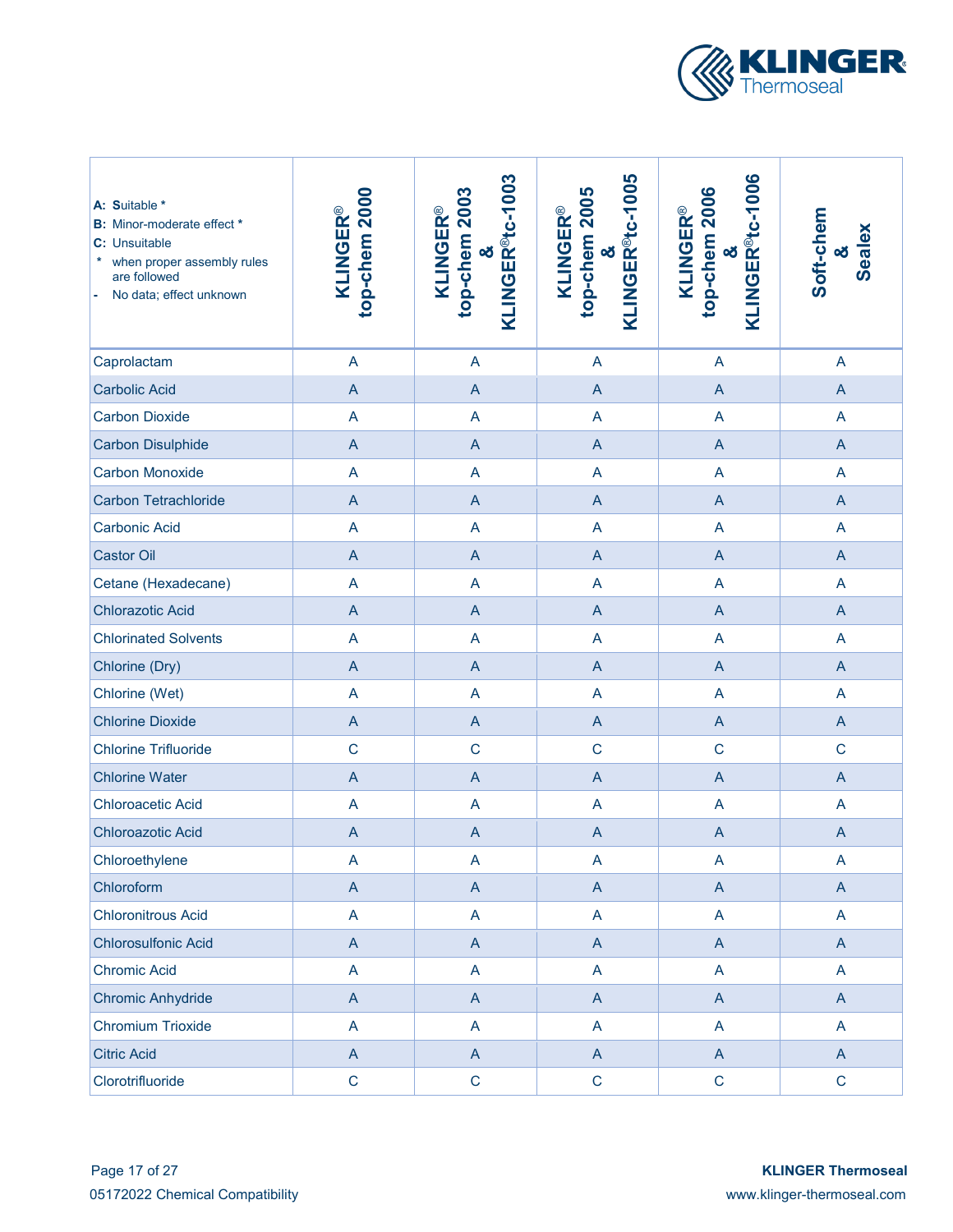

| A: Suitable *<br><b>B:</b> Minor-moderate effect *<br>C: Unsuitable<br>when proper assembly rules<br>are followed<br>No data; effect unknown | top-chem 2000<br><b>KLINGER®</b> | KLINGER <sup>®tc-1003</sup><br>top-chem 2003<br><b>KLINGER®</b><br>න් | KLINGER <sup>®</sup> tc-1005<br>top-chem 2005<br><b>KLINGER®</b><br>න් | KLINGER <sup>®t</sup> c-1006<br>top-chem 2006<br><b>KLINGER®</b><br>න් | Soft-chem<br>Sealex<br>න් |
|----------------------------------------------------------------------------------------------------------------------------------------------|----------------------------------|-----------------------------------------------------------------------|------------------------------------------------------------------------|------------------------------------------------------------------------|---------------------------|
| <b>Coal Tar</b>                                                                                                                              | $\overline{A}$                   | $\overline{A}$                                                        | $\overline{A}$                                                         | $\mathsf{A}$                                                           | $\overline{A}$            |
| <b>Condensation Water</b>                                                                                                                    | A                                | A                                                                     | $\overline{A}$                                                         | A                                                                      | A                         |
| <b>Copper Acetate</b>                                                                                                                        | $\overline{A}$                   | $\overline{A}$                                                        | $\overline{A}$                                                         | $\overline{A}$                                                         | $\overline{A}$            |
| <b>Copper Chloride</b>                                                                                                                       | A                                | A                                                                     | $\overline{A}$                                                         | A                                                                      | $\overline{A}$            |
| <b>Copper Sulfate</b>                                                                                                                        | $\overline{A}$                   | $\overline{A}$                                                        | $\mathsf A$                                                            | $\overline{A}$                                                         | $\overline{A}$            |
| <b>Copper Sulphate</b>                                                                                                                       | $\overline{A}$                   | A                                                                     | $\overline{A}$                                                         | A                                                                      | $\overline{A}$            |
| Creosote                                                                                                                                     | $\overline{A}$                   | $\overline{A}$                                                        | $\overline{A}$                                                         | $\overline{A}$                                                         | $\overline{A}$            |
| Cresol                                                                                                                                       | $\overline{A}$                   | A                                                                     | $\overline{A}$                                                         | A                                                                      | $\mathsf{A}$              |
| <b>Crude Oil</b>                                                                                                                             | $\overline{A}$                   | $\overline{A}$                                                        | $\overline{A}$                                                         | $\overline{A}$                                                         | $\overline{A}$            |
| Cyclohexana                                                                                                                                  | $\overline{A}$                   | A                                                                     | $\overline{A}$                                                         | A                                                                      | $\overline{A}$            |
| Cyclohexanol                                                                                                                                 | $\overline{A}$                   | $\overline{A}$                                                        | $\overline{A}$                                                         | $\mathsf{A}$                                                           | $\overline{A}$            |
| Cyclohexanone                                                                                                                                | $\overline{A}$                   | A                                                                     | $\overline{A}$                                                         | A                                                                      | $\overline{A}$            |
| Decahydronaphtalene                                                                                                                          | $\boldsymbol{\mathsf{A}}$        | $\overline{A}$                                                        | $\overline{A}$                                                         | $\mathsf{A}$                                                           | $\overline{A}$            |
| <b>Dibenzyl Ether</b>                                                                                                                        | $\boldsymbol{\mathsf{A}}$        | A                                                                     | A                                                                      | A                                                                      | $\overline{A}$            |
| <b>Dibutyl Phthalate</b>                                                                                                                     | $\mathsf A$                      | $\mathsf{A}$                                                          | $\mathsf{A}$                                                           | $\mathsf{A}$                                                           | $\overline{A}$            |
| <b>Dibutyl Sebacate</b>                                                                                                                      | A                                | A                                                                     | $\overline{A}$                                                         | A                                                                      | $\overline{A}$            |
| <b>Diesel Oil</b>                                                                                                                            | $\overline{A}$                   | $\overline{A}$                                                        | $\mathsf{A}$                                                           | $\mathsf{A}$                                                           | $\overline{A}$            |
| <b>Diethyl Carbonate</b>                                                                                                                     | A                                | $\overline{A}$                                                        | $\mathsf A$                                                            | A                                                                      | $\overline{A}$            |
| <b>Dimethyl Ether</b>                                                                                                                        | $\mathsf{A}$                     | $\mathsf{A}$                                                          | $\mathsf{A}$                                                           | $\mathsf{A}$                                                           | $\mathsf{A}$              |
| <b>Dimethyl Formamide</b>                                                                                                                    | A                                | A                                                                     | $\mathsf A$                                                            | A                                                                      | $\mathsf{A}$              |
| <b>Dioxane</b>                                                                                                                               | $\mathsf{A}$                     | $\mathsf{A}$                                                          | $\mathsf{A}$                                                           | $\mathsf{A}$                                                           | $\mathsf{A}$              |
| <b>Diphyl</b>                                                                                                                                | A                                | A                                                                     | A                                                                      | $\mathsf{A}$                                                           | $\mathsf{A}$              |
| Dye Bath                                                                                                                                     | $\mathsf{A}$                     | $\mathsf{A}$                                                          | $\mathsf{A}$                                                           | $\mathsf{A}$                                                           | $\mathsf{A}$              |
| <b>Ethane</b>                                                                                                                                | A                                | A                                                                     | A                                                                      | $\mathsf{A}$                                                           | $\mathsf{A}$              |
| Ethanol                                                                                                                                      | $\mathsf{A}$                     | $\mathsf{A}$                                                          | $\mathsf{A}$                                                           | $\mathsf{A}$                                                           | $\overline{A}$            |
| <b>Ethers</b>                                                                                                                                | A                                | $\overline{A}$                                                        | $\mathsf A$                                                            | $\overline{A}$                                                         | $\mathsf{A}$              |
| <b>Ethyl Acetate</b>                                                                                                                         | $\mathsf{A}$                     | $\mathsf{A}$                                                          | $\mathsf{A}$                                                           | $\mathsf{A}$                                                           | $\mathsf{A}$              |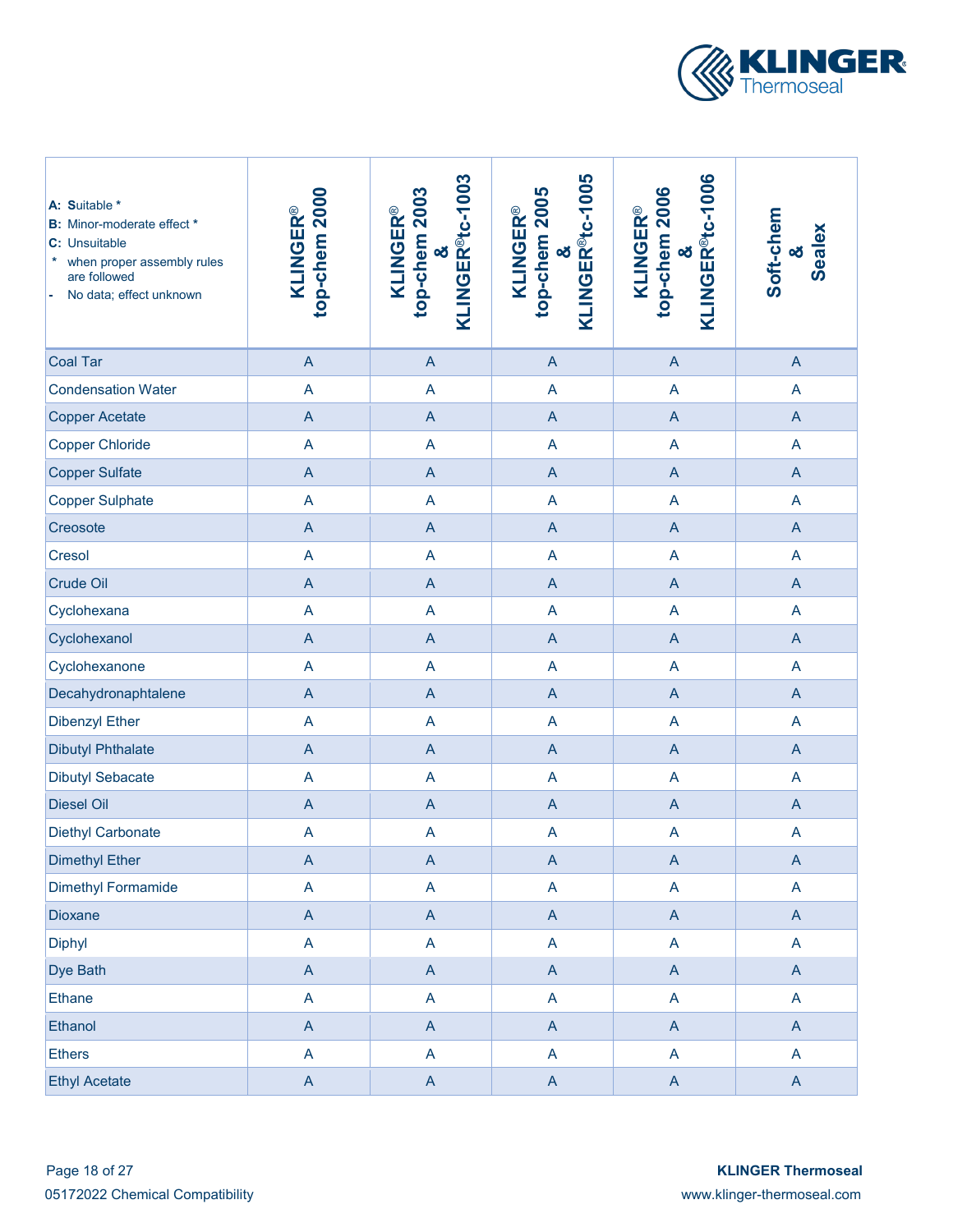

| A: Suitable *<br><b>B:</b> Minor-moderate effect *<br>C: Unsuitable<br>*<br>when proper assembly rules<br>are followed<br>No data; effect unknown | top-chem 2000<br><b>KLINGER®</b>                                      | KLINGER <sup>®</sup> tc-1003<br>top-chem 2003<br><b>KLINGER®</b><br>න් | KLINGER <sup>®</sup> tc-1005<br>top-chem 2005<br><b>KLINGER®</b><br>οð | KLINGER <sup>®</sup> tc-1006<br>top-chem 2006<br><b>KLINGER®</b><br>න් | Soft-chem<br><b>Sealex</b><br>න් |
|---------------------------------------------------------------------------------------------------------------------------------------------------|-----------------------------------------------------------------------|------------------------------------------------------------------------|------------------------------------------------------------------------|------------------------------------------------------------------------|----------------------------------|
| <b>Ethyl Acetate</b>                                                                                                                              | $\boldsymbol{\mathsf{A}}$                                             | $\mathsf{A}$                                                           | $\mathsf{A}$                                                           | $\mathsf{A}$                                                           | A                                |
| <b>Ethyl Alcohol</b>                                                                                                                              | $\mathsf A$                                                           | $\boldsymbol{\mathsf{A}}$                                              | $\mathsf A$                                                            | $\mathsf{A}$                                                           | $\mathsf{A}$                     |
| <b>Ethyl Cellulose</b>                                                                                                                            | $\overline{\mathsf{A}}$                                               | A                                                                      | A                                                                      | $\mathsf{A}$                                                           | A                                |
| <b>Ethyl Chloride</b>                                                                                                                             | $\mathsf A$                                                           | $\overline{A}$                                                         | $\mathsf A$                                                            | $\mathsf{A}$                                                           | $\mathsf{A}$                     |
| <b>Ethyl Ether</b>                                                                                                                                | $\overline{\mathsf{A}}$                                               | $\overline{A}$                                                         | A                                                                      | A                                                                      | A                                |
| <b>Ethyl Hexoate</b>                                                                                                                              | $\mathsf A$                                                           | $\overline{A}$                                                         | $\mathsf A$                                                            | $\mathsf{A}$                                                           | $\overline{A}$                   |
| Ethylendiamine                                                                                                                                    | $\boldsymbol{\mathsf{A}}$                                             | $\mathsf{A}$                                                           | A                                                                      | A                                                                      | A                                |
| <b>Ethylene</b>                                                                                                                                   | $\mathsf A$                                                           | $\overline{A}$                                                         | $\mathsf A$                                                            | $\overline{A}$                                                         | $\overline{A}$                   |
| <b>Ethylene Bromide</b>                                                                                                                           | $\mathsf A$                                                           | $\overline{A}$                                                         | A                                                                      | A                                                                      | A                                |
| <b>Ethylene Chloride</b>                                                                                                                          | $\mathsf{A}% _{\mathsf{A}}^{\prime}=\mathsf{A}_{\mathsf{A}}^{\prime}$ | $\overline{A}$                                                         | $\overline{A}$                                                         | $\mathsf{A}$                                                           | $\overline{A}$                   |
| <b>Ethylene Glycol</b>                                                                                                                            | $\overline{\mathsf{A}}$                                               | $\overline{A}$                                                         | $\overline{A}$                                                         | $\overline{\mathsf{A}}$                                                | A                                |
| <b>Ethylene Oxide</b>                                                                                                                             | $\overline{A}$                                                        | $\overline{A}$                                                         | $\overline{A}$                                                         | $\overline{A}$                                                         | $\overline{A}$                   |
| <b>Ferric Chloride</b>                                                                                                                            | $\boldsymbol{\mathsf{A}}$                                             | $\mathsf{A}$                                                           | $\overline{A}$                                                         | $\overline{\mathsf{A}}$                                                | A                                |
| <b>Ferric Phosphate</b>                                                                                                                           | $\mathsf A$                                                           | $\mathsf{A}$                                                           | $\mathsf{A}$                                                           | $\mathsf{A}$                                                           | $\mathsf{A}$                     |
| <b>Ferric Sulfate</b>                                                                                                                             | $\boldsymbol{\mathsf{A}}$                                             | $\mathsf{A}$                                                           | $\mathsf{A}$                                                           | $\mathsf{A}$                                                           | A                                |
| Fluorine (Gas)                                                                                                                                    | $\mathsf{C}$                                                          | $\mathbf C$                                                            | $\mathsf C$                                                            | $\mathbf C$                                                            | $\mathsf C$                      |
| Fluorine (Liquid)                                                                                                                                 | $\mathsf{C}$                                                          | $\mathbf C$                                                            | $\mathsf C$                                                            | $\mathbf C$                                                            | $\mathbf C$                      |
| <b>Fluorine Dioxide</b>                                                                                                                           | $\mathsf{C}$                                                          | $\mathsf{C}$                                                           | $\mathsf{C}$                                                           | $\mathbf C$                                                            | $\mathsf{C}$                     |
| <b>Fluorosilicic Acid</b>                                                                                                                         | $\mathsf C$                                                           | $\mathbf C$                                                            | $\mathsf{C}$                                                           | $\mathbf C$                                                            | $\mathsf C$                      |
| Formaldehyde                                                                                                                                      | $\mathsf A$                                                           | $\mathsf{A}$                                                           | $\mathsf{A}$                                                           | $\boldsymbol{\mathsf{A}}$                                              | $\mathsf{A}$                     |
| Formaldehyde                                                                                                                                      | A                                                                     | $\mathsf{A}$                                                           | A                                                                      | A                                                                      | A                                |
| Formamide                                                                                                                                         | $\boldsymbol{\mathsf{A}}$                                             | $\mathsf{A}$                                                           | $\mathsf A$                                                            | $\mathsf{A}$                                                           | $\mathsf{A}$                     |
| <b>Formic Acid</b>                                                                                                                                | A                                                                     | $\mathsf{A}$                                                           | A                                                                      | $\mathsf{A}$                                                           | A                                |
| Freon 12                                                                                                                                          | $\boldsymbol{\mathsf{A}}$                                             | $\mathsf{A}$                                                           | $\mathsf A$                                                            | $\mathsf{A}$                                                           | $\mathsf{A}$                     |
| Freon 22                                                                                                                                          | A                                                                     | A                                                                      | A                                                                      | A                                                                      | $\overline{A}$                   |
| <b>Generator Gas</b>                                                                                                                              | $\boldsymbol{\mathsf{A}}$                                             | $\mathsf{A}$                                                           | $\mathsf A$                                                            | $\mathsf{A}$                                                           | $\mathsf{A}$                     |
| <b>Glacial Acetic Acid</b>                                                                                                                        | A                                                                     | $\mathsf{A}$                                                           | A                                                                      | $\mathsf{A}$                                                           | A                                |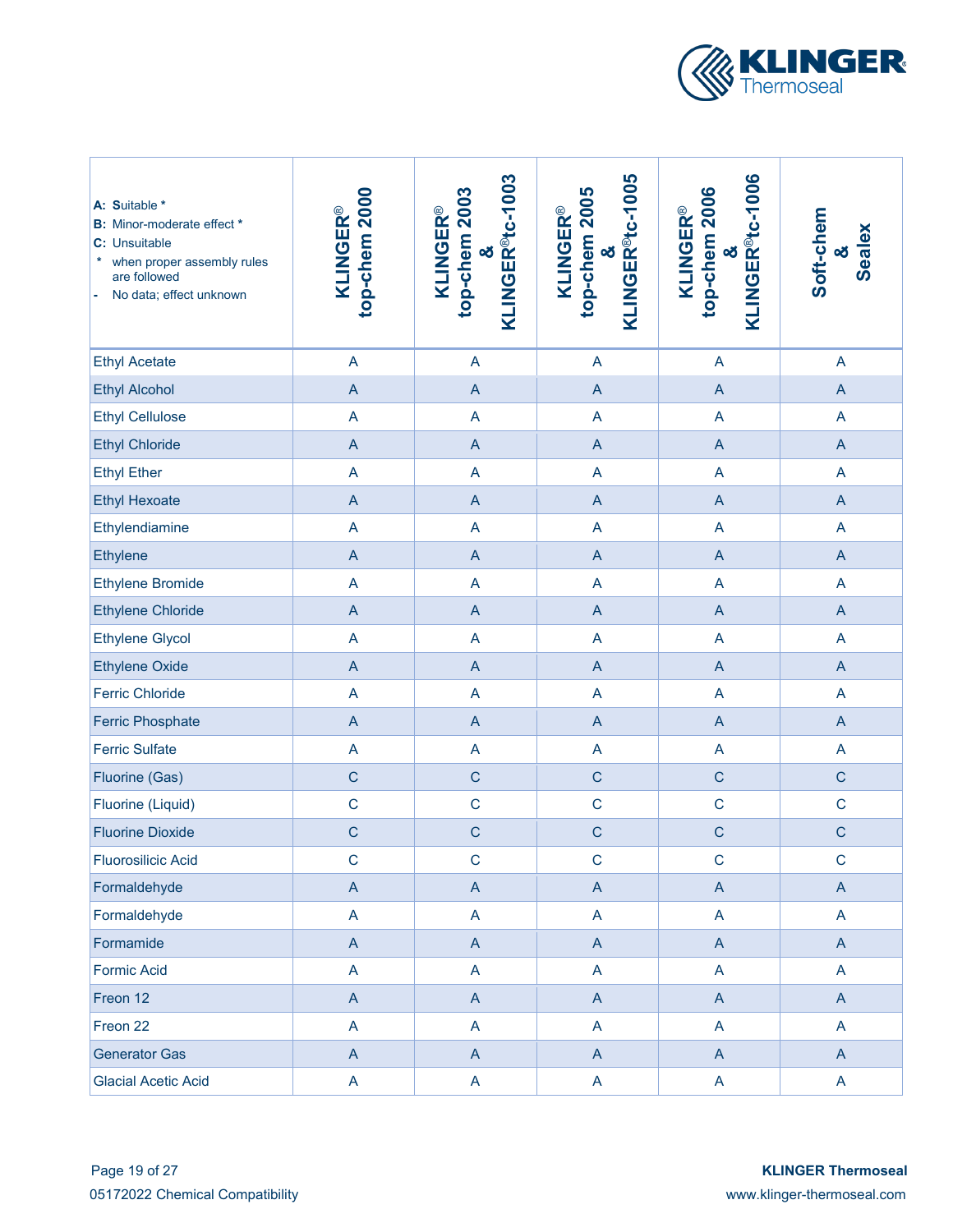

| A: Suitable *<br><b>B:</b> Minor-moderate effect *<br>C: Unsuitable<br>when proper assembly rules<br>are followed<br>No data; effect unknown | top-chem 2000<br><b>KLINGER®</b> | KLINGER <sup>®</sup> tc-1003<br>top-chem 2003<br><b>KLINGER®</b><br>න් | KLINGER <sup>®</sup> tc-1005<br>top-chem 2005<br><b>KLINGER®</b><br>οð | KLINGER <sup>®t</sup> c-1006<br>top-chem 2006<br><b>KLINGER®</b><br>න් | Soft-chem<br>Sealex<br>õð |
|----------------------------------------------------------------------------------------------------------------------------------------------|----------------------------------|------------------------------------------------------------------------|------------------------------------------------------------------------|------------------------------------------------------------------------|---------------------------|
| Glycerine                                                                                                                                    | $\overline{A}$                   | $\overline{A}$                                                         | $\overline{A}$                                                         | $\boldsymbol{\mathsf{A}}$                                              | $\mathsf{A}$              |
| <b>Green Sulfate Liquor</b>                                                                                                                  | $\overline{\mathsf{A}}$          | $\mathsf{C}$                                                           | B                                                                      | A                                                                      | $\overline{A}$            |
| <b>Heating Oil</b>                                                                                                                           | $\overline{A}$                   | $\overline{A}$                                                         | $\mathsf A$                                                            | $\overline{A}$                                                         | $\overline{A}$            |
| Heptane                                                                                                                                      | $\overline{\mathsf{A}}$          | A                                                                      | $\overline{\mathsf{A}}$                                                | A                                                                      | $\overline{A}$            |
| Hexachloroethane                                                                                                                             | $\mathsf A$                      | $\overline{A}$                                                         | $\mathsf A$                                                            | $\overline{A}$                                                         | $\mathsf{A}$              |
| Hexane                                                                                                                                       | A                                | A                                                                      | A                                                                      | A                                                                      | A                         |
| <b>Hydraulic Oil</b>                                                                                                                         | $\overline{A}$                   | $\overline{A}$                                                         | $\mathsf A$                                                            | $\boldsymbol{\mathsf{A}}$                                              | $\overline{A}$            |
| <b>Hydraulic Oil 2</b>                                                                                                                       | $\overline{\mathsf{A}}$          | $\overline{\mathsf{A}}$                                                | A                                                                      | $\overline{\mathsf{A}}$                                                | $\overline{A}$            |
| <b>Hydraulic Oil 3</b>                                                                                                                       | $\overline{A}$                   | $\overline{A}$                                                         | $\mathsf A$                                                            | $\overline{A}$                                                         | $\overline{A}$            |
| <b>Hydrazine Hydrate</b>                                                                                                                     | $\overline{\mathsf{A}}$          | $\overline{\mathsf{A}}$                                                | $\overline{\mathsf{A}}$                                                | $\overline{\mathsf{A}}$                                                | A                         |
| <b>Hydrobromic Acid</b>                                                                                                                      | $\overline{A}$                   | $\overline{A}$                                                         | A                                                                      | $\overline{A}$                                                         | $\overline{A}$            |
| <b>Hydrochloric Acid</b>                                                                                                                     | A                                | A                                                                      | A                                                                      | A                                                                      | A                         |
| <b>Hydrocyanic Acid</b>                                                                                                                      | $\mathsf A$                      | $\mathsf{A}$                                                           | A                                                                      | $\mathsf A$                                                            | $\mathsf{A}$              |
| Hydrofluoric Acid (up to 212°F)                                                                                                              | B                                | $\sf B$                                                                | $\mathsf C$                                                            | A                                                                      | A                         |
| Hydrofluoric Acid (Anhydrous)                                                                                                                | $\mathsf C$                      | $\mathsf C$                                                            | $\mathsf C$                                                            | $\mathsf C$                                                            | $\mathsf C$               |
| Hydrofluorosilicic Acid                                                                                                                      | A                                | $\mathsf{C}$                                                           | $\mathsf C$                                                            | $\overline{A}$                                                         | A                         |
| <b>Hydrofluosilicic Acid</b>                                                                                                                 | $\mathsf A$                      | $\mathsf{C}$                                                           | $\mathsf C$                                                            | $\mathsf{A}$                                                           | $\mathsf{A}$              |
| Hydrogen                                                                                                                                     | A                                | $\overline{A}$                                                         | A                                                                      | A                                                                      | $\overline{A}$            |
| <b>Hydrogen Chloride</b>                                                                                                                     | $\mathsf A$                      | $\boldsymbol{\mathsf{A}}$                                              | $\mathsf A$                                                            | $\boldsymbol{\mathsf{A}}$                                              | $\mathsf{A}$              |
| <b>Hydrogen Fluoride</b>                                                                                                                     | $\mathsf C$                      | $\mathbf C$                                                            | $\mathsf C$                                                            | $\mathsf C$                                                            | $\mathbf C$               |
| <b>Hydrogen Gas</b>                                                                                                                          | $\mathsf{A}$                     | $\mathsf{A}$                                                           | $\boldsymbol{\mathsf{A}}$                                              | $\mathsf{A}$                                                           | $\mathsf{A}$              |
| <b>Hydrogen Peroxide</b>                                                                                                                     | A                                | A                                                                      | $\mathsf{A}$                                                           | A                                                                      | A                         |
| <b>Hydrogen Sulfide</b>                                                                                                                      | $\mathsf{A}$                     | $\mathsf{A}$                                                           | $\boldsymbol{\mathsf{A}}$                                              | $\mathsf{A}$                                                           | $\mathsf{A}$              |
| Isobutane                                                                                                                                    | A                                | A                                                                      | $\mathsf{A}$                                                           | A                                                                      | $\mathsf{A}$              |
| Isooctane                                                                                                                                    | $\overline{A}$                   | $\mathsf{A}$                                                           | $\boldsymbol{\mathsf{A}}$                                              | $\mathsf{A}$                                                           | $\mathsf{A}$              |
| <b>Isopropyl Alcohol</b>                                                                                                                     | A                                | A                                                                      | $\mathsf{A}$                                                           | A                                                                      | $\mathsf{A}$              |
| <b>Jet Fuels</b>                                                                                                                             | $\mathsf{A}$                     | $\mathsf{A}$                                                           | $\mathsf{A}$                                                           | $\mathsf{A}$                                                           | $\mathsf{A}$              |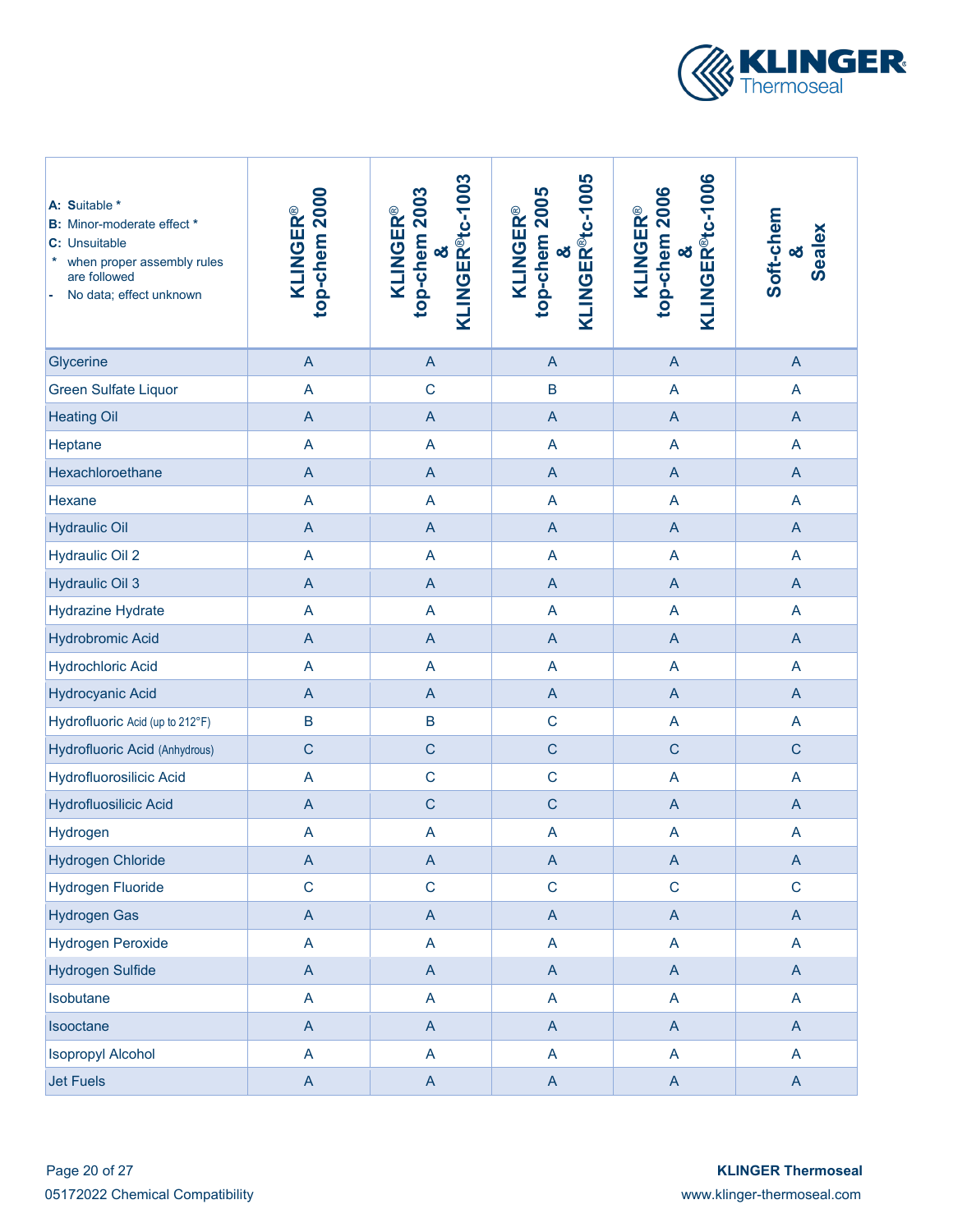

| A: Suitable *<br><b>B:</b> Minor-moderate effect *<br>C: Unsuitable<br>when proper assembly rules<br>are followed<br>No data; effect unknown | top-chem 2000<br><b>KLINGER®</b> | KLINGER <sup>®</sup> tc-1003<br>top-chem 2003<br><b>KLINGER®</b><br>න් | KLINGER <sup>®</sup> tc-1005<br>top-chem 2005<br><b>KLINGER®</b><br>οð | KLINGER <sup>®tc-1006</sup><br>top-chem 2006<br><b>KLINGER®</b><br>න් | Soft-chem<br>Sealex<br>න් |
|----------------------------------------------------------------------------------------------------------------------------------------------|----------------------------------|------------------------------------------------------------------------|------------------------------------------------------------------------|-----------------------------------------------------------------------|---------------------------|
| Kerosene                                                                                                                                     | A                                | A                                                                      | $\overline{A}$                                                         | A                                                                     | $\overline{A}$            |
| <b>Lactic Acid</b>                                                                                                                           | $\overline{A}$                   | $\mathsf{A}$                                                           | $\overline{A}$                                                         | $\overline{A}$                                                        | $\overline{A}$            |
| <b>Lead Acetate</b>                                                                                                                          | A                                | $\overline{A}$                                                         | A                                                                      | $\overline{A}$                                                        | $\overline{A}$            |
| <b>Lead Arsenate</b>                                                                                                                         | $\overline{A}$                   | $\mathsf{A}$                                                           | $\overline{A}$                                                         | $\overline{A}$                                                        | $\overline{A}$            |
| <b>Linseed Oil</b>                                                                                                                           | A                                | A                                                                      | A                                                                      | A                                                                     | $\overline{A}$            |
| <b>Lithium Melt</b>                                                                                                                          | $\mathsf{C}$                     | $\mathsf C$                                                            | $\mathsf{C}$                                                           | $\mathsf{C}$                                                          | $\mathsf C$               |
| Magnesium Chloride                                                                                                                           | $\overline{\mathsf{A}}$          | $\overline{A}$                                                         | A                                                                      | A                                                                     | $\overline{A}$            |
| Magnesium Hydroxide                                                                                                                          | $\overline{A}$                   | $\overline{A}$                                                         | $\overline{A}$                                                         | $\mathsf{A}$                                                          | $\overline{A}$            |
| <b>Magnesium Sulfate</b>                                                                                                                     | A                                | $\overline{A}$                                                         | A                                                                      | A                                                                     | $\overline{A}$            |
| <b>Magnesium Sulphate</b>                                                                                                                    | $\overline{A}$                   | $\overline{A}$                                                         | $\overline{A}$                                                         | $\overline{A}$                                                        | $\overline{A}$            |
| <b>Malic Acid</b>                                                                                                                            | A                                | $\overline{A}$                                                         | $\overline{A}$                                                         | $\overline{A}$                                                        | $\overline{A}$            |
| <b>Mercuric Chloride</b>                                                                                                                     | $\overline{A}$                   | $\mathsf{A}$                                                           | $\overline{A}$                                                         | $\mathsf{A}$                                                          | $\overline{A}$            |
| <b>Mercury</b>                                                                                                                               | A                                | A                                                                      | A                                                                      | $\overline{A}$                                                        | $\overline{\mathsf{A}}$   |
| Methane                                                                                                                                      | $\overline{A}$                   | $\mathsf{A}$                                                           | $\mathsf{A}$                                                           | $\mathsf{A}$                                                          | $\mathsf{A}$              |
| Methlacrylic Acid                                                                                                                            | A                                | A                                                                      | A                                                                      | A                                                                     | A                         |
| <b>Methyl Alcohol</b>                                                                                                                        | $\overline{A}$                   | $\mathsf{A}$                                                           | $\overline{A}$                                                         | $\overline{A}$                                                        | $\overline{A}$            |
| Methyl Cethacrylate                                                                                                                          | A                                | A                                                                      | A                                                                      | A                                                                     | $\overline{A}$            |
| <b>Methyl Chloride</b>                                                                                                                       | A                                | $\mathsf{A}$                                                           | $\overline{A}$                                                         | $\mathsf{A}$                                                          | $\overline{A}$            |
| Methyl Ethyl Ketone                                                                                                                          | A                                | $\mathsf{A}$                                                           | $\boldsymbol{\mathsf{A}}$                                              | A                                                                     | $\mathsf{A}$              |
| Methylene Chloride                                                                                                                           | $\mathsf A$                      | $\mathsf{A}$                                                           | $\mathsf{A}% _{\mathsf{A}}^{\prime}=\mathsf{A}_{\mathsf{A}}^{\prime}$  | $\boldsymbol{\mathsf{A}}$                                             | $\boldsymbol{\mathsf{A}}$ |
| Mineral Oil No. 1                                                                                                                            | A                                | $\mathsf{A}$                                                           | $\mathsf A$                                                            | A                                                                     | A                         |
| Mineral Oil No. 2                                                                                                                            | $\mathsf A$                      | $\mathsf{A}$                                                           | $\boldsymbol{\mathsf{A}}$                                              | $\mathsf{A}$                                                          | $\mathsf{A}$              |
| Monochlorethane                                                                                                                              | A                                | $\mathsf{A}$                                                           | A                                                                      | A                                                                     | A                         |
| <b>Muriatic Acid</b>                                                                                                                         | $\mathsf A$                      | $\mathsf{A}$                                                           | $\boldsymbol{\mathsf{A}}$                                              | $\boldsymbol{\mathsf{A}}$                                             | $\mathsf{A}$              |
| Naphtha                                                                                                                                      | A                                | $\mathsf{A}$                                                           | A                                                                      | A                                                                     | $\mathsf{A}$              |
| Naphthalene                                                                                                                                  | $\boldsymbol{\mathsf{A}}$        | $\mathsf{A}$                                                           | $\boldsymbol{\mathsf{A}}$                                              | $\mathsf{A}$                                                          | $\mathsf{A}$              |
| <b>Naphthols</b>                                                                                                                             | A                                | $\mathsf{A}$                                                           | A                                                                      | A                                                                     | $\mathsf{A}$              |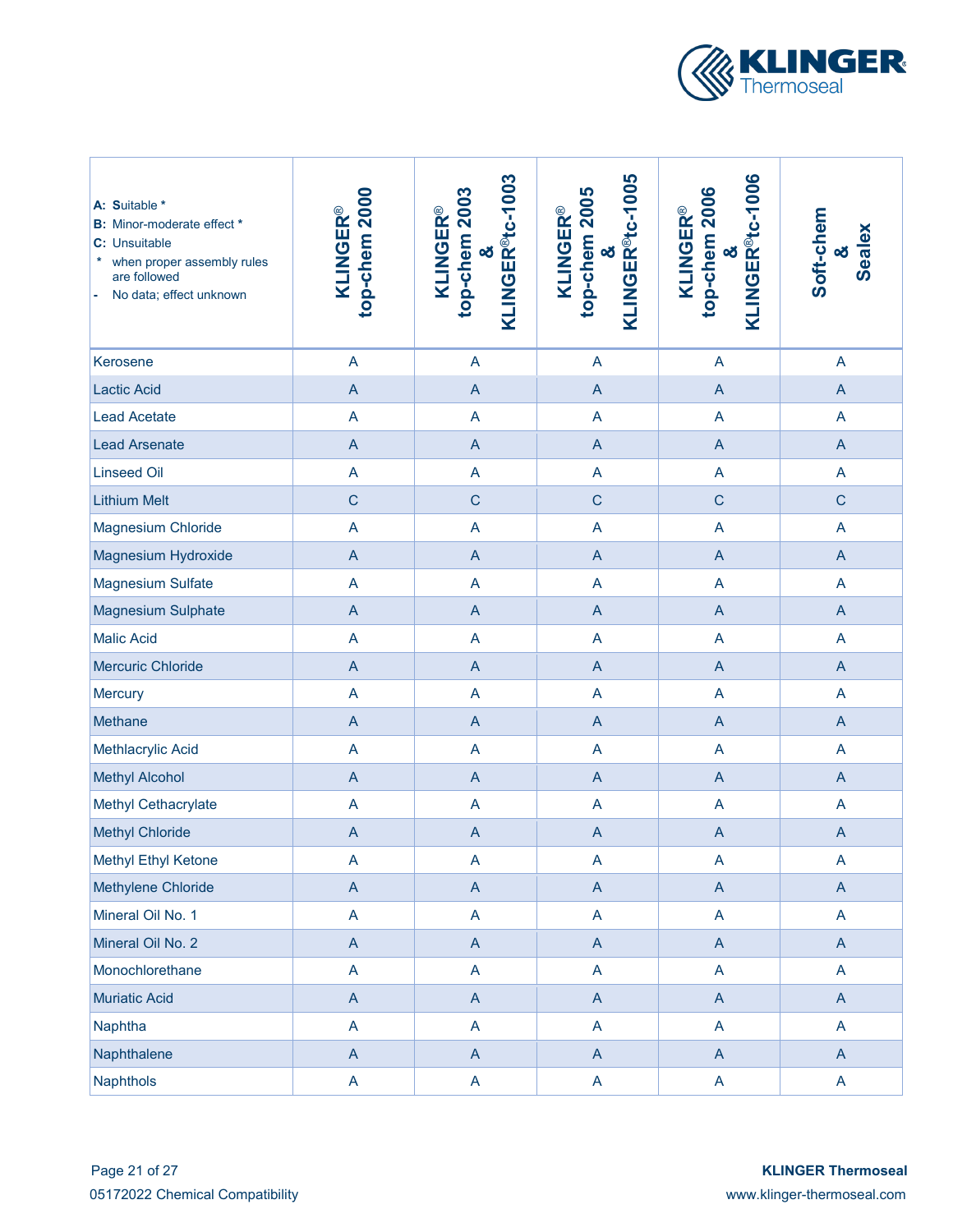

| A: Suitable *<br><b>B:</b> Minor-moderate effect *<br>C: Unsuitable<br>*<br>when proper assembly rules<br>are followed<br>No data; effect unknown | top-chem 2000<br><b>KLINGER®</b>                                      | KLINGER <sup>®</sup> tc-1003<br>top-chem 2003<br><b>KLINGER®</b><br>න් | KLINGER <sup>®</sup> tc-1005<br>top-chem 2005<br><b>KLINGER®</b><br>න් | KLINGER <sup>®</sup> tc-1006<br>top-chem 2006<br><b>KLINGER®</b><br>න් | Soft-chem<br>Sealex<br>οð |
|---------------------------------------------------------------------------------------------------------------------------------------------------|-----------------------------------------------------------------------|------------------------------------------------------------------------|------------------------------------------------------------------------|------------------------------------------------------------------------|---------------------------|
| <b>Natural Gas</b>                                                                                                                                | $\overline{A}$                                                        | $\overline{A}$                                                         | A                                                                      | $\boldsymbol{\mathsf{A}}$                                              | $\overline{A}$            |
| N-Butyl Amine                                                                                                                                     | A                                                                     | A                                                                      | A                                                                      | A                                                                      | $\overline{A}$            |
| <b>Nickel Chloride</b>                                                                                                                            | $\overline{A}$                                                        | $\overline{A}$                                                         | A                                                                      | $\overline{A}$                                                         | $\overline{A}$            |
| <b>Nickel Sulfate</b>                                                                                                                             | $\overline{\mathsf{A}}$                                               | A                                                                      | A                                                                      | A                                                                      | $\overline{A}$            |
| <b>Nitric Acid</b>                                                                                                                                | $\overline{A}$                                                        | $\overline{A}$                                                         | $\overline{A}$                                                         | $\mathsf A$                                                            | $\overline{A}$            |
| Nitrobenzene                                                                                                                                      | A                                                                     | A                                                                      | A                                                                      | A                                                                      | $\overline{A}$            |
| Nitrocalcite (Calcium Nitrate)                                                                                                                    | $\overline{A}$                                                        | $\overline{A}$                                                         | $\overline{A}$                                                         | $\overline{A}$                                                         | $\overline{A}$            |
| Nitrogen                                                                                                                                          | $\overline{\mathsf{A}}$                                               | A                                                                      | A                                                                      | A                                                                      | A                         |
| Nitrogen Tetroxide                                                                                                                                | $\overline{A}$                                                        | $\overline{A}$                                                         | A                                                                      | $\overline{A}$                                                         | $\overline{A}$            |
| Nitrohydrochloric Acid                                                                                                                            | A                                                                     | A                                                                      | A                                                                      | A                                                                      | A                         |
| Nitromethane                                                                                                                                      | $\mathsf A$                                                           | $\mathsf{A}$                                                           | A                                                                      | $\mathsf A$                                                            | $\mathsf{A}$              |
| Nitromuriatic Acid                                                                                                                                | $\overline{A}$                                                        | A                                                                      | A                                                                      | A                                                                      | A                         |
| N-Octadecyl Alcohol                                                                                                                               | $\mathsf{A}% _{\mathsf{A}}^{\prime}=\mathsf{A}_{\mathsf{A}}^{\prime}$ | $\boldsymbol{\mathsf{A}}$                                              | A                                                                      | $\boldsymbol{\mathsf{A}}$                                              | $\mathsf{A}$              |
| Octane                                                                                                                                            | A                                                                     | A                                                                      | A                                                                      | A                                                                      | A                         |
| Oil                                                                                                                                               | $\overline{A}$                                                        | $\overline{A}$                                                         | $\mathsf{A}$                                                           | $\mathsf{A}$                                                           | $\mathsf{A}$              |
| <b>Oleanolic Acid</b>                                                                                                                             | A                                                                     | A                                                                      | A                                                                      | $\mathsf{C}$                                                           | $\overline{A}$            |
| <b>Oleic Acid</b>                                                                                                                                 | $\mathsf A$                                                           | $\boldsymbol{\mathsf{A}}$                                              | $\mathsf A$                                                            | $\mathsf{A}$                                                           | $\mathsf{A}$              |
| Oleum                                                                                                                                             | A                                                                     | $\blacksquare$                                                         | $\mathsf{C}$                                                           | $\mathsf C$                                                            | $\overline{A}$            |
| <b>Oxalic Acid</b>                                                                                                                                | A                                                                     | A                                                                      | A                                                                      | A                                                                      | $\mathsf{A}$              |
| Oxygen                                                                                                                                            | A                                                                     | A                                                                      | $\boldsymbol{\mathsf{A}}$                                              | A                                                                      | $\mathsf{A}$              |
| <b>Palmitic Acid</b>                                                                                                                              | $\mathsf{A}$                                                          | $\mathsf{A}$                                                           | $\boldsymbol{\mathsf{A}}$                                              | $\mathsf{A}$                                                           | $\mathsf{A}$              |
| Paraffin                                                                                                                                          | A                                                                     | A                                                                      | $\mathsf{A}$                                                           | A                                                                      | A                         |
| Pentachlorophenol                                                                                                                                 | $\mathsf{A}$                                                          | $\mathsf{A}$                                                           | $\boldsymbol{\mathsf{A}}$                                              | $\mathsf{A}$                                                           | $\mathsf{A}$              |
| Pentane                                                                                                                                           | A                                                                     | A                                                                      | $\mathsf{A}$                                                           | A                                                                      | $\mathsf{A}$              |
| <b>Perchloric Acid</b>                                                                                                                            | $\overline{A}$                                                        | $\mathsf{A}$                                                           | $\boldsymbol{\mathsf{A}}$                                              | $\mathsf{A}$                                                           | $\mathsf{A}$              |
| Perchloroethylene                                                                                                                                 | A                                                                     | A                                                                      | $\mathsf{A}$                                                           | A                                                                      | A                         |
| Petroleum                                                                                                                                         | $\boldsymbol{\mathsf{A}}$                                             | $\mathsf{A}$                                                           | $\boldsymbol{\mathsf{A}}$                                              | $\mathsf{A}$                                                           | $\mathsf{A}$              |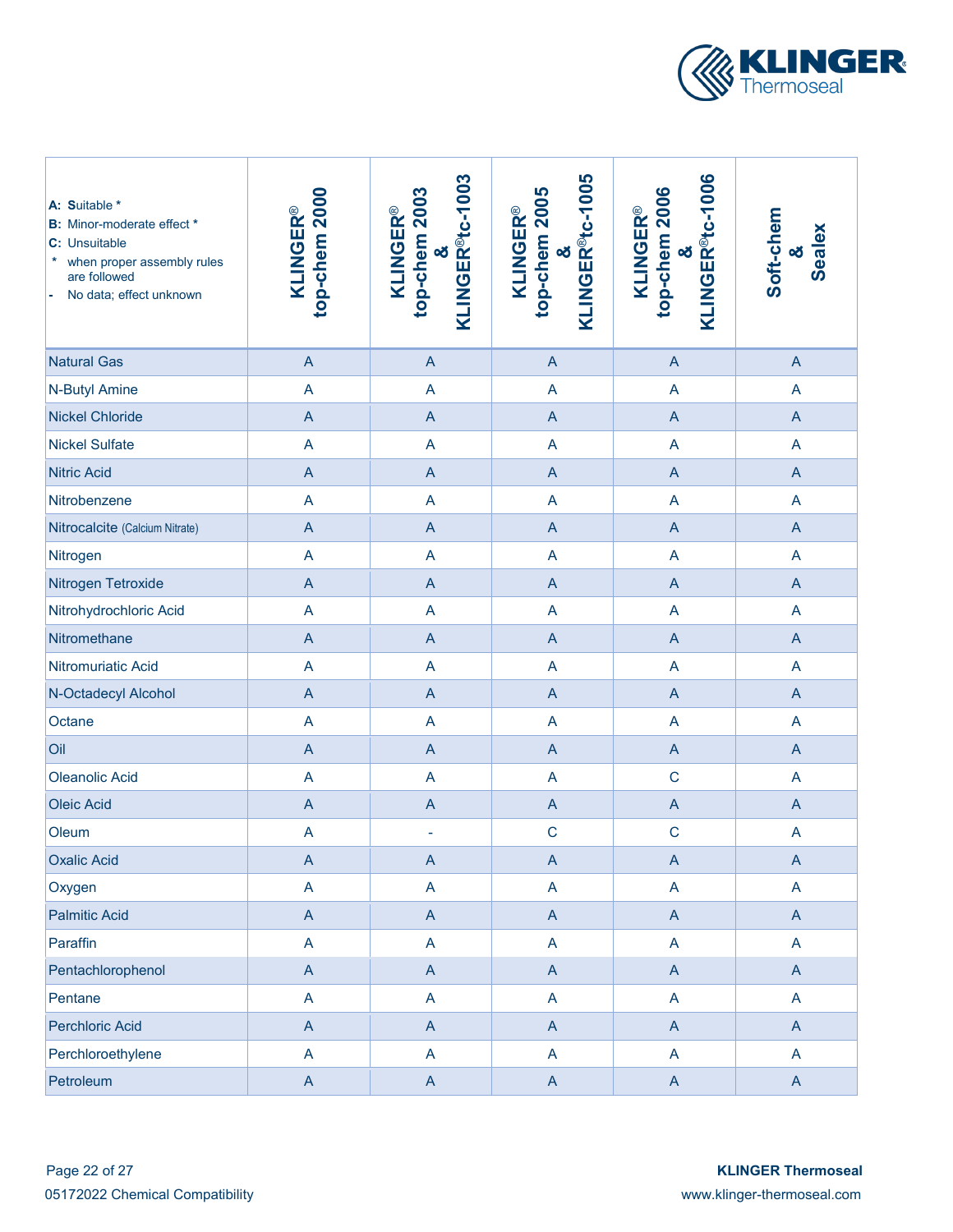

| A: Suitable *<br><b>B:</b> Minor-moderate effect *<br>C: Unsuitable<br>when proper assembly rules<br>are followed<br>No data; effect unknown | top-chem 2000<br><b>KLINGER®</b>                                      | KLINGER <sup>®</sup> tc-1003<br>top-chem 2003<br><b>KLINGER®</b><br>න් | KLINGER <sup>®</sup> tc-1005<br>top-chem 2005<br><b>KLINGER®</b><br>οð | KLINGER <sup>®</sup> tc-1006<br>top-chem 2006<br><b>KLINGER®</b><br>න් | Soft-chem<br><b>Sealex</b><br>න් |
|----------------------------------------------------------------------------------------------------------------------------------------------|-----------------------------------------------------------------------|------------------------------------------------------------------------|------------------------------------------------------------------------|------------------------------------------------------------------------|----------------------------------|
| Petroleum Benzin                                                                                                                             | $\boldsymbol{\mathsf{A}}$                                             | $\mathsf{A}$                                                           | A                                                                      | A                                                                      | $\overline{A}$                   |
| <b>Petroleum Ether</b>                                                                                                                       | $\overline{A}$                                                        | $\overline{A}$                                                         | $\overline{A}$                                                         | $\mathsf{A}$                                                           | $\overline{A}$                   |
| Phenol                                                                                                                                       | A                                                                     | A                                                                      | A                                                                      | A                                                                      | $\overline{A}$                   |
| <b>Phosphoric Acid</b><br>(Pure; < 45%)                                                                                                      | $\boldsymbol{\mathsf{A}}$                                             | $\mathsf{A}$                                                           | $\overline{A}$                                                         | $\mathsf{A}$                                                           | $\mathsf{A}$                     |
| <b>Phosphoric Acid</b><br>(Pure, > 45%, < 150°F)                                                                                             | $\overline{\mathsf{A}}$                                               | B                                                                      | $\overline{B}$                                                         | $\overline{\mathsf{A}}$                                                | $\overline{A}$                   |
| <b>Phosphoric Acid</b><br>(Pure, > 45%, > 150°F)                                                                                             | $\sf B$                                                               | $\sf B$                                                                | $\mathsf{C}$                                                           | $\mathsf{A}$                                                           | $\mathsf{A}$                     |
| Phosphorus-Pentachloride                                                                                                                     | $\boldsymbol{\mathsf{A}}$                                             | A                                                                      | A                                                                      | A                                                                      | A                                |
| <b>Phthalic Acid</b>                                                                                                                         | $\boldsymbol{\mathsf{A}}$                                             | $\mathsf{A}$                                                           | $\overline{A}$                                                         | $\mathsf{A}$                                                           | $\mathsf{A}$                     |
| Pinene                                                                                                                                       | A                                                                     | A                                                                      | A                                                                      | A                                                                      | A                                |
| Piperidene                                                                                                                                   | $\mathsf A$                                                           | $\mathsf{A}$                                                           | $\overline{A}$                                                         | $\mathsf{A}$                                                           | $\mathsf{A}$                     |
| Polyacrylonitrile                                                                                                                            | $\overline{\mathsf{A}}$                                               | A                                                                      | $\overline{\mathsf{A}}$                                                | $\overline{\mathsf{A}}$                                                | $\overline{A}$                   |
| <b>Polychlorinated Biphenyls</b>                                                                                                             | $\boldsymbol{\mathsf{A}}$                                             | $\mathsf{A}$                                                           | $\overline{A}$                                                         | $\mathsf{A}$                                                           | $\mathsf{A}$                     |
| Potassium Acetate                                                                                                                            | $\overline{\mathsf{A}}$                                               | $\overline{\mathsf{A}}$                                                | A                                                                      | A                                                                      | $\overline{A}$                   |
| Potassium Bichromate                                                                                                                         | $\mathsf A$                                                           | $\mathsf{A}$                                                           | $\overline{A}$                                                         | $\mathsf{A}$                                                           | $\mathsf{A}$                     |
| <b>Potassium Carbonate</b>                                                                                                                   | $\overline{\mathsf{A}}$                                               | $\overline{\mathsf{A}}$                                                | $\mathsf B$                                                            | A                                                                      | $\overline{A}$                   |
| Potassium Chlorate                                                                                                                           | $\overline{A}$                                                        | $\mathsf{A}$                                                           | $\overline{A}$                                                         | $\mathsf{A}$                                                           | $\overline{A}$                   |
| Potassium Chloride                                                                                                                           | A                                                                     | $\overline{\mathsf{A}}$                                                | A                                                                      | $\mathsf{A}$                                                           | A                                |
| Potassium Chromate (Red)                                                                                                                     | $\mathsf A$                                                           | $\mathsf{A}% _{\mathsf{A}}^{\prime}=\mathsf{A}_{\mathsf{A}}^{\prime}$  | $\overline{A}$                                                         | $\mathsf A$                                                            | $\mathsf A$                      |
| Potassium Chromium Sulphate                                                                                                                  | A                                                                     | A                                                                      | A                                                                      | $\overline{\mathsf{A}}$                                                | $\overline{A}$                   |
| Potassium Cyanide                                                                                                                            | $\mathsf A$                                                           | $\overline{A}$                                                         | $\overline{A}$                                                         | $\mathsf A$                                                            | $\overline{A}$                   |
| Potassium Dichromate                                                                                                                         | A                                                                     | A                                                                      | A                                                                      | $\overline{\mathsf{A}}$                                                | $\overline{A}$                   |
| Potassium Hydroxide                                                                                                                          | $\mathsf{A}% _{\mathsf{A}}^{\prime}=\mathsf{A}_{\mathsf{A}}^{\prime}$ | $\overline{A}$                                                         | $\mathsf C$                                                            | $\boldsymbol{\mathsf{A}}$                                              | $\overline{A}$                   |
| Potassium Hypochlorite                                                                                                                       | $\mathsf A$                                                           | A                                                                      | A                                                                      | A                                                                      | $\overline{A}$                   |
| Potassium lodide                                                                                                                             | $\overline{A}$                                                        | $\mathsf{A}$                                                           | $\overline{A}$                                                         | $\mathsf{A}$                                                           | $\mathsf{A}$                     |
| <b>Potassium Melt</b>                                                                                                                        | $\mathsf{C}$                                                          | $\mathbf C$                                                            | $\mathsf C$                                                            | $\mathbf C$                                                            | $\mathbf C$                      |
| <b>Potassium Nitrate</b>                                                                                                                     | $\boldsymbol{\mathsf{A}}$                                             | $\mathsf{A}$                                                           | $\mathsf{A}$                                                           | $\mathsf{A}$                                                           | $\mathsf{A}$                     |
| <b>Potassium Nitrite</b>                                                                                                                     | $\mathsf A$                                                           | $\mathsf{A}$                                                           | A                                                                      | $\mathsf{A}$                                                           | $\mathsf{A}$                     |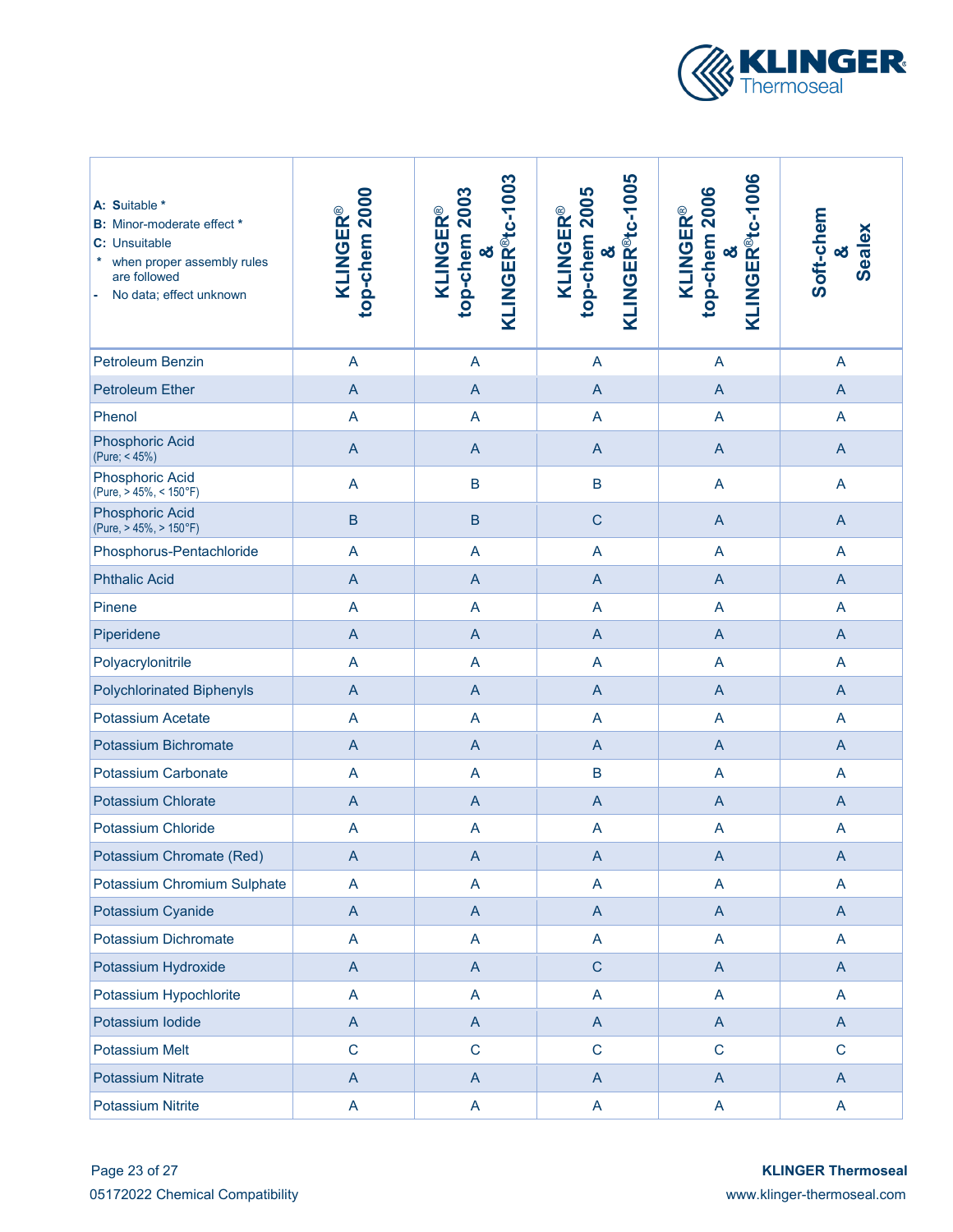

| A: Suitable *<br><b>B:</b> Minor-moderate effect *<br>C: Unsuitable<br>when proper assembly rules<br>*<br>are followed<br>No data; effect unknown | top-chem 2000<br><b>KLINGER®</b>                                      | KLINGER <sup>®tc-1003</sup><br>top-chem 2003<br><b>KLINGER®</b><br>න් | KLINGER <sup>®</sup> tc-1005<br>top-chem 2005<br><b>KLINGER®</b><br>οð | KLINGER <sup>®tc-1006</sup><br>top-chem 2006<br><b>KLINGER®</b><br>න් | Soft-chem<br>Sealex<br>න් |
|---------------------------------------------------------------------------------------------------------------------------------------------------|-----------------------------------------------------------------------|-----------------------------------------------------------------------|------------------------------------------------------------------------|-----------------------------------------------------------------------|---------------------------|
| Potassium Permanganate                                                                                                                            | $\overline{A}$                                                        | $\overline{A}$                                                        | $\mathsf{A}$                                                           | $\overline{A}$                                                        | $\overline{A}$            |
| <b>Potassium Sulfate</b>                                                                                                                          | A                                                                     | $\overline{A}$                                                        | A                                                                      | A                                                                     | A                         |
| Propane                                                                                                                                           | $\overline{A}$                                                        | $\overline{A}$                                                        | $\mathsf A$                                                            | $\overline{A}$                                                        | $\overline{A}$            |
| <b>Propyl Nitrate</b>                                                                                                                             | $\overline{\mathsf{A}}$                                               | $\overline{A}$                                                        | A                                                                      | $\overline{\mathsf{A}}$                                               | $\mathsf{A}$              |
| Propylene                                                                                                                                         | $\mathsf{A}% _{\mathsf{A}}^{\prime}=\mathsf{A}_{\mathsf{A}}^{\prime}$ | $\overline{A}$                                                        | $\mathsf A$                                                            | $\overline{A}$                                                        | $\overline{A}$            |
| <b>Prussic Acid</b>                                                                                                                               | A                                                                     | A                                                                     | A                                                                      | A                                                                     | $\overline{A}$            |
| Pydraul                                                                                                                                           | $\overline{A}$                                                        | $\overline{A}$                                                        | $\mathsf A$                                                            | $\overline{A}$                                                        | $\overline{A}$            |
| Pyridine                                                                                                                                          | A                                                                     | $\overline{A}$                                                        | A                                                                      | A                                                                     | A                         |
| Rape Seed Oil                                                                                                                                     | $\overline{A}$                                                        | $\overline{A}$                                                        | $\mathsf A$                                                            | $\overline{A}$                                                        | $\overline{A}$            |
| <b>Rubidium Melt</b>                                                                                                                              | $\mathsf C$                                                           | $\mathsf{C}$                                                          | $\mathsf C$                                                            | $\mathsf{C}$                                                          | $\mathbf C$               |
| <b>Salicylic Acid</b>                                                                                                                             | $\overline{A}$                                                        | $\overline{A}$                                                        | A                                                                      | $\overline{A}$                                                        | $\overline{A}$            |
| Sea Water                                                                                                                                         | $\overline{\mathsf{A}}$                                               | $\overline{A}$                                                        | A                                                                      | $\overline{\mathsf{A}}$                                               | A                         |
| Silicon Oil                                                                                                                                       | $\boldsymbol{\mathsf{A}}$                                             | $\overline{A}$                                                        | A                                                                      | $\overline{A}$                                                        | $\overline{A}$            |
| <b>Silver Nitrate</b>                                                                                                                             | $\overline{\mathsf{A}}$                                               | A                                                                     | A                                                                      | $\overline{A}$                                                        | A                         |
| Skydrol 500                                                                                                                                       | $\overline{A}$                                                        | $\mathsf{A}$                                                          | $\mathsf{A}$                                                           | $\mathsf{A}$                                                          | $\overline{A}$            |
| Soap                                                                                                                                              | A                                                                     | $\overline{A}$                                                        | A                                                                      | $\overline{A}$                                                        | $\mathsf{A}$              |
| Soda                                                                                                                                              | $\overline{A}$                                                        | $\overline{A}$                                                        | $\mathsf C$                                                            | $\overline{A}$                                                        | $\mathsf{A}$              |
| Sodium Aluminate                                                                                                                                  | A                                                                     | $\overline{\mathsf{A}}$                                               | A                                                                      | A                                                                     | $\overline{A}$            |
| Sodium Bicarbonate                                                                                                                                | $\boldsymbol{\mathsf{A}}$                                             | $\boldsymbol{\mathsf{A}}$                                             | $\mathsf A$                                                            | $\boldsymbol{\mathsf{A}}$                                             | $\mathsf{A}$              |
| Sodium Bisulphate                                                                                                                                 | A                                                                     | $\mathsf{A}$                                                          | $\boldsymbol{\mathsf{A}}$                                              | A                                                                     | $\mathsf{A}$              |
| Sodium Bisulphite                                                                                                                                 | $\boldsymbol{\mathsf{A}}$                                             | $\mathsf{A}$                                                          | $\mathsf A$                                                            | $\mathsf{A}$                                                          | $\mathsf{A}$              |
| Sodium Chloride                                                                                                                                   | A                                                                     | $\overline{\mathsf{A}}$                                               | $\boldsymbol{\mathsf{A}}$                                              | A                                                                     | $\mathsf{A}$              |
| Sodium Cyanide                                                                                                                                    | $\boldsymbol{\mathsf{A}}$                                             | $\mathsf{A}$                                                          | $\mathsf A$                                                            | $\mathsf{A}$                                                          | $\mathsf{A}$              |
| Sodium Dioxide                                                                                                                                    | A                                                                     | $\mathsf{A}$                                                          | $\boldsymbol{\mathsf{A}}$                                              | A                                                                     | $\mathsf{A}$              |
| Sodium Hydroxide                                                                                                                                  | $\boldsymbol{\mathsf{A}}$                                             | $\mathsf{A}$                                                          | $\mathsf C$                                                            | $\mathsf{A}$                                                          | $\mathsf{A}$              |
| Sodium Hypochlorite                                                                                                                               | $\mathsf{A}$                                                          | $\mathsf{A}$                                                          | $\boldsymbol{\mathsf{A}}$                                              | A                                                                     | $\mathsf{A}$              |
| Sodium Melt                                                                                                                                       | $\mathsf C$                                                           | ${\bf C}$                                                             | $\mathsf C$                                                            | $\mathsf C$                                                           | $\mathbf C$               |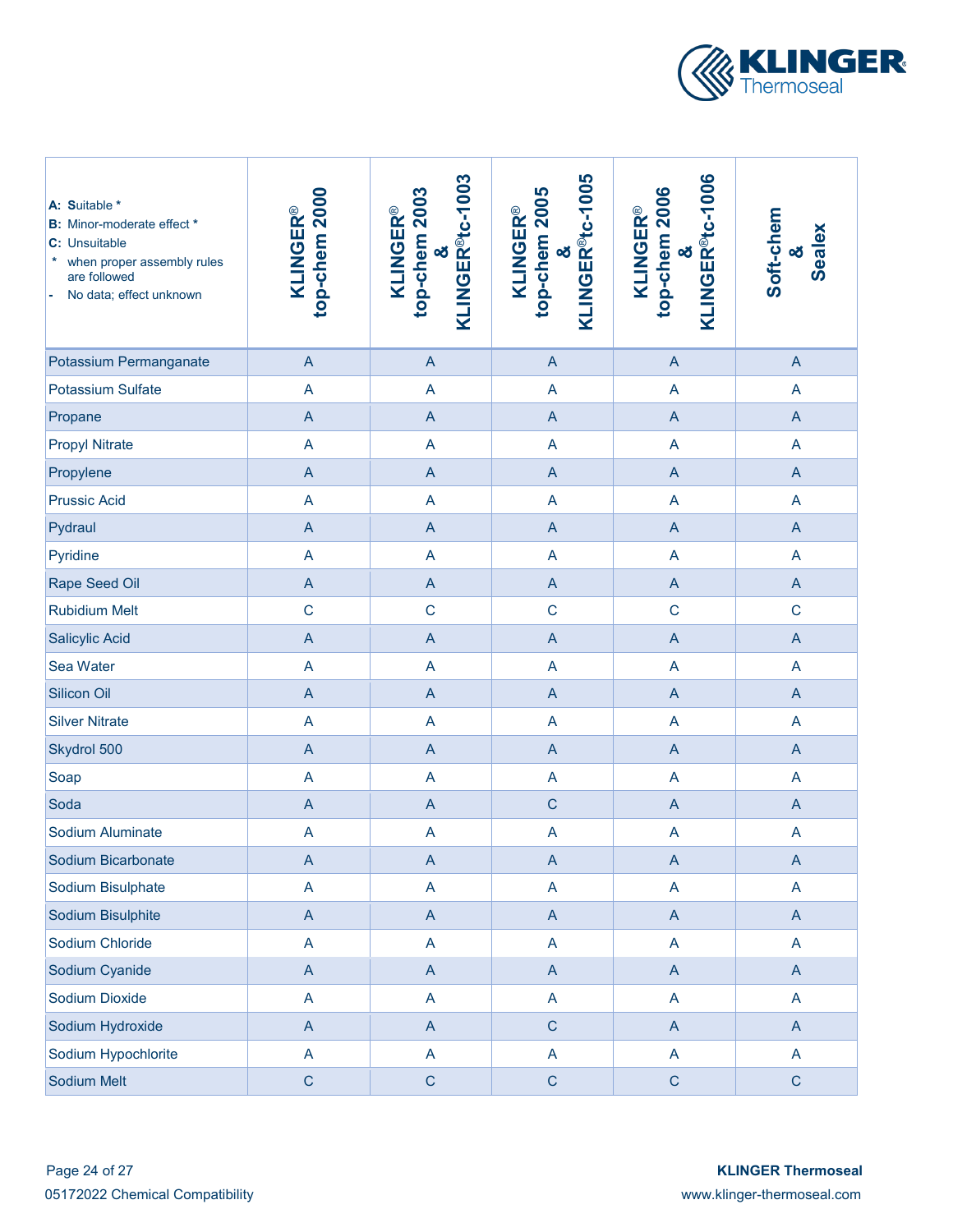

| A: Suitable *<br><b>B:</b> Minor-moderate effect *<br>C: Unsuitable<br>when proper assembly rules<br>are followed<br>No data; effect unknown | top-chem 2000<br><b>KLINGER®</b> | KLINGER <sup>®</sup> tc-1003<br>top-chem 2003<br><b>KLINGER®</b><br>න් | KLINGER <sup>®</sup> tc-1005<br>top-chem 2005<br><b>KLINGER®</b><br>න් | KLINGER <sup>®</sup> tc-1006<br>top-chem 2006<br><b>KLINGER®</b><br>න් | Soft-chem<br><b>Sealex</b><br>න් |
|----------------------------------------------------------------------------------------------------------------------------------------------|----------------------------------|------------------------------------------------------------------------|------------------------------------------------------------------------|------------------------------------------------------------------------|----------------------------------|
| Sodium Metaborate-Peroxhydrate                                                                                                               | A                                | A                                                                      | A                                                                      | A                                                                      | $\mathsf{A}$                     |
| Sodium Metaphosphate                                                                                                                         | A                                | $\mathsf{A}$                                                           | $\overline{A}$                                                         | A                                                                      | $\mathsf{A}$                     |
| <b>Sodium Nitrate</b>                                                                                                                        | $\overline{\mathsf{A}}$          | A                                                                      | A                                                                      | A                                                                      | $\mathsf{A}$                     |
| Sodium Perborate                                                                                                                             | $\mathsf A$                      | $\mathsf{A}$                                                           | $\overline{A}$                                                         | $\overline{A}$                                                         | $\overline{A}$                   |
| Sodium Peroxide                                                                                                                              | A                                | A                                                                      | A                                                                      | A                                                                      | A                                |
| Sodium Phosphate, Dibasic                                                                                                                    | $\mathsf A$                      | $\overline{A}$                                                         | $\overline{A}$                                                         | $\mathsf{A}$                                                           | $\overline{A}$                   |
| Sodium Phosphate, Monobasic                                                                                                                  | $\overline{\mathsf{A}}$          | A                                                                      | $\overline{A}$                                                         | A                                                                      | $\mathsf{A}$                     |
| Sodium Phosphate, Tribasic                                                                                                                   | $\overline{A}$                   | $\mathsf B$                                                            | $\overline{A}$                                                         | $\overline{A}$                                                         | $\overline{A}$                   |
| Sodium Silicate                                                                                                                              | $\overline{\mathsf{A}}$          | A                                                                      | A                                                                      | A                                                                      | A                                |
| Sodium Sulfide                                                                                                                               | $\overline{A}$                   | $\mathsf{A}$                                                           | $\overline{A}$                                                         | $\overline{A}$                                                         | $\overline{A}$                   |
| Sodium Sulphate                                                                                                                              | $\overline{\mathsf{A}}$          | A                                                                      | A                                                                      | A                                                                      | A                                |
| Sodium Superoxide                                                                                                                            | $\mathsf A$                      | $\mathsf{A}$                                                           | $\overline{A}$                                                         | $\mathsf{A}$                                                           | $\mathsf{A}$                     |
| Sodium Thiosulfate                                                                                                                           | $\overline{A}$                   | A                                                                      | A                                                                      | A                                                                      | $\overline{A}$                   |
| <b>Spinning Baths</b>                                                                                                                        | $\mathsf{A}$                     | $\mathsf{A}$                                                           | $\overline{A}$                                                         | $\mathsf{A}$                                                           | $\mathsf{A}$                     |
| <b>Spirit</b>                                                                                                                                | $\overline{\mathsf{A}}$          | A                                                                      | A                                                                      | A                                                                      | $\mathsf{A}$                     |
| <b>Stannic Chloride</b>                                                                                                                      | $\mathsf{A}$                     | $\mathsf{A}$                                                           | $\overline{A}$                                                         | A                                                                      | $\overline{A}$                   |
| <b>Starch</b>                                                                                                                                | A                                | $\overline{A}$                                                         | A                                                                      | A                                                                      | $\mathsf{A}$                     |
| <b>Steam</b>                                                                                                                                 | $\mathsf{A}$                     | $\mathsf{A}$                                                           | $\overline{A}$                                                         | $\overline{A}$                                                         | $\overline{A}$                   |
| <b>Stearic Acid</b>                                                                                                                          | A                                | $\boldsymbol{\mathsf{A}}$                                              | A                                                                      | A                                                                      | A                                |
| <b>Styrene</b>                                                                                                                               | $\mathsf A$                      | $\mathsf{A}$                                                           | $\mathsf{A}$                                                           | $\mathsf{A}$                                                           | $\mathsf{A}$                     |
| Sugar                                                                                                                                        | A                                | $\mathsf{A}$                                                           | A                                                                      | A                                                                      | $\mathsf{A}$                     |
| <b>Sulphur Chloride</b>                                                                                                                      | $\mathsf A$                      | $\mathsf{A}$                                                           | $\boldsymbol{\mathsf{A}}$                                              | $\mathsf{A}$                                                           | $\mathsf{A}$                     |
| <b>Sulphur Dioxide</b>                                                                                                                       | A                                | $\mathsf{A}$                                                           | A                                                                      | A                                                                      | $\mathsf{A}$                     |
| <b>Sulphur Trioxide (Dry)</b>                                                                                                                | $\boldsymbol{\mathsf{A}}$        | $\mathsf{A}$                                                           | $\boldsymbol{\mathsf{A}}$                                              | $\mathsf{A}$                                                           | $\mathsf{A}$                     |
| <b>Sulphuric Acid</b>                                                                                                                        | A                                | $\mathsf{A}$                                                           | $\mathsf A$                                                            | $\mathbf C$                                                            | $\mathsf{A}$                     |
| <b>Sulphurous Acid</b>                                                                                                                       | $\boldsymbol{\mathsf{A}}$        | $\mathsf{A}$                                                           | $\boldsymbol{\mathsf{A}}$                                              | $\mathsf{A}$                                                           | $\mathsf{A}$                     |
| <b>Table Salt</b>                                                                                                                            | A                                | $\mathsf{A}$                                                           | A                                                                      | A                                                                      | $\mathsf{A}$                     |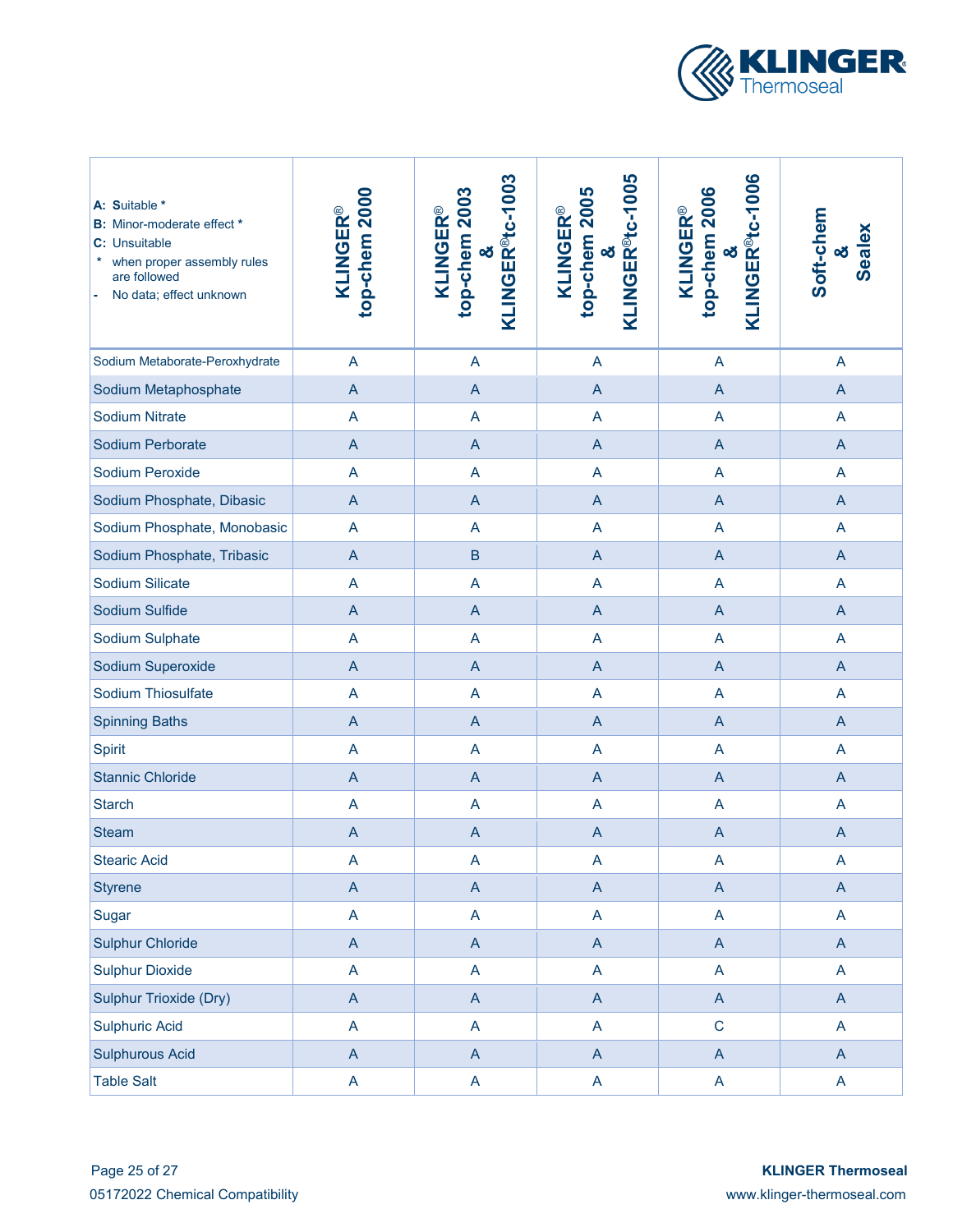

| A: Suitable *<br><b>B:</b> Minor-moderate effect *<br>C: Unsuitable<br>when proper assembly rules<br>*<br>are followed<br>No data; effect unknown | top-chem 2000<br><b>KLINGER®</b>                                      | KLINGER <sup>®tc-1003</sup><br>top-chem 2003<br><b>KLINGER®</b><br>න් | KLINGER <sup>®</sup> tc-1005<br>top-chem 2005<br><b>KLINGER®</b><br>න් | KLINGER <sup>®t</sup> c-1006<br>top-chem 2006<br><b>KLINGER®</b><br>න් | Soft-chem<br>Sealex<br>න් |
|---------------------------------------------------------------------------------------------------------------------------------------------------|-----------------------------------------------------------------------|-----------------------------------------------------------------------|------------------------------------------------------------------------|------------------------------------------------------------------------|---------------------------|
| <b>Tannic Acid</b>                                                                                                                                | $\overline{A}$                                                        | $\overline{A}$                                                        | $\overline{A}$                                                         | $\overline{A}$                                                         | $\overline{A}$            |
| <b>Tannin</b>                                                                                                                                     | $\overline{\mathsf{A}}$                                               | A                                                                     | $\overline{\mathsf{A}}$                                                | A                                                                      | $\overline{A}$            |
| Tar                                                                                                                                               | $\overline{A}$                                                        | $\overline{A}$                                                        | A                                                                      | $\overline{A}$                                                         | $\overline{A}$            |
| <b>Tartaric Acid</b>                                                                                                                              | $\overline{\mathsf{A}}$                                               | A                                                                     | $\overline{\mathsf{A}}$                                                | $\overline{\mathsf{A}}$                                                | $\overline{A}$            |
| Tetrabromoethane                                                                                                                                  | $\overline{A}$                                                        | $\overline{A}$                                                        | $\overline{A}$                                                         | $\overline{A}$                                                         | $\overline{A}$            |
| Tetrachloroethane                                                                                                                                 | A                                                                     | $\overline{\mathsf{A}}$                                               | A                                                                      | A                                                                      | $\overline{A}$            |
| Tetrachloroethylene                                                                                                                               | $\overline{A}$                                                        | $\overline{A}$                                                        | $\overline{A}$                                                         | $\overline{A}$                                                         | $\overline{A}$            |
| Tetrahydronaphthale                                                                                                                               | $\overline{\mathsf{A}}$                                               | $\overline{\mathsf{A}}$                                               | A                                                                      | $\overline{\mathsf{A}}$                                                | $\overline{A}$            |
| <b>Toluene</b>                                                                                                                                    | $\overline{A}$                                                        | $\overline{A}$                                                        | $\overline{A}$                                                         | $\overline{A}$                                                         | $\overline{A}$            |
| <b>Town Gas</b>                                                                                                                                   | $\overline{\mathsf{A}}$                                               | $\overline{\mathsf{A}}$                                               | A                                                                      | $\overline{\mathsf{A}}$                                                | A                         |
| <b>Transformer Oil</b>                                                                                                                            | $\overline{A}$                                                        | $\overline{A}$                                                        | A                                                                      | $\overline{A}$                                                         | $\overline{A}$            |
| <b>Trichloroacetic Acid</b>                                                                                                                       | $\overline{\mathsf{A}}$                                               | A                                                                     | A                                                                      | $\overline{\mathsf{A}}$                                                | A                         |
| Trichloroethylene                                                                                                                                 | $\mathsf A$                                                           | $\overline{A}$                                                        | A                                                                      | $\mathsf A$                                                            | $\mathsf{A}$              |
| <b>Tricresyl Phosphate</b>                                                                                                                        | $\overline{A}$                                                        | A                                                                     | A                                                                      | A                                                                      | A                         |
| Triethanolamine                                                                                                                                   | $\mathsf{A}% _{\mathsf{A}}^{\prime}=\mathsf{A}_{\mathsf{A}}^{\prime}$ | $\mathsf{A}$                                                          | $\overline{A}$                                                         | $\boldsymbol{\mathsf{A}}$                                              | $\mathsf{A}$              |
| Turpentine                                                                                                                                        | $\overline{\mathsf{A}}$                                               | A                                                                     | A                                                                      | $\overline{A}$                                                         | $\overline{A}$            |
| Urea                                                                                                                                              | $\overline{A}$                                                        | $\overline{A}$                                                        | $\overline{A}$                                                         | $\overline{A}$                                                         | $\mathsf{A}$              |
| <b>Vinyl Acetate</b>                                                                                                                              | $\mathsf{A}$                                                          | $\overline{\mathsf{A}}$                                               | A                                                                      | A                                                                      | $\overline{A}$            |
| <b>Vinyl Chloride</b>                                                                                                                             | $\mathsf A$                                                           | $\mathsf A$                                                           | $\mathsf A$                                                            | $\boldsymbol{\mathsf{A}}$                                              | $\boldsymbol{\mathsf{A}}$ |
| Water                                                                                                                                             | $\boldsymbol{\mathsf{A}}$                                             | A                                                                     | $\boldsymbol{\mathsf{A}}$                                              | A                                                                      | $\mathsf{A}$              |
| <b>Water Solution</b>                                                                                                                             | $\mathsf{A}$                                                          | $\mathsf{A}$                                                          | $\mathsf{A}$                                                           | $\mathsf{A}$                                                           | $\mathsf{A}$              |
| <b>Water Vapor</b>                                                                                                                                | A                                                                     | A                                                                     | $\mathsf{A}$                                                           | A                                                                      | A                         |
| Water, Acid Mine (no Oxidizing Salts)                                                                                                             | $\mathsf{A}$                                                          | $\mathsf{A}$                                                          | $\mathsf{A}$                                                           | $\mathsf{A}$                                                           | $\mathsf{A}$              |
| Water, Acid Mine (w/ Oxidizing Salts)                                                                                                             | A                                                                     | A                                                                     | $\mathsf{A}$                                                           | A                                                                      | A                         |
| <b>White Spirit</b>                                                                                                                               | $\mathsf{A}$                                                          | $\mathsf{A}$                                                          | $\mathsf{A}$                                                           | $\mathsf{A}$                                                           | $\mathsf{A}$              |
| <b>Xylene</b>                                                                                                                                     | A                                                                     | A                                                                     | $\mathsf{A}$                                                           | A                                                                      | $\mathsf{A}$              |
| <b>Zinc Chloride</b>                                                                                                                              | $\mathsf{A}$                                                          | $\mathsf{A}$                                                          | $\boldsymbol{\mathsf{A}}$                                              | $\mathsf{A}$                                                           | $\mathsf{A}$              |